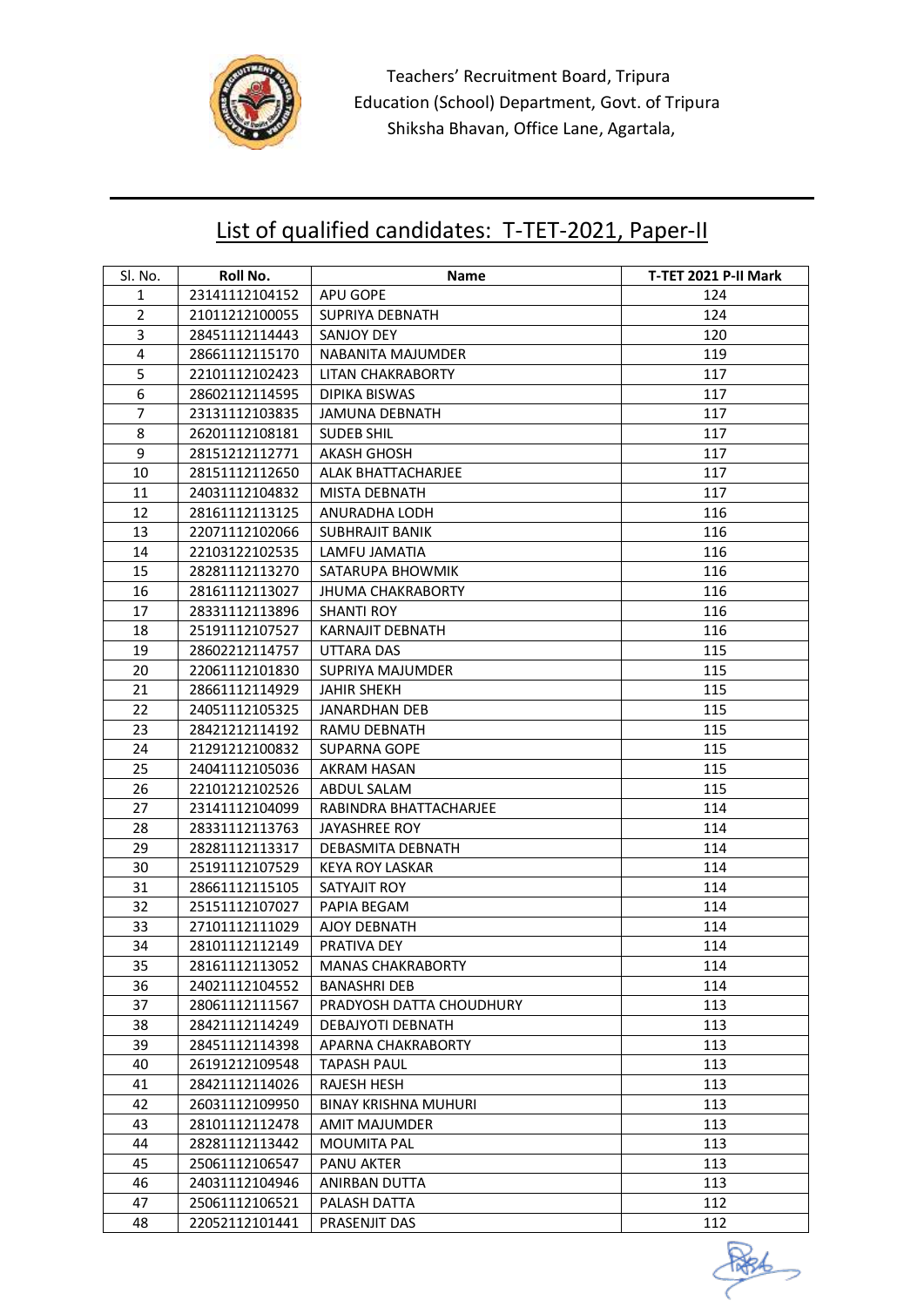| 49  | 28661112115132                   | <b>ASHIRBAD PAUL</b>        | 112 |
|-----|----------------------------------|-----------------------------|-----|
| 50  | 28091112111703                   | <b>TAPAN DEBNATH</b>        | 112 |
| 51  | 28601112114862                   | SANGITA SAHA                | 112 |
| 52  | 26201112108430                   | <b>APSARA SHIL</b>          | 112 |
| 53  | 28331112113517                   | RAJU DATTA                  | 112 |
| 54  | 25161112107257                   | BHABANANDA DEBNATH          | 112 |
| 55  | 25041112105921                   | PUJA SHARMA                 | 112 |
| 56  | 24031112104836                   | <b>AKHAM NATH</b>           | 112 |
| 57  | 28331112113917                   | SANDIP DEBNATH              | 112 |
| 58  | 25051112105997                   | <b>ANKUR BIR</b>            | 112 |
| 59  | 24121112105752                   | RAJU CHANDA                 | 111 |
|     |                                  |                             |     |
| 60  | 24121212105788                   | SANJOY DEBNATH              | 111 |
| 61  | 26031112110008                   | <b>GOPAL SHARMA</b>         | 111 |
| 62  | 28661112115076                   | <b>SANJOY DEY</b>           | 111 |
| 63  | 28331112113552                   | <b>SUBHAM CHOUDHURY</b>     | 111 |
| 64  | 27052212110564                   | <b>ABHIJIT DAS</b>          | 111 |
| 65  | 26211112108575                   | <b>TUTAN SEN</b>            | 111 |
| 66  | 28101212112238                   | <b>MADHURIMA DEBNATH</b>    | 111 |
| 67  | 23041112103598                   | SATYAJIT PAUL               | 111 |
| 68  | 23141112104105                   | YUDHISTIR BHATTACHARJEE     | 110 |
| 69  | 28661112114935                   | <b>SHIKHA DAS</b>           | 110 |
| 70  | 28421112114093                   | <b>SUBIR DEBNATH</b>        | 110 |
| 71  | 22151112102934                   | <b>MITU PODDER</b>          | 110 |
| 72  | 28061112111657                   | SHARMISTHA DEBNATH          | 110 |
| 73  | 26212112108550                   | <b>KUSUM NANDI</b>          | 110 |
| 74  | 22101112102359                   | SAKIL AHAMED                | 110 |
| 75  | 27101212111190                   | <b>ABDUL BASID</b>          | 110 |
| 76  | 22061112101764                   | <b>SUKANTA BISWAS</b>       | 110 |
| 77  | 23051112103712                   | <b>SUMEN DAS</b>            | 110 |
| 78  | 28671112115540                   | PRASENJIT DEBNATH           | 110 |
| 79  | 22151112102795                   | <b>ABDUL MATIN</b>          | 110 |
| 80  | 23021112103176                   | <b>BABLU SINGH</b>          | 110 |
| 81  | 28161112112806                   | <b>MAMPI DEBNATH</b>        | 110 |
| 82  | 28161212113128                   | <b>IPSITA CHAKRABORTY</b>   | 110 |
| 83  | 28281112113247                   | <b>RUPASI SAHA</b>          | 110 |
| 84  |                                  | <b>DIPANKAR BANIK</b>       | 110 |
|     | 25201212107789<br>27111212111258 | PAPIYA DEB                  |     |
| 85  |                                  |                             | 110 |
| 86  | 28671112115303                   | <b>KAUSHIK BHOWMIK</b>      | 110 |
| 87  | 25061112106455                   | AJOY DEBNATH                | 110 |
| 88  | 21231212100471                   | DHIRAJ DEB                  | 110 |
| 89  | 28671112115271                   | SHAYANDWIP DEBNATH          | 110 |
| 90  | 26191112109493                   | <b>SUBRATA BHOWMIK</b>      | 109 |
| 91  | 25161112107214                   | <b>ALEK HOSSAIN</b>         | 109 |
| 92  | 28101112112215                   | <b>SUMAN DEBNATH</b>        | 109 |
| 93  | 26011212109869                   | SANJOY DEBNATH              | 109 |
| 94  | 28331112113788                   | <b>BIRAJ DEY</b>            | 109 |
| 95  | 24081112105435                   | <b>JAGIR MIA</b>            | 109 |
| 96  | 24031212104931                   | <b>SUBRATA NATH</b>         | 109 |
| 97  | 21172112100442                   | <b>LITAN DAS</b>            | 109 |
| 98  | 24021112104478                   | DEBASMITA NATH              | 109 |
| 99  | 22151112102907                   | <b>SUSMITA GHOSH</b>        | 109 |
| 100 | 24041212105166                   | MD TOUSIF AHAMAD            | 109 |
| 101 | 25201112107770                   | ASISH CHAKRABORTY THAKURATA | 108 |
| 102 | 22151112102855                   | SATHI DEBNATH               | 108 |
| 103 | 25041112105855                   | SAMPA DEBNATH               | 108 |
| 104 | 28161112113100                   | SHYAMALI MAJUMDER           | 108 |
| 105 | 26033112110039                   | <b>KRIPASACHI TRIPURA</b>   | 108 |
| 106 | 24051112105260                   | SATABDI NATH                | 108 |
| 107 | 25061112106391                   | <b>SUMIT KUMAR DUTTA</b>    | 108 |
|     |                                  |                             |     |
| 108 | 28331112113645                   | TUHIN DEB                   | 108 |
| 109 | 28332112113954                   | ANAMIKA DAS                 | 108 |

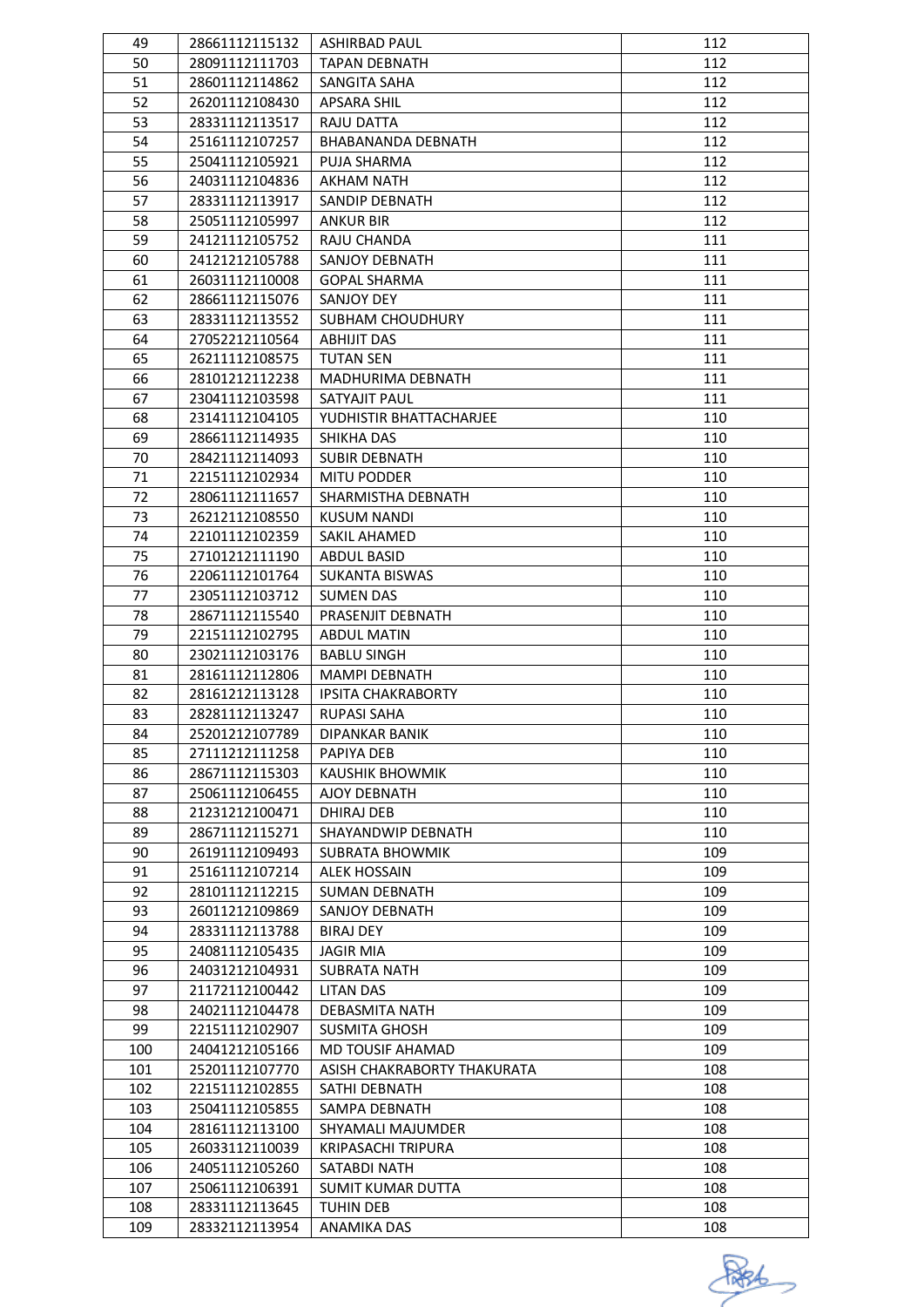| 110 | 28421112114101 | KARTIC CHANDRA SAHA     | 108 |
|-----|----------------|-------------------------|-----|
| 111 | 22061112101932 | <b>RINKI NAG</b>        | 108 |
| 112 | 27101212111177 | <b>SUBRATA DEB</b>      | 108 |
| 113 | 24121112105596 | PRASENJIT DATTA         | 108 |
| 114 | 26211212108565 | <b>BABLU DEBNATH</b>    | 108 |
| 115 | 28161112113055 | <b>MAMPI SINGHA</b>     | 108 |
| 116 | 28162212113166 | <b>BARNALI DAS</b>      | 108 |
| 117 | 24081112105476 | <b>BIPLAB NATH</b>      | 108 |
| 118 | 28601212114902 | PRIYATOSH DEBNATH       | 108 |
| 119 | 28661112115115 | <b>MADHAB SAHA</b>      | 108 |
| 120 | 26202112108239 | <b>BISWAJIT SARKAR</b>  | 108 |
| 121 | 22151112102797 | ASHISH KARMAKAR         | 108 |
| 122 | 25212112108065 | DIPTA DAS               | 108 |
| 123 | 26202112108134 | <b>SANGRAM DAS</b>      | 108 |
| 124 | 28091112112052 | RAKHI RUDRA PAUL        | 108 |
| 125 |                | <b>ANAMIKA ROY</b>      | 107 |
|     | 24031112104807 |                         |     |
| 126 | 23051112103714 | MIKU RUDRA PAUL         | 107 |
| 127 | 27061112110847 | <b>RUMELI DEB</b>       | 107 |
| 128 | 22071112102240 | SOURAV SAHA             | 107 |
| 129 | 25061212106512 | <b>NITAI BHOWMIK</b>    | 107 |
| 130 | 28161112113084 | <b>TAPAS DEBNATH</b>    | 107 |
| 131 | 28331212113717 | RAJIB DEBNATH           | 107 |
| 132 | 21171112100365 | PARTHA DEB              | 107 |
| 133 | 26231112108927 | <b>MADHUMITA DATTA</b>  | 107 |
| 134 | 21172112100364 | PRASENJIT MALAKAR       | 107 |
| 135 | 27101112111046 | <b>GOUTAM DEY</b>       | 107 |
| 136 | 25201112107883 | <b>MD PARVESH</b>       | 107 |
| 137 | 24122112105616 | <b>BIJOY DAS</b>        | 107 |
| 138 | 28281212113277 | <b>SWARUP PAUL</b>      | 107 |
| 139 | 28672112115459 | <b>MALLIKA DAS</b>      | 107 |
| 140 | 28331212113719 | SOMEN CHANDA            | 107 |
| 141 | 23021112102940 | <b>SUSHANTA DEBNATH</b> | 107 |
| 142 | 22152112102642 | PALTAN DAS              | 107 |
| 143 | 28661212115051 | DHANANJOY PAUL          | 107 |
| 144 | 21012112100047 | PRASENJIT DAS           | 107 |
| 145 | 24021112104677 | LOPAMUDRA DUTTA         | 106 |
| 146 | 26191112109442 | MITHUN DEBNATH          | 106 |
| 147 | 24081112105426 | NAYANMANI DEB           | 106 |
| 148 | 25061112106445 | PINKI SHIB              | 106 |
| 149 | 24031112104760 | <b>TANUSRI NATH</b>     | 106 |
| 150 | 28601112114568 | RAHUL PURKAYASTHA       | 106 |
| 151 | 25061112106436 | <b>KISHORE ALAM</b>     | 106 |
| 152 | 28422112114030 | PRASENJIT DAS           | 106 |
| 153 | 27051112110553 | <b>NANDAN SINHA</b>     | 106 |
| 154 | 26201112108390 | <b>RIPAN PAL</b>        | 106 |
| 155 | 26231112108932 | <b>KAKALI MALLIK</b>    | 106 |
| 156 | 28161212113061 | AJIT DEBNATH            | 106 |
| 157 | 28671112115285 | SANGJUKTA SINHA         | 106 |
| 158 | 28331212113575 | ANGKITA DEBNATH         | 106 |
| 159 | 25151112106851 | <b>AMINUL ISLAM</b>     | 106 |
| 160 | 28151112112536 | JAYANTI DEBNATH         | 106 |
| 161 | 25192112107671 | <b>HRIDAY DAS</b>       | 106 |
| 162 | 22151212102767 | SAYANTIKA DATTA         | 106 |
| 163 | 22051112101724 | PRASENJIT SAHA          | 106 |
| 164 | 23191212104242 | LABA KUMAR DEBNATH      | 106 |
| 165 | 23191212104358 | <b>BIPLAJIT PAUL</b>    | 106 |
| 166 | 23132112103952 | SANGITA DAS             | 106 |
| 167 | 27031112110531 | ABHIJIT SAHA            | 106 |
| 168 | 28671112115485 | RAJASREE PAUL           | 106 |
| 169 | 25191112107456 | <b>TAGDIR HOSSAIN</b>   | 106 |
| 170 | 24031112104914 | <b>SUSMITA NATH</b>     | 106 |

Posts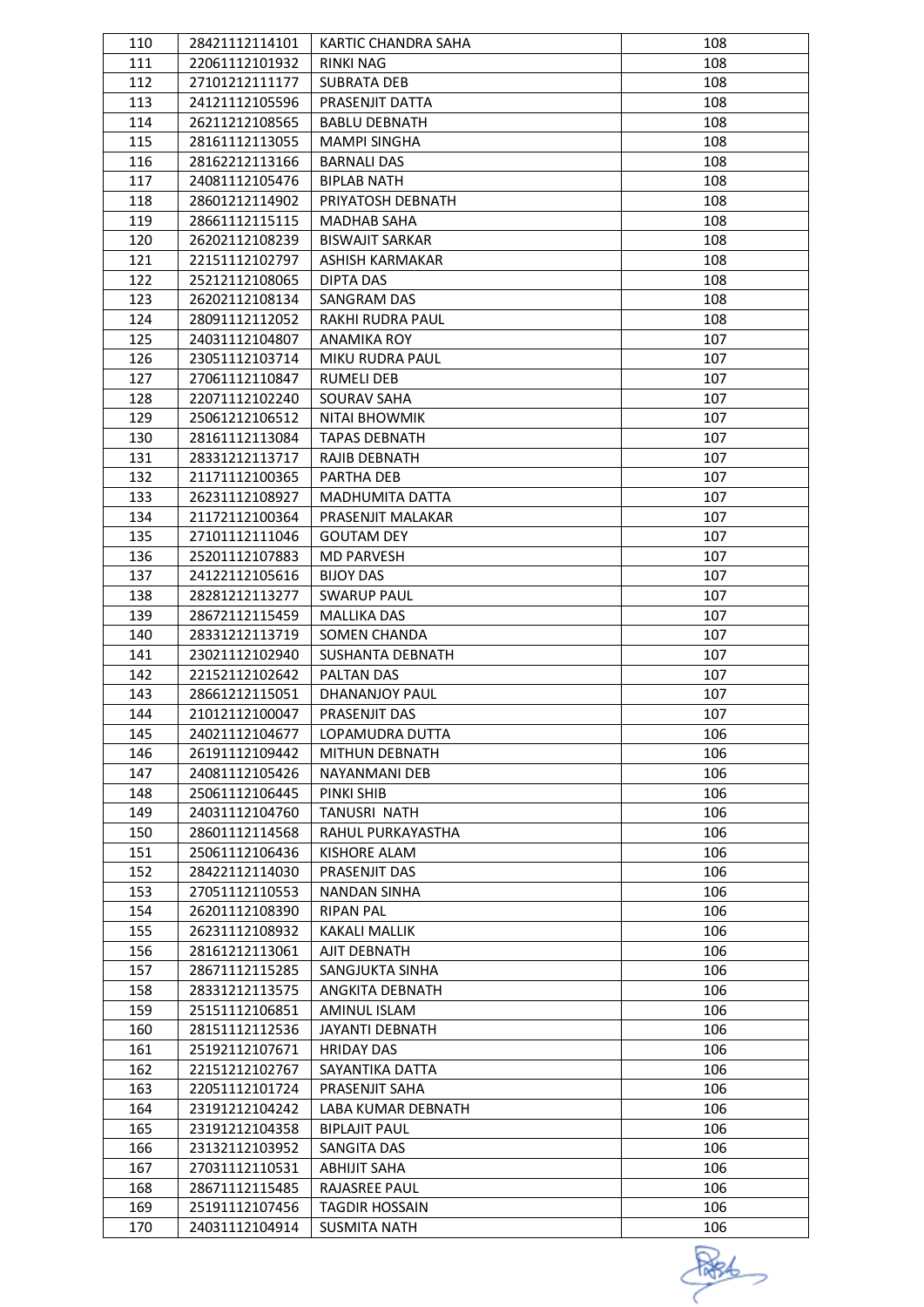| 171 | 23141212104096                   | <b>SADEK HUSEN</b>        | 106 |
|-----|----------------------------------|---------------------------|-----|
| 172 | 28671112115363                   | SOMYADEEP CHAKRABORTY     | 106 |
| 173 | 28662112115229                   | <b>SUPRATIM DAS</b>       | 106 |
| 174 | 21083122100964                   | WAJEDH DEBBARMA           | 106 |
| 175 | 28601212114666                   | <b>BISHNUPADA DEBNATH</b> | 105 |
| 176 | 28061112111459                   | <b>RINKU BHOWMIK</b>      | 105 |
| 177 | 22061112101970                   | <b>JHARNA BEGAM</b>       | 105 |
| 178 | 22061112101842                   | MD MASUM                  | 105 |
| 179 | 25151112107123                   | APARNA SARKAR SAHA        | 105 |
| 180 | 25041112105866                   | RAJIB MAJUMDER            | 105 |
| 181 | 28421112114190                   | MADHUMITA SARKAR PAL      | 105 |
| 182 | 26191112109584                   | <b>DURLAB SHIL</b>        | 105 |
| 183 | 23131112103911                   | <b>DEBAJIT DEB</b>        | 105 |
| 184 | 26191112109618                   | <b>MITHUN PAUL</b>        | 105 |
| 185 | 26211112108546                   | PRASENJIT BISWAS          | 105 |
| 186 |                                  | JAGANNATH DEBNATH         | 105 |
| 187 | 26201112108334<br>26201112108151 | <b>JHUTAN LASKAR</b>      | 105 |
|     |                                  |                           |     |
| 188 | 24041112105070<br>27111112111297 | SUPRIYA DATTA             | 105 |
| 189 |                                  | SAMIR RANJAN PAL          | 105 |
| 190 | 28101112112172                   | APARNA RUDRA PAUL         | 105 |
| 191 | 23041112103548                   | SADHAN GOPE               | 105 |
| 192 | 23051112103666                   | <b>DIJEN SHARMA</b>       | 105 |
| 193 | 28161112113082                   | ANUP SAHA                 | 105 |
| 194 | 24021112104596                   | JAYDWIP ACHARJYA          | 105 |
| 195 | 21171112100331                   | <b>CHIRANTAN GHOSH</b>    | 105 |
| 196 | 26211212108452                   | TANUSREE SEN              | 105 |
| 197 | 22061212101771                   | MAMAN RANI DEBNATH        | 105 |
| 198 | 22101112102589                   | MOUMITA SAHA              | 105 |
| 199 | 23031112103506                   | DIPALI DEBNATH            | 105 |
| 200 | 22151112102648                   | AJOY DE                   | 105 |
| 201 | 21011112100048                   | <b>SUBHAJIT PAUL</b>      | 105 |
| 202 | 26191112109433                   | <b>BISWAJIT DEBNATH</b>   | 105 |
| 203 | 28662112115167                   | <b>DIPANKAR SARKAR</b>    | 105 |
| 204 | 26031112110145                   | <b>DEBASRI GHOSH</b>      | 105 |
| 205 | 25061112106276                   | <b>MAHESH SINHA</b>       | 105 |
| 206 | 28452112114368                   | AMRIT CHANDRA DAS         | 105 |
| 207 | 28091112111841                   | <b>SUMIT BHOWMIK</b>      | 105 |
| 208 | 26211212108469                   | PAPIYA DATTA              | 105 |
| 209 | 21081112100999                   | <b>ABHIJIT DEB</b>        | 105 |
| 210 | 24031112104901                   | <b>RAHUL PAUL</b>         | 105 |
| 211 | 24022112104693                   | <b>KARTIK DAS</b>         | 105 |
| 212 | 21272112100636                   | <b>SOHELI DAS</b>         | 105 |
| 213 | 28332112113901                   | <b>BINOD BISWAS</b>       | 104 |
| 214 | 28151112112503                   | <b>RULY BEGAM</b>         | 104 |
| 215 | 24031112104742                   | SANCHAYEETA BHATTACHARJEE | 104 |
| 216 | 22061112101754                   | SUBRATA CHAKRABORTY       | 104 |
| 217 | 28601112114706                   | SANGHITA SINGHA           | 104 |
| 218 | 21011112100062                   | MANIDIPA NATH SARMA       | 104 |
| 219 | 28161112112936                   | <b>MITALI GHOSH</b>       | 104 |
| 220 | 27031112110547                   | <b>JIBAN SINGHA</b>       | 104 |
| 221 | 24031112104839                   | SATYAJIT CHAKRABORTY      | 104 |
| 222 | 25191112107522                   | ANIMA SARKAR BANERJEE     | 104 |
| 223 | 21011112100028                   | KISHALAY PAUL             | 104 |
| 224 | 25191112107679                   | <b>IPSITA SULTANA</b>     | 104 |
| 225 | 25211212107997                   | <b>KABIR HOSSAIN</b>      | 104 |
| 226 | 23191112104264                   | <b>ABHIJIT BISWAS</b>     | 104 |
| 227 | 21171112100328                   | PROBRAJIKA ROY            | 104 |
| 228 | 28421212114263                   | PRASENJIT DATTA           | 104 |
| 229 | 26231112108816                   | RANJIT PAUL               | 104 |
| 230 | 26212112108743                   | PRIYANKA DAS              | 104 |
| 231 | 22061112101960                   | PRIYANKA SAHA             | 104 |

Red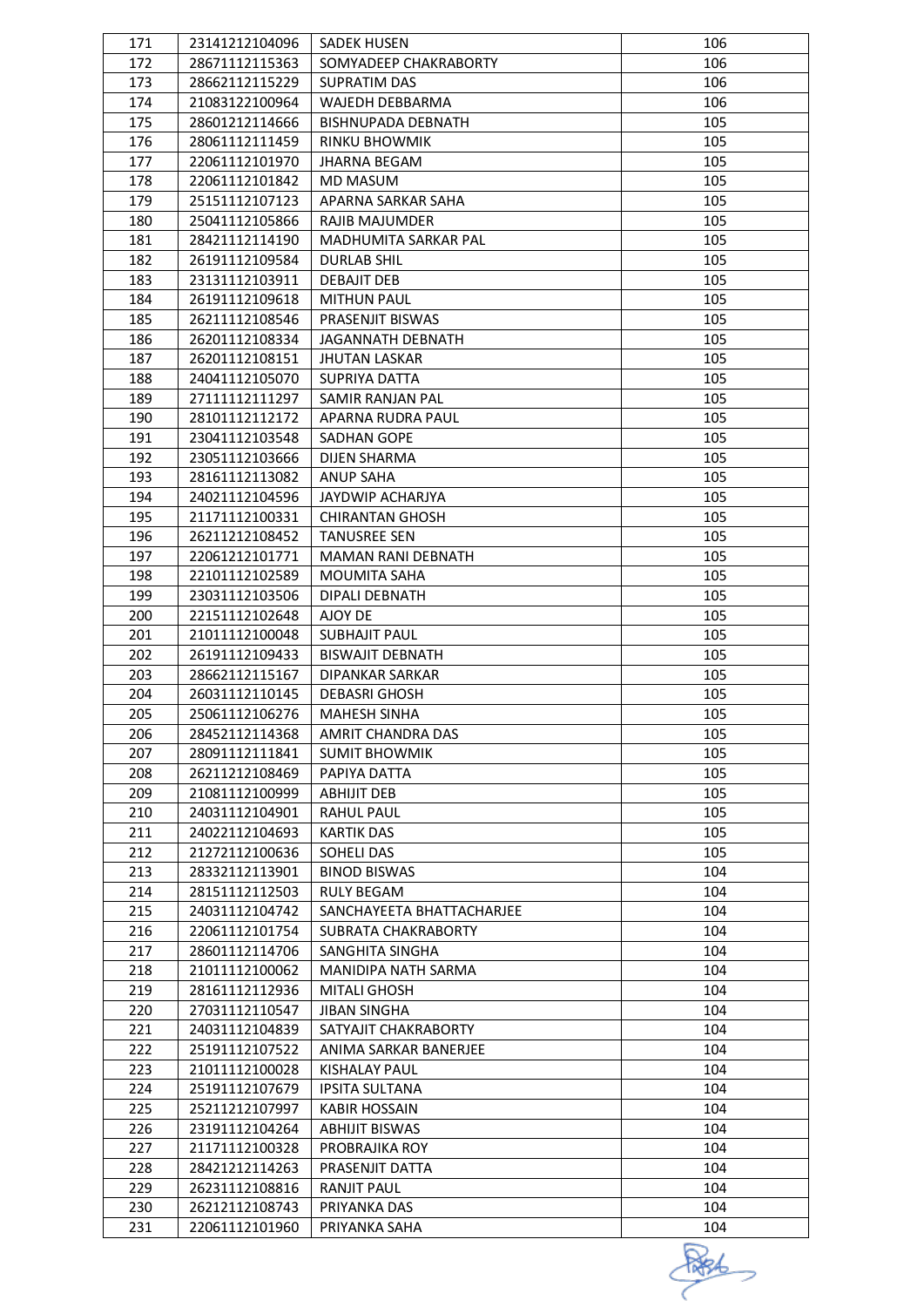| 232        | 21271112100659                   | ATINDRA DEBNATH                  | 104        |
|------------|----------------------------------|----------------------------------|------------|
| 233        | 28281212113324                   | <b>SUPRATIM DEY</b>              | 104        |
| 234        | 28451212114510                   | KISHORE SUTRADHAR                | 104        |
| 235        | 28601112114613                   | ANUPAM MUTSUDDY                  | 104        |
| 236        | 24051112105298                   | <b>JAYANTA CHANDA</b>            | 104        |
| 237        | 28091112112008                   | <b>DIPANKAR DEY</b>              | 104        |
| 238        | 26201112108252                   | <b>SUSANTA PAUL</b>              | 104        |
| 239        | 28162112113118                   | NANDA KUMAR SARKAR               | 104        |
| 240        | 28422212114083                   | MOUMITA DAS                      | 104        |
| 241        | 24121212105602                   | <b>MANISHA NATH</b>              | 104        |
| 242        | 26201212108361                   | <b>BISWAJIT DEBNATH</b>          | 104        |
| 243        | 25211112108094                   | <b>MADHURI SARKAR</b>            | 104        |
| 244        | 25191212107582                   | <b>BINAY KRISHNA NAHA</b>        | 104        |
| 245        | 21011112100004                   | MADHURIMA DEBNATH                | 104        |
| 246        | 25041112105931                   | <b>SUBHAM SAHA</b>               | 104        |
| 247        | 23063122103750                   | <b>BIKASH DEBBARMA</b>           | 104        |
| 248        | 25191112107317                   | <b>LIZA AKTER</b>                | 104        |
| 249        | 28601112114681                   | <b>BISWAJIT BANIK</b>            | 104        |
| 250        | 24041212105031                   | <b>LITON DEB</b>                 | 104        |
| 251        | 23021112103082                   | SHATABDI NATH SARMA              | 104        |
| 252        | 27101212111133                   | PALLABI SEN                      | 104        |
| 253        | 23232112104445                   | ASHISH NAMA                      | 104        |
| 254        | 26031112109941                   | SANTU BISWAS                     | 104        |
| 255        |                                  | SHUBHADEEP BANERJEE              | 104        |
| 256        | 28661112114987<br>28671212115267 | ANUPAM MAJUMDER                  | 104        |
|            |                                  |                                  |            |
| 257        | 26011212109734<br>28452212114303 | PRANAB DEBNATH<br><b>UMA DAS</b> | 104<br>104 |
| 258<br>259 | 21171112100333                   |                                  | 104        |
|            |                                  | MANISHA BEGAM                    |            |
| 260<br>261 | 24081112105371                   | SANGHAMITRA DAS                  | 103        |
|            | 28281212113249                   | ANWESHA CHAKRABORTY              | 103        |
| 262        | 22072212102298                   | <b>RAKESH DAS</b>                | 103        |
| 263        | 25061112106479                   | <b>BAPI DEBNATH</b>              | 103        |
| 264        | 22051112101451                   | <b>RUNA AJMA</b>                 | 103        |
| 265        | 28282112113352                   | PRADIP DAS                       | 103        |
| 266        | 22151112102692                   | <b>SUCHARITA ROY</b>             | 103        |
| 267        | 27061112110828                   | LOVELY DEBNATH                   | 103        |
| 268        | 22061112101993                   | <b>KULSOM BIBI</b>               | 103        |
| 269        | 26211112108659                   | NITYANANDA DEBNATH               | 103        |
| 270        | 25192112107320                   | <b>RAKESH MAJUMDER</b>           | 103        |
| 271        | 24021112104547                   | RIPAN BHATTACHARJEE              | 103        |
| 272        | 23043122103596                   | PAPIN DEBBARMA                   | 103        |
| 273        | 28421112114139                   | <b>ABHIJIT DEBNATH</b>           | 103        |
| 274        | 26211112108517                   | MINTU DEBNATH                    | 103        |
| 275        | 28101112112102                   | <b>BAPPA DEBNATH</b>             | 103        |
| 276        | 28281112113397                   | HRISHIKA KARMAKAR                | 103        |
| 277        | 22061112101996                   | <b>JASIM UDDIN AHAMED</b>        | 103        |
| 278        | 28451112114403                   | <b>BIJOY DEBNATH</b>             | 103        |
| 279        | 28671112115411                   | <b>BISHNU RUDRA PAUL</b>         | 103        |
| 280        | 24051112105327                   | MD KAMAL HOSSEN                  | 103        |
| 281        | 23031112103344                   | <b>KALYAN TELENGA</b>            | 103        |
| 282        | 26031112109990                   | BAPPA MAJUMDER                   | 103        |
| 283        | 28331112113750                   | <b>RAHUL NATH</b>                | 103        |
| 284        | 26201212108393                   | PARITOSH SAHA                    | 103        |
| 285        | 28281112113360                   | MINAKSHI SINGHA                  | 103        |
| 286        | 24081112105448                   | <b>RAJ NATH</b>                  | 103        |
| 287        | 26201112108165                   | <b>RIKI PAL</b>                  | 103        |
| 288        | 24031212104925                   | ANAMIKA CHAKRABORTY              | 103        |
| 289        | 24021212104618                   | PRIYANKA NATH                    | 103        |
| 290        | 28281212113416                   | ARJUN SHARMA                     | 103        |
| 291        | 28331212113754                   | <b>RUKHI KARMAKAR</b>            | 103        |
| 292        | 28601112114842                   | SOHINI CHAKRABORTY               | 103        |

Red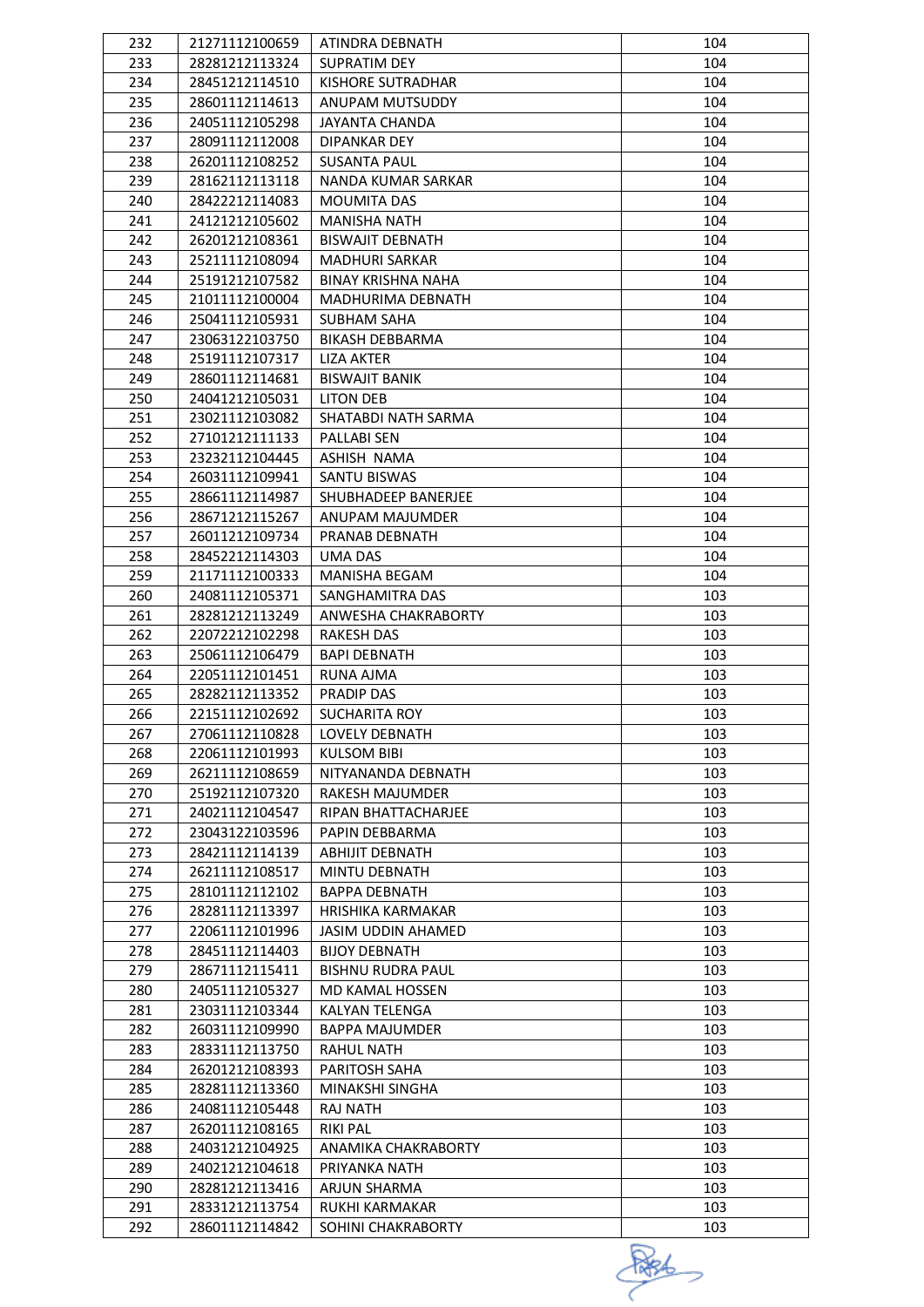| 293 | 28161112112932 | SULEKHA DEBNATH               | 103 |
|-----|----------------|-------------------------------|-----|
| 294 | 23192112104322 | <b>BHARATI SARKAR</b>         | 103 |
| 295 | 21081212100905 | <b>SUMAN RUDRA PAUL</b>       | 103 |
| 296 | 28451112114329 | SOUMITA CHAKRABORTI           | 103 |
| 297 | 28602112114789 | <b>SUPARNA DAS</b>            | 103 |
| 298 | 25061112106361 | PURNIMA DEBNATH               | 103 |
| 299 | 21171112100445 | PRIYANKA DEBNATH              | 103 |
| 300 | 23051112103655 | DEBABRATA ROY                 | 103 |
| 301 | 26031112109993 | PRASANTA KUMAR SEN            | 103 |
| 302 | 28092212111862 | PRITAM DAS                    | 103 |
| 303 | 26011212109636 | <b>SUSMITA DHAR</b>           | 103 |
| 304 | 28331112113940 | <b>GAURAB CHANDRA LODH</b>    | 103 |
| 305 | 24051112105331 | MD ATIKUR RAHAMAN             | 103 |
| 306 | 25191212107711 | <b>CHABI DEBNATH</b>          | 103 |
| 307 | 24041112105110 | <b>BIKRAM CHANDRA NATH</b>    | 103 |
| 308 | 23141112103980 | ANUPAM DEB                    | 103 |
| 309 | 26191112109403 | <b>SURAJIT DEBNATH</b>        | 103 |
| 310 | 24122112105735 | SABITA BALA DAS               | 103 |
|     |                |                               |     |
| 311 | 28161212113079 | DEBAJYOTI SUTRADHAR           | 103 |
| 312 | 23021112103071 | <b>BIPRAJIT PAUL</b>          | 103 |
| 313 | 25191112107683 | SHILPI DEBNATH                | 103 |
| 314 | 28101112112340 | <b>ABHIJIT DEBNATH</b>        | 103 |
| 315 | 22072112102255 | <b>MINTU MAJUMDER</b>         | 103 |
| 316 | 24031112104842 | SWAPNA DEBNATH                | 103 |
| 317 | 28601212114777 | <b>SUCHITA SAHA</b>           | 103 |
| 318 | 22102112102515 | <b>BRATATI MAJUMDAR MITRA</b> | 102 |
| 319 | 28331112113553 | GOPA DEBNATH                  | 102 |
| 320 | 25211112107991 | PURNIMA GHOSH                 | 102 |
| 321 | 26231112108939 | PARTHA DEY                    | 102 |
| 322 | 26191112109601 | <b>BIKASH DEBNATH</b>         | 102 |
| 323 | 25062112106527 | <b>LITAN DAS</b>              | 102 |
| 324 | 25123122106785 | HIRALAL JAMATIA               | 102 |
| 325 | 25051112106258 | <b>BABUL PAUL</b>             | 102 |
| 326 | 26201112108416 | AMAL DEBNATH                  | 102 |
| 327 | 28451112114459 | <b>GOUTAM SARKAR</b>          | 102 |
| 328 | 24121212105737 | <b>RIPON SAHA</b>             | 102 |
| 329 | 25044112105874 | <b>RAJU SAHA</b>              | 102 |
| 330 | 24031112104735 | ANUSUA DEY KANUNGOE           | 102 |
| 331 | 26201112108333 | AJOY DEBNATH                  | 102 |
| 332 | 28152112112540 | PRASENJIT BISWAS              | 102 |
| 333 | 23021112103165 | SOMA RANI RUDRA PAUL          | 102 |
| 334 | 27031112110457 | NIHAR RANJAN DEB              | 102 |
| 335 | 25161112107210 | <b>BISWAJIT DEBNATH</b>       | 102 |
| 336 | 24081112105414 | <b>BIPLAB DEBNATH</b>         | 102 |
| 337 | 22073112102135 | SUKLA DEVI JAMATIA            | 102 |
| 338 | 23191112104278 | ABHIJIT BAISHYA               | 102 |
| 339 | 25191112107480 | <b>RUSIA KHATUN</b>           | 102 |
| 340 | 28331112113912 | NAYANTARA BEGAM               | 102 |
| 341 | 25061212106504 | <b>BAPAN SHARIF</b>           | 102 |
| 342 | 25152112107186 | <b>ANANTA DAS</b>             | 102 |
| 343 | 22061112101831 | LITAN DEBNATH                 | 102 |
| 344 | 28281112113400 | <b>SUMAN RAHA</b>             | 102 |
| 345 | 28601212114793 | PRANAYJIT NANDI               | 102 |
| 346 | 26032112110071 | <b>INDRAJIT BARMAN</b>        | 102 |
| 347 | 21081112101029 | PIYALI RUDRA PAUL             | 102 |
| 348 | 28451112114419 | <b>ARIFA AKTER</b>            | 102 |
| 349 | 28161112112931 | RESHMI BANERJEE               | 102 |
| 350 | 28601112114870 | <b>SUJAN DEBNATH</b>          | 102 |
| 351 | 26211112108766 | DIPTANU CHOWDHURY             | 102 |
| 352 | 26171112109164 | PRASENJIT MALLA               | 102 |
| 353 | 24051112105248 | AHMED SAIBI                   | 102 |
|     |                |                               |     |

Posts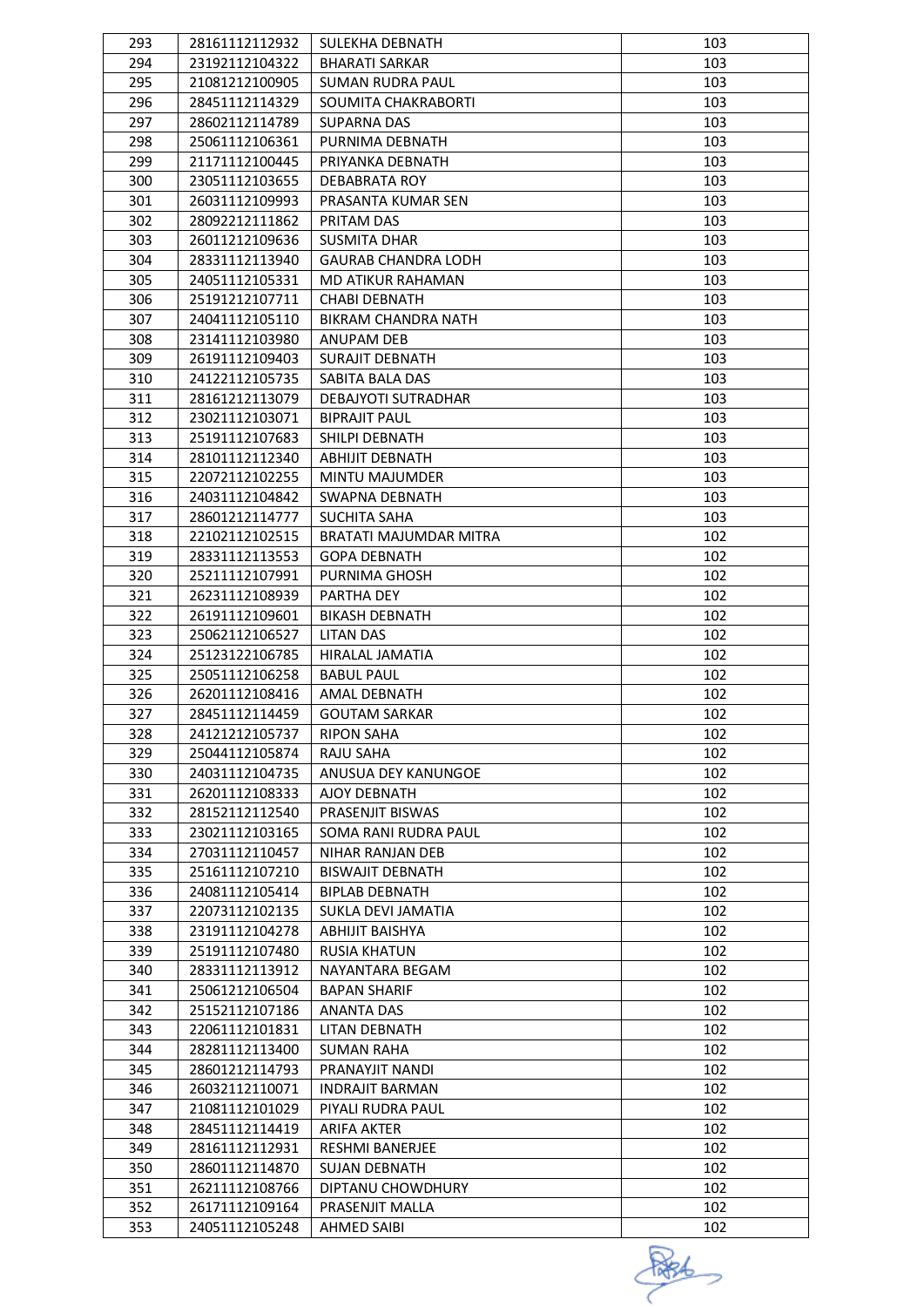| 354 | 28331112113868                   | <b>KAKALI ACHARJEE</b>        | 102 |
|-----|----------------------------------|-------------------------------|-----|
| 355 | 28281112113205                   | <b>TANIYA CHOUDHURY</b>       | 102 |
| 356 | 23032112103485                   | <b>SANKAR DAS</b>             | 102 |
| 357 | 24052112105338                   | APANGSHU DAS                  | 102 |
| 358 | 28092112111831                   | AMRITA BISWAS                 | 102 |
| 359 | 28061112111426                   | RAJESH DEBNATH                | 102 |
| 360 | 28601112114891                   | <b>DEBABRATA DEB</b>          | 102 |
| 361 | 23021212102986                   | PANNALAL SHIL                 | 102 |
| 362 | 23031112103276                   | SAYANTANI DEBNATH             | 102 |
| 363 | 24051212105277                   | <b>GAYATRI PAUL</b>           | 102 |
| 364 | 28331112113802                   | <b>RIMA AKTAR</b>             | 102 |
| 365 | 24021212104665                   | PANKHITA ROY                  | 102 |
| 366 | 22052112101463                   | <b>BIJAY SARKAR</b>           | 102 |
| 367 | 28091112111876                   | PUJA DAS                      | 102 |
| 368 | 28061112111581                   | <b>RANJIT DHAR</b>            | 102 |
| 369 | 28281112113393                   | ADITYA PRASAD CHAKRABORTY     | 102 |
| 370 | 21081112100991                   | ANAMIKA DHAR                  | 102 |
| 371 | 28091112112012                   | PARTHA PAUL                   | 102 |
| 372 | 28091112111870                   | PARIJAT DEB                   | 102 |
| 373 |                                  |                               | 102 |
| 374 | 22152112102856<br>22071212102180 | <b>JHUTAN DAS</b>             | 102 |
|     | 28421212114205                   | <b>BIPLOB DEBNATH</b>         |     |
| 375 |                                  | <b>MANAS ROY</b>              | 101 |
| 376 | 22061112101739                   | PRAHALLAD DEBNATH             | 101 |
| 377 | 27061112110885                   | JAHANARA BEGAM                | 101 |
| 378 | 28331112113729                   | <b>MANASIJ DAS</b>            | 101 |
| 379 | 26211112108695                   | AJIT DAS                      | 101 |
| 380 | 26011112109746                   | <b>JHUMUR KANTI SUTRADHAR</b> | 101 |
| 381 | 28101112112226                   | <b>SUSANTA DEBNATH</b>        | 101 |
| 382 | 28661112115129                   | <b>KOUSHIK PAUL</b>           | 101 |
| 383 | 22061112101976                   | SHARMILA KAR                  | 101 |
| 384 | 22061112101896                   | <b>MAHUYA CHOWUDHARY</b>      | 101 |
| 385 | 23142112104033                   | <b>DEB CHARAN DAS</b>         | 101 |
| 386 | 21011112100032                   | PINTU DEBNATH                 | 101 |
| 387 | 28162112112801                   | <b>NARUTTAM DAS</b>           | 101 |
| 388 | 22151112102818                   | RUMA CHAKRABORTY              | 101 |
| 389 | 26012112109849                   | SOMA NAMA                     | 101 |
| 390 | 22071112102056                   | JOYNAL HOSSEN                 | 101 |
| 391 | 26171212109023                   | <b>RAJIB MALLA</b>            | 101 |
| 392 | 26191112109624                   | LITAN MALLA                   | 101 |
| 393 | 25151112107023                   | PRASENJIT DEBNATH             | 101 |
| 394 | 28162112113154                   | <b>SUMAN BARMAN</b>           | 101 |
| 395 | 25191112107719                   | PAPIYA MITRA                  | 101 |
| 396 | 28671112115497                   | SUSHANTA ADHIKARI             | 101 |
| 397 | 26031212109955                   | <b>SURAJIT DATTA</b>          | 101 |
| 398 | 25051112106194                   | MD JILAN MIAH                 | 101 |
| 399 | 23031112103335                   | SAHELI CHAKRABORTY            | 101 |
| 400 | 28671112115441                   | SUMITRA KARMAKAR              | 101 |
| 401 | 28161112113075                   | NANDITA KURI                  | 101 |
| 402 | 24031112104740                   | <b>ABDUL ALIM</b>             | 101 |
| 403 | 28601112114746                   | <b>DEBASREE DEBNATH</b>       | 101 |
| 404 | 25123122106625                   | AMIT DEBBARMA                 | 101 |
| 405 | 27101112111129                   | MD OLI ULLA                   | 101 |
| 406 | 22152112102733                   | PURNIMA MAJUMDER              | 101 |
| 407 | 27031212110508                   | <b>JASIM UDDIN</b>            | 101 |
| 408 | 28062112111676                   | <b>NEPAL SARKAR</b>           | 101 |
| 409 | 23051112103684                   | <b>SUBIR TELENGA</b>          | 101 |
| 410 | 26171112109040                   | SANJIB ACHARJEE               | 101 |
| 411 | 21231212100595                   | <b>MRINMOY PAL</b>            | 101 |
| 412 | 27051212110633                   | DEBALINA CHAKRABORTY          | 101 |
| 413 | 25151112106942                   | SHARMISTHA SAHA               | 101 |
| 414 | 28671112115444                   | <b>JHUTAN MIAH</b>            | 101 |
|     |                                  |                               |     |

Red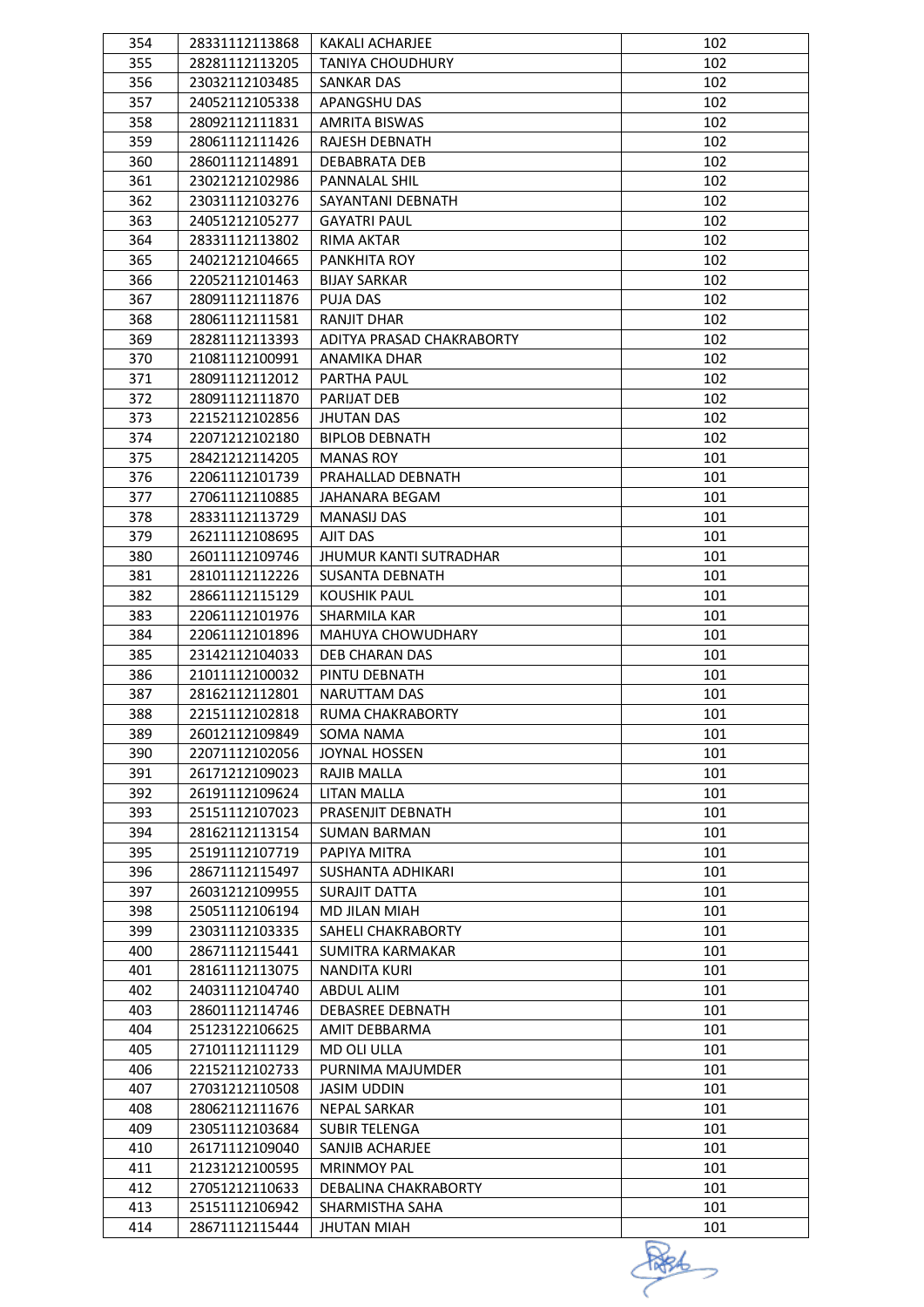| 415 | 25152112106974 | <b>MADAN DAS</b>           | 101 |
|-----|----------------|----------------------------|-----|
| 416 | 22101112102343 | PIYALI CHAKRABORTY         | 101 |
| 417 | 26211112108676 | UTPAL RUDRA PAUL           | 101 |
| 418 | 28331112113925 | DIPANSHU SHIL SHARMA       | 101 |
| 419 | 23051112103695 | SANJIT CHASA               | 101 |
| 420 | 23031112103497 | <b>RUMI DEB</b>            | 101 |
| 421 | 25211112107906 | <b>TAMA DEY</b>            | 101 |
| 422 | 25061112106363 | <b>MADHURI DEBNATH</b>     | 101 |
| 423 | 22151212102658 | <b>SUMAN BANIK</b>         | 101 |
| 424 | 24041212105027 | <b>BIPASHA DATTA</b>       | 101 |
| 425 | 28092212111846 | SAKHI BISWAS               | 101 |
| 426 | 24031212104910 | <b>MITHAN CHANDA</b>       | 101 |
| 427 | 25192112107599 | <b>SUBANKAR DAS</b>        | 101 |
| 428 | 28601112114556 | <b>APARAJITA SHIB</b>      | 101 |
| 429 | 28091112111802 | SMRITI RUDRA PAUL          | 101 |
| 430 | 28101212112276 | PRITAM SAHA                | 101 |
| 431 | 25211112107902 | <b>IMRAN HOSSAIN</b>       | 101 |
| 432 | 25051112106098 | <b>TITAN DEBNATH</b>       | 101 |
| 433 | 26201212108387 | PRITAM KANTI ROY           | 101 |
| 434 | 28601112114680 | ROMA RANI PAUL             | 101 |
| 435 | 22101212102521 | PAYEL DEBNATH              | 101 |
| 436 | 23141112104032 | PRAKASH BISWAS             | 101 |
| 437 | 28661112115151 | <b>BARNALI DEBNATH</b>     | 101 |
|     |                |                            |     |
| 438 | 22101112102472 | PUJA LODH                  | 101 |
| 439 | 21171212100338 | AKASH DEB CHOUDHURY        | 101 |
| 440 | 22061112101825 | <b>SUSMITA MALLIK</b>      | 101 |
| 441 | 27061112110788 | JESMINA BEGAM              | 101 |
| 442 | 24021112104484 | SNEHASISH DEB              | 101 |
| 443 | 21012112100065 | <b>DILIP MALAKAR</b>       | 101 |
| 444 | 27031112110411 | MD FAYJUL ISLAM            | 100 |
| 445 | 25041212105944 | RAJU SAHA                  | 100 |
| 446 | 28601112114572 | <b>RUPAK SAHA</b>          | 100 |
| 447 | 28452112114426 | SANJU SARKAR               | 100 |
| 448 | 25061112106372 | ARCHANA DEBNATH            | 100 |
| 449 | 25191112107617 | <b>RAJU SHIL</b>           | 100 |
| 450 | 28091112111885 | NABANITA PAUL              | 100 |
| 451 | 28421112114095 | <b>DWIPTA SUNDAR SEN</b>   | 100 |
| 452 | 27031212110441 | PRASENJIT DAS              | 100 |
| 453 | 25061212106385 | MD MANIRUL ISLAM           | 100 |
| 454 | 26171112109183 | SAPTAMI SAHA               | 100 |
| 455 | 25191112107639 | <b>SANJOY SHIL</b>         | 100 |
| 456 | 24031112104983 | SATYAJIT SARMA             | 100 |
| 457 | 24121112105713 | SATISH CHANDRA NATH        | 100 |
| 458 | 28091112111827 | <b>MAMATA DEBNATH</b>      | 100 |
| 459 | 27051112110661 | ABDUL MANNAN               | 100 |
| 460 | 23134112103856 | <b>NIBASH PAUL</b>         | 100 |
| 461 | 23031112103478 | SAMPA GHOSH                | 100 |
| 462 | 21171112100408 | MD RAFATUL HUSSAIN         | 100 |
| 463 | 26211112108604 | SATYAJIT PAUL              | 100 |
| 464 | 28672112115527 | <b>SWAPAN DAS</b>          | 100 |
| 465 | 24121112105799 | <b>BIKRAM NATH</b>         | 100 |
| 466 | 28101212112239 | <b>BISHNU PADA DEBNATH</b> | 100 |
| 467 | 28421112114266 | <b>RUPAN PAUL</b>          | 100 |
| 468 | 27111112111289 | ANAMIKA PAUL               | 100 |
| 469 | 28601212114832 | <b>RAHUL DEB</b>           | 100 |
| 470 | 28161112112908 | <b>ABHIJIT DEBNATH</b>     | 100 |
| 471 | 26201112108406 | RATAN DEBNATH              | 100 |
| 472 | 24042112105102 | <b>RUPAK DAS</b>           | 100 |
| 473 | 26201112108418 | SUPRIYA DEBNATH            | 100 |
| 474 | 28601112114792 | <b>RANA DEY</b>            | 100 |
| 475 | 27032112110510 | SUSHANTA NAMA              | 100 |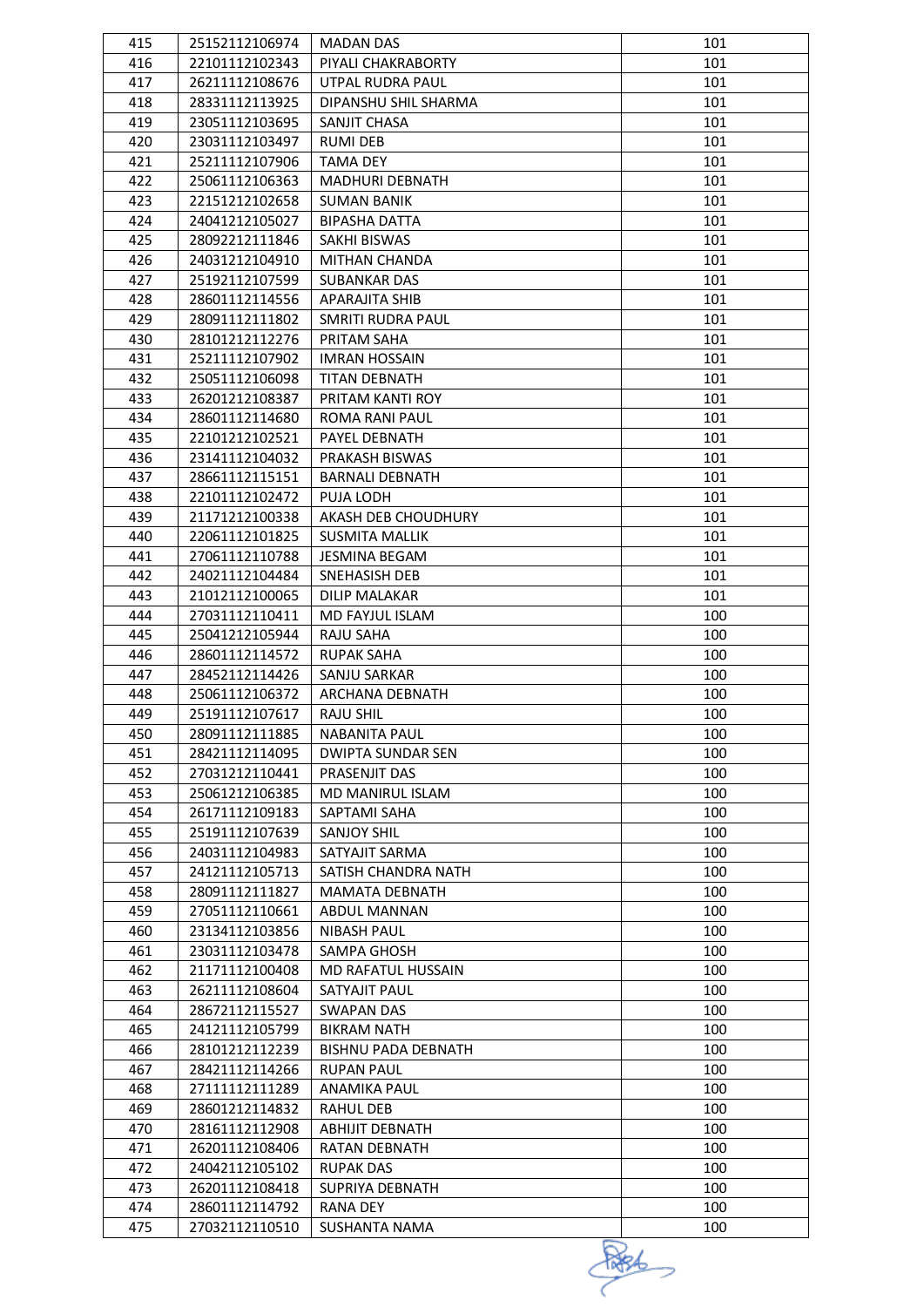| 476 | 22042212101285                   | SUJAN DAS                  | 100 |
|-----|----------------------------------|----------------------------|-----|
| 477 | 21012112100039                   | <b>INDRAJIT DAS</b>        | 100 |
| 478 | 27061112110844                   | <b>SHARMIN AKTAR</b>       | 100 |
| 479 | 23191112104335                   | <b>PRONAY DEB</b>          | 100 |
| 480 | 28061112111616                   | <b>SUPARNA SINGHA</b>      | 100 |
| 481 | 24021112104629                   | ATANUJ DEY                 | 100 |
| 482 | 23142112104117                   | PRASENJIT DAS              | 100 |
| 483 | 28671112115499                   | <b>SUDIP BHATTACHARJEE</b> | 100 |
| 484 | 26171112109057                   | SANJIB DEBNATH             | 100 |
| 485 | 24021212104533                   | SARBAJIT DE                | 100 |
| 486 | 25041112105911                   | <b>NUR ISLAM</b>           | 100 |
| 487 | 23051112103722                   | PRIYANKA SAHA              | 100 |
| 488 | 22101112102366                   | <b>SUSMITA KAR</b>         | 100 |
| 489 | 28421112114037                   | PIKASO PAUL                | 100 |
| 490 | 23041212103566                   | <b>ALAK PAUL</b>           | 100 |
| 491 | 28161212112845                   | RAJAT DEBNATH              | 100 |
| 492 | 22053122101486                   | <b>DASMEN REANG</b>        | 100 |
| 493 | 22042112101202                   | <b>SURAJIT DAS</b>         | 100 |
| 494 | 28421112114078                   | APARNA DEBNATH             | 100 |
| 495 | 27101112111006                   | <b>TAPAS PAUL</b>          | 100 |
| 496 | 25062112106383                   | PINKI DAS                  | 100 |
| 497 | 26201112108145                   | <b>RAKHI DATTA</b>         | 100 |
| 498 | 28331112113761                   | NILOTPAL GHOSH             | 100 |
| 499 | 27101212111154                   | RASHMITA NATH              | 100 |
| 500 | 25123122106740                   | PRASANTA DEBBARMA          | 100 |
| 501 | 21061112100198                   | <b>DIMPU DEB</b>           | 100 |
| 502 | 21081212101047                   | DIPASHREE BHATTACHARJEE    | 100 |
| 503 | 28101112112106                   | <b>SUTAPA DEBNATH</b>      | 100 |
| 504 | 24041112105001                   | ANAMIKA DUTTA              | 100 |
| 505 | 25211112107900                   | <b>RUPAK SUTRADHAR</b>     | 100 |
| 506 | 24051112105304                   | PALLABI GOSWAMI            | 100 |
| 507 | 27051112110575                   | SHIPRA SHIL                | 100 |
|     |                                  |                            |     |
| 508 | 23031112103273<br>23193112104206 | <b>PURABI ROY</b>          | 100 |
| 509 | 27101112111068                   | RUJINA KALAI               | 100 |
| 510 |                                  | SANDIPAN DATTA             | 100 |
| 511 | 24031212104734                   | RIMPI GOSWAMI              | 100 |
| 512 | 28601112114675                   | <b>ABHIJIT GOPE</b>        | 100 |
| 513 | 26201112108140                   | JAYASRI MAJUMDER           | 100 |
| 514 | 26171212109049                   | <b>MERIL DEY</b>           | 100 |
| 515 | 25051112105996                   | <b>NUPUR DEBNATH</b>       | 100 |
| 516 | 28451112114513                   | <b>TANMOY DEB</b>          | 100 |
| 517 | 28061112111474                   | MUKUNDA SARKAR             | 100 |
| 518 | 22071112102305                   | PARMITA ROY                | 100 |
| 519 | 21011212100017                   | <b>ISHITA PAUL</b>         | 100 |
| 520 | 22043122101159                   | <b>GOVINDA JAMATIA</b>     | 100 |
| 521 | 21232112100483                   | <b>RAJU DAS</b>            | 100 |
| 522 | 21231112100587                   | <b>RAJU SHIL</b>           | 100 |
| 523 | 28661212114969                   | SOURAV CHOUDHURY           | 100 |
| 524 | 26011112109808                   | SUBRATA DATTA              | 99  |
| 525 | 28671112115530                   | PURNIMA DEB                | 99  |
| 526 | 28331112113570                   | RAMU DEB                   | 99  |
| 527 | 28601112114893                   | MOUSUMI KARMAKAR           | 99  |
| 528 | 23191112104373                   | <b>HIMANGSHU PAUL</b>      | 99  |
| 529 | 28661112114976                   | <b>RINKI SAHA</b>          | 99  |
| 530 | 28451112114444                   | <b>SWAPAN DEBNATH</b>      | 99  |
| 531 | 23131112103903                   | SANCHITA CHAKRABORTY       | 99  |
| 532 | 28161112113091                   | MANIKA DATTA SARKAR        | 99  |
| 533 | 28601112114815                   | <b>MANTI SUTRADHAR</b>     | 99  |
| 534 | 28451112114364                   | PAPRI BANIK                | 99  |
| 535 | 28161112113029                   | PARTHA BHOWMIK             | 99  |
| 536 | 28151112112649                   | SUKANTA DEBNATH            | 99  |

Red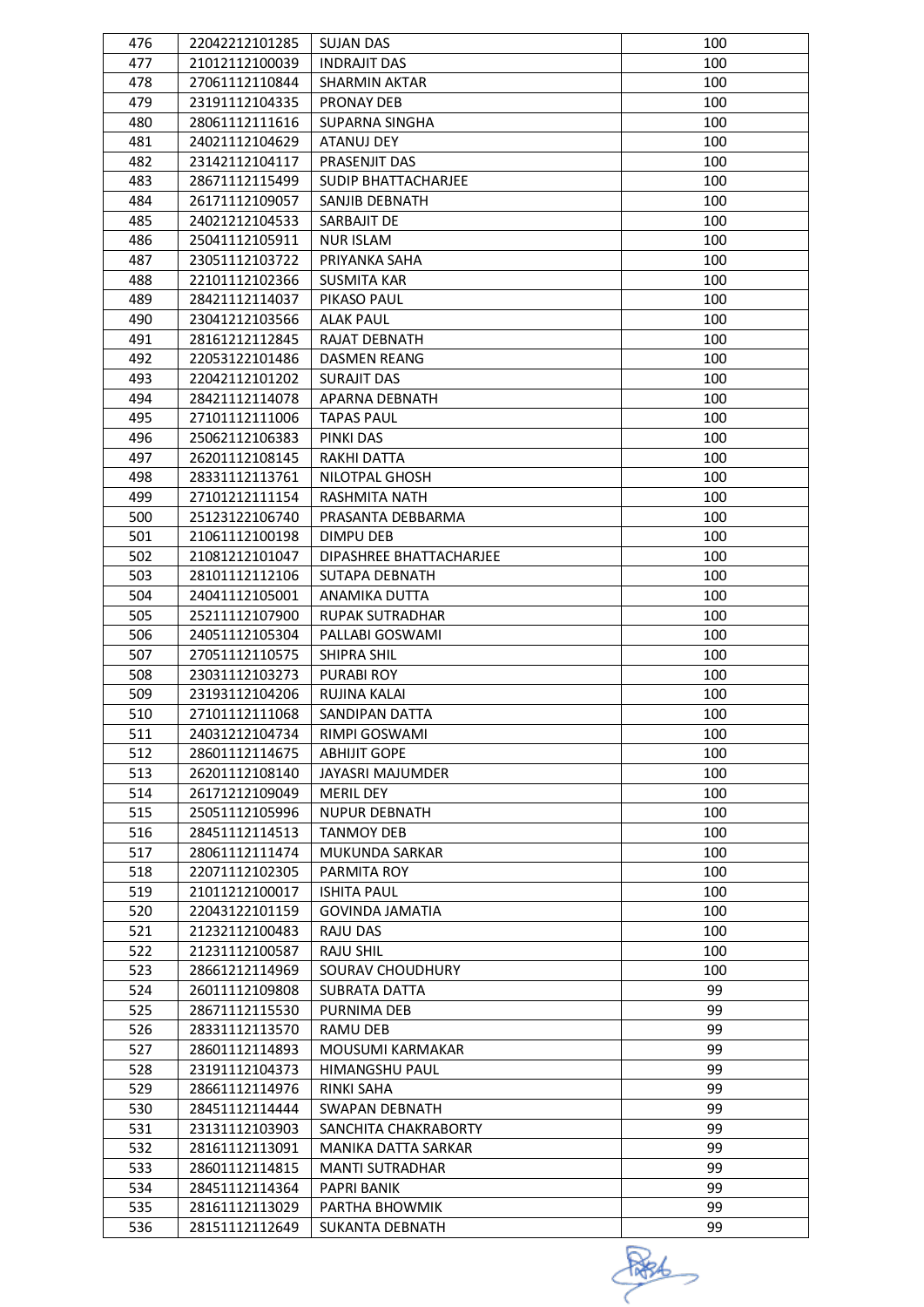| 537 | 28161112112978                   | TANUSREE DATTA          | 99 |
|-----|----------------------------------|-------------------------|----|
| 538 | 25201112107804                   | <b>MUKLESH MIAH</b>     | 99 |
| 539 | 26201112108231                   | ANJAN DEBNATH           | 99 |
| 540 | 21291112100723                   | SANCHITA DEBNATH KAIRI  | 99 |
| 541 | 28671112115391                   | <b>BIKASH DEY</b>       | 99 |
| 542 | 25051112105999                   | <b>TAHER HOSSAIN</b>    | 99 |
| 543 | 28101112112497                   | RUPALI DEBNATH          | 99 |
| 544 | 28102112112233                   | <b>HRIDAY DAS</b>       | 99 |
| 545 | 22052112101643                   | <b>TITAN DAS</b>        | 99 |
| 546 | 28161112112843                   | KABITA DEBNATH          | 99 |
| 547 | 26211112108461                   | <b>SUTAPA PAUL</b>      | 99 |
| 548 | 28151112112529                   | <b>KRISHNADHAN SHIL</b> | 99 |
| 549 | 22071112102249                   | DEBASISH RUDRA PAUL     | 99 |
| 550 | 23132112103959                   | <b>ANUJIT SARKAR</b>    | 99 |
| 551 | 28091112111938                   | <b>PALLABI GHOSH</b>    | 99 |
| 552 | 22101112102531                   | ANANYA BHATTACHARJEE    | 99 |
| 553 | 25202112107843                   | UMA DAS                 | 99 |
| 554 | 23042112103527                   | NITISH CHANDRA DAS      | 99 |
| 555 | 24081112105444                   | <b>SUMAN BARUA</b>      | 99 |
|     |                                  |                         |    |
| 556 | 28061112111513<br>28161112112818 | <b>MAHUYA DEB</b>       | 99 |
| 557 |                                  | <b>BILLAL MIA</b>       | 99 |
| 558 | 22101112102607                   | <b>RAKMAN MIAH</b>      | 99 |
| 559 | 26181212109244                   | <b>SUKANTA DEBNATH</b>  | 99 |
| 560 | 21171112100374                   | <b>SWAPANJIT SHIL</b>   | 99 |
| 561 | 21172112100308                   | <b>BIMAL DAS</b>        | 99 |
| 562 | 22051112101645                   | PINKI SAHA              | 99 |
| 563 | 23051212103720                   | SAMRAT DEB              | 99 |
| 564 | 22071112102091                   | <b>ANKUR DEY</b>        | 99 |
| 565 | 26201212108202                   | PINAKI CHATTERJEE       | 99 |
| 566 | 27101212111180                   | DIPANMITA DEBNATH       | 99 |
| 567 | 21272112100626                   | <b>MANIK DAS</b>        | 99 |
| 568 | 24032112104792                   | <b>ANTIKA DAS</b>       | 99 |
| 569 | 28061112111660                   | <b>JAYANTA DEBNATH</b>  | 99 |
| 570 | 27031112110354                   | <b>BARNALI PAL</b>      | 99 |
| 571 | 28601112114875                   | <b>CHAITI MAJUMDER</b>  | 99 |
| 572 | 28661112114927                   | SOMNATH BHATTACHARJEE   | 99 |
| 573 | 26211212108760                   | <b>SUMAN SARKAR</b>     | 99 |
| 574 | 26212112108534                   | <b>KRISHAN DAS</b>      | 99 |
| 575 | 23021112103138                   | DONA DEB                | 99 |
| 576 | 28451112114486                   | <b>JHIKI BHOWMIK</b>    | 99 |
| 577 | 24081212105440                   | <b>DIPLU PAUL</b>       | 99 |
| 578 | 23032112103322                   | LIPIKA SUKLA DAS        | 99 |
| 579 | 25191112107526                   | <b>ISMAIL MIAH</b>      | 99 |
| 580 | 23021112102954                   | PRASANTA SHEKHAR SOME   | 99 |
| 581 | 25062112106502                   | PINTU DAS               | 99 |
| 582 | 28091112112031                   | KUNTALA DEBNATH         | 99 |
| 583 | 21083122100883                   | <b>BINOY RUPINI</b>     | 99 |
| 584 | 27111112111312                   | <b>MITAN KAPALI</b>     | 99 |
| 585 | 22062112101823                   | SWAPNA DAS              | 99 |
| 586 | 25041112105945                   | RAJU DEBNATH            | 99 |
| 587 | 24121112105618                   | SANATH NATH             | 99 |
| 588 | 22051112101639                   | SHIULI CHAKRABORTY      | 99 |
| 589 | 28421212114210                   | PRASENJIT DEBNATH       | 99 |
| 590 | 28281112113427                   | <b>RANIT GHOSH</b>      | 99 |
| 591 | 24081112105445                   | <b>MANJOY DEY</b>       | 99 |
| 592 | 26201212108287                   | SUSMITA BAIDYA          | 99 |
| 593 | 26212112108613                   | <b>RAKESH SARKAR</b>    | 99 |
| 594 | 21171112100430                   | RIA DEB                 | 99 |
| 595 | 23032112103414                   | NIHAR SUKLA DAS         | 99 |
| 596 | 25152112107084                   | <b>RIPAN BARMAN</b>     | 99 |
| 597 | 24122112105733                   | SAYAN ROY               | 99 |

Posts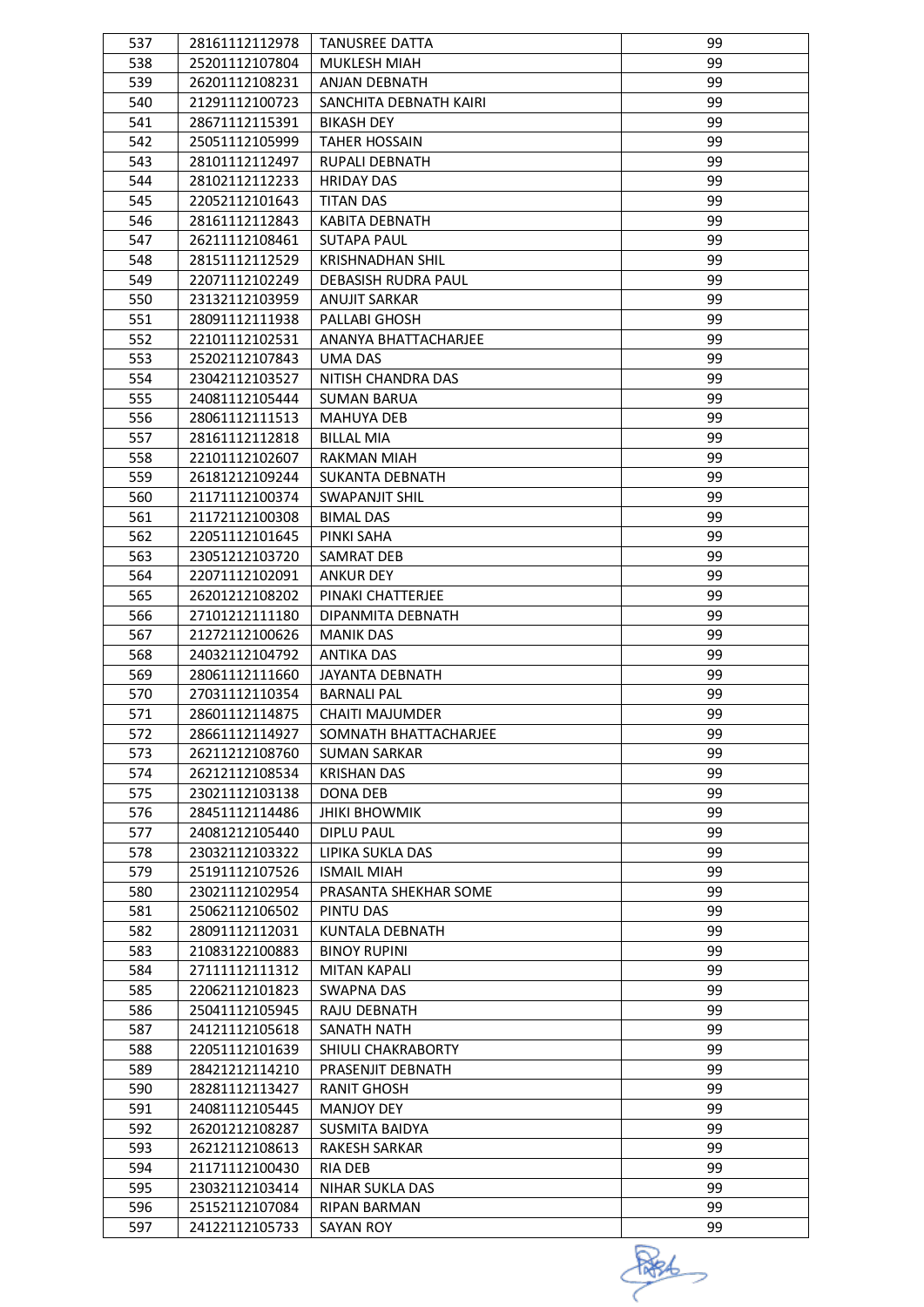| 598 | 28451112114331 | SUSMITA DEB             | 99 |
|-----|----------------|-------------------------|----|
| 599 | 22101112102342 | PAYAL RANI SAHA         | 99 |
| 600 | 24051212105186 | ALPANA CHAKRABARTY      | 99 |
| 601 | 22071112102297 | <b>JISHU KARMAKAR</b>   | 99 |
| 602 | 26201112108297 | <b>RAKESH KAR</b>       | 99 |
| 603 | 28062112111665 | ANANDA DAS              | 99 |
| 604 | 28332112113653 | <b>PUJA DAS</b>         | 99 |
| 605 | 27101112111183 | <b>MOUTUSI DEB</b>      | 99 |
| 606 | 26012212109654 | PRASANTA DAS            | 99 |
| 607 | 26182112109254 | HARIPADA BARMAN         | 99 |
| 608 | 23031112103365 | <b>JAYANTA DEBNATH</b>  | 99 |
|     |                |                         |    |
| 609 | 27061112110744 | <b>SUMAN DEBNATH</b>    | 99 |
| 610 | 28601112114742 | <b>RINKI SHIB</b>       | 99 |
| 611 | 22062212102023 | SATYAJIT DAS            | 99 |
| 612 | 24021112104704 | <b>MD BAHAR UDDIN</b>   | 99 |
| 613 | 24021112104486 | PRITAM DATTA            | 99 |
| 614 | 22052112101470 | <b>ABHIJIT DAS</b>      | 99 |
| 615 | 25157112107174 | <b>CHAYANIKA DEB</b>    | 99 |
| 616 | 28331112113910 | <b>APARAJITA PAL</b>    | 99 |
| 617 | 27102112111069 | <b>BAPPI SARKAR</b>     | 99 |
| 618 | 23021112103200 | PRASENJIT GOPE          | 99 |
| 619 | 26214112108639 | DIPANNITA DATTA         | 99 |
| 620 | 28061112111511 | DIPANJALI PAUL          | 99 |
| 621 | 26211212108680 | <b>SUSMITA MALLIK</b>   | 99 |
| 622 | 27111212111355 | NITISH KUMAR SINHA      | 99 |
| 623 | 26231212108878 | <b>SOLANKY MAJUMDER</b> | 99 |
| 624 | 23021112103094 | <b>SUMAN DEBNATH</b>    | 99 |
| 625 | 22151212102889 | RABINDRA SUTRADHAR      | 99 |
| 626 | 22152212102725 | <b>FANI BHUSAN DAS</b>  | 99 |
| 627 | 27111112111362 | POUSHALI ROY            | 99 |
| 628 | 28091212111972 | SOURAV DAS              | 99 |
| 629 | 27031112110539 | <b>BASWATI SEN</b>      | 99 |
| 630 | 24031212104985 | <b>ASHMA KHATUN</b>     | 99 |
| 631 | 26211212108749 | TRIDEEP NANDI           | 99 |
| 632 | 25152112107161 | SANJIT DAS              | 98 |
| 633 | 27102112111074 | <b>BIPLAB DAS</b>       | 98 |
| 634 | 22062112101759 | <b>ASHALATA DAS</b>     | 98 |
| 635 | 25211212108057 | <b>BISWAJIT SHARMA</b>  | 98 |
| 636 | 25151112106906 | <b>JAHIR HOSSAIN</b>    | 98 |
| 637 | 21012112100022 | <b>MAMATA DAS</b>       | 98 |
| 638 | 28061112111678 | SARNIMA DEBNATH         | 98 |
| 639 | 21061112100179 | <b>SUDIP DEBNATH</b>    | 98 |
| 640 | 28281212113184 | LOKNATH SAHA            | 98 |
| 641 | 26061212110256 | <b>SANJOY PATARI</b>    | 98 |
| 642 | 27111212111253 | UTPAL SINHA             | 98 |
| 643 | 22151112102650 | SANGHAMITRA NEOGI       | 98 |
| 644 | 26211112108735 | PRADYOT BAL             | 98 |
|     |                |                         |    |
| 645 | 23023112103137 | ASTER DEBBARMA          | 98 |
| 646 | 26211112108589 | ABDUL KADER MIA         | 98 |
| 647 | 28101112112486 | <b>ASHIM DEBNATH</b>    | 98 |
| 648 | 22052112101606 | <b>JATAN DAS</b>        | 98 |
| 649 | 21292112100808 | NAMITA BAIDYA           | 98 |
| 650 | 28601112114548 | PALLAB CHAKRABORTY      | 98 |
| 651 | 25191112107316 | MITHUN DEBNATH          | 98 |
| 652 | 28671112115246 | <b>RUPA SHIL</b>        | 98 |
| 653 | 21291112100761 | <b>TAPASI GHOSH</b>     | 98 |
| 654 | 28602112114897 | PRANTIKA DAS            | 98 |
| 655 | 25042112105959 | PARTHA BHOWMIK          | 98 |
| 656 | 24051112105335 | SUBIR DEY               | 98 |
| 657 | 28661112115243 | <b>JIKU SAHA</b>        | 98 |
| 658 | 28091112111857 | MIHIR DEBNATH           | 98 |

Parks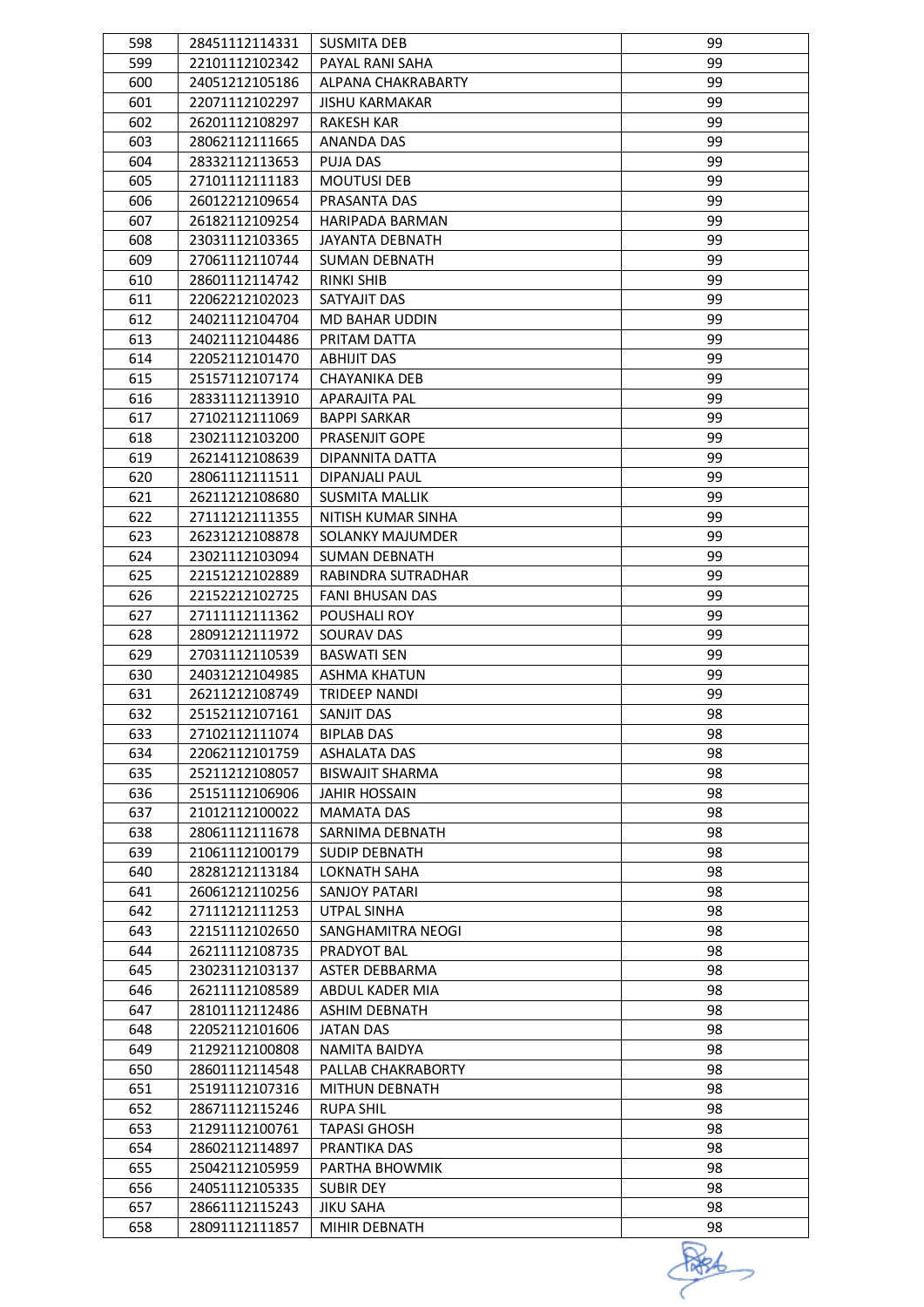| 659 | 23021112103171 | SAMRAJ SINGHA             | 98 |
|-----|----------------|---------------------------|----|
| 660 | 23033122103387 | AKRANTA DEBBARMA          | 98 |
| 661 | 26211112108463 | <b>SWAPAN PAUL</b>        | 98 |
| 662 | 24021112104499 | NABARUN CHOUDHURY         | 98 |
| 663 | 28672112115457 | <b>GOURI DAS</b>          | 98 |
| 664 | 28332112113886 | <b>SUBHRAJIT DAS</b>      | 98 |
| 665 | 28331112113705 | PAMPA SAHA LASKAR         | 98 |
| 666 | 26011112109680 | <b>TUTAN SAHA</b>         | 98 |
| 667 | 28061112111466 | <b>MRS POPI NATH</b>      | 98 |
| 668 | 28161112112844 | <b>DIPAK SAHA</b>         | 98 |
| 669 | 27101112111140 | <b>MOU RANI NANDI</b>     | 98 |
| 670 | 25041112105957 | <b>JAGRATA SAHA</b>       | 98 |
| 671 | 28661112115025 | <b>ANINDITA PAUL</b>      | 98 |
| 672 | 26032112110024 | PRASENJIT NAMA            | 98 |
|     |                |                           |    |
| 673 | 26211212108462 | SUMANGAL CHAKRABORTY      | 98 |
| 674 | 28671112115257 | SAFIKUL ISLAM             | 98 |
| 675 | 28103112112225 | SAMIR DEBBARMA            | 98 |
| 676 | 27101212111197 | <b>BINATA SINGHA</b>      | 98 |
| 677 | 23032112103460 | <b>RITA RANI SARKAR</b>   | 98 |
| 678 | 25161112107195 | <b>SUKANTA NAG</b>        | 98 |
| 679 | 25041112105822 | PRIYANKA GOSWAMI          | 98 |
| 680 | 28281112113468 | <b>TRIMON SARKAR</b>      | 98 |
| 681 | 22151112102912 | <b>BILLAL MIAH PODDER</b> | 98 |
| 682 | 21292112100780 | LINA DAS                  | 98 |
| 683 | 25061112106419 | <b>SOMA PAUL</b>          | 98 |
| 684 | 24021112104633 | DEB PRATIM DEB            | 98 |
| 685 | 23035112103306 | <b>BEAUTY DAS</b>         | 98 |
| 686 | 28062112111596 | <b>KAMAL SARKAR</b>       | 98 |
| 687 | 26231112108923 | <b>BISWAJIT SARKAR</b>    | 98 |
| 688 | 26191212109445 | <b>UTPAL NATH</b>         | 98 |
| 689 | 26201112108432 | PRASENJIT DEY             | 98 |
| 690 | 25061212106280 | NIRMAL SINGHA             | 98 |
| 691 | 25051212106064 | <b>BISWANATH PAUL</b>     | 98 |
| 692 | 26211212108748 | <b>SUSHMITA SEN</b>       | 98 |
| 693 | 24031112104737 | MADHU CHANDA CHAKRABORTY  | 98 |
| 694 | 24081112105483 | <b>RAHUL NATH</b>         | 98 |
| 695 | 22061212102029 | <b>FAIJUR RAHAMAN</b>     | 98 |
| 696 | 27101212110982 | <b>GOURAB CHANDRA PAL</b> | 98 |
| 697 | 28161212113145 | ANNESHA BHATTACHARJEE     | 98 |
| 698 | 26231212108877 | PRASANJIT DEBNATH         | 98 |
| 699 | 28601212114618 | <b>JOYDEEP PAUL</b>       | 98 |
|     |                |                           |    |
| 700 | 27051112110726 | SANJOY DEB                | 98 |
| 701 | 28091212111936 | <b>SUSMITA SINGHA</b>     | 98 |
| 702 | 23031112103253 | <b>RESHMITA BIR</b>       | 98 |
| 703 | 26011212109794 | <b>PRANOY BISWAS</b>      | 98 |
| 704 | 23051212103668 | SOURAV MAJUMDER           | 98 |
| 705 | 23132112103935 | <b>ASHIB BISWAS</b>       | 98 |
| 706 | 27051212110667 | IQBAL AHMED MUNSHI        | 98 |
| 707 | 23031112103361 | SHUVAJIT PAUL             | 98 |
| 708 | 23131112103912 | <b>RUPA DEB</b>           | 98 |
| 709 | 26201212108328 | <b>SUBHAM MAJUMDER</b>    | 98 |
| 710 | 23043122103599 | <b>JUSI DEBBARMA</b>      | 98 |
| 711 | 24081112105456 | <b>SUBHRAJIT NATH</b>     | 98 |
| 712 | 23031112103346 | <b>SUJIT RUDRA PAUL</b>   | 98 |
| 713 | 22101212102398 | <b>MANTI CHAKRABORTY</b>  | 98 |
| 714 | 21061112100182 | SAGNIK CHAKRABORTY        | 98 |
| 715 | 22102112102616 | <b>DIPTANU DAS</b>        | 98 |
| 716 | 23021112103193 | <b>RUPAK DEB</b>          | 98 |
| 717 | 23021212103005 | <b>RUPAM ROY</b>          | 98 |
| 718 | 26171112109037 | SUMIT BANIK               | 98 |
| 719 | 28151112112640 | AZMINA BEGAM              | 98 |

Parks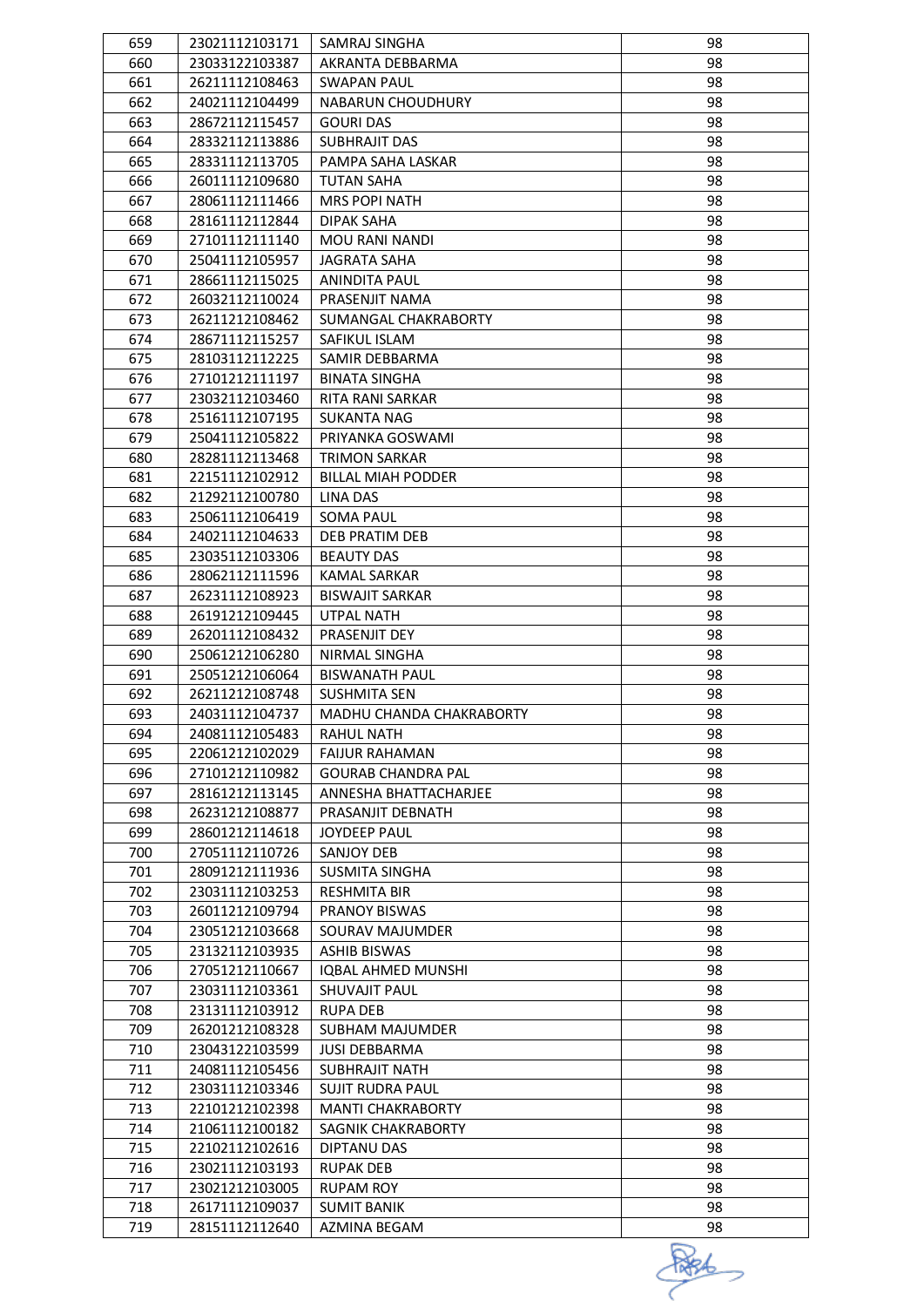| 720 | 27101112111240 | <b>SUPARNA SAHAJEE</b>       | 98 |
|-----|----------------|------------------------------|----|
| 721 | 25122112106612 | <b>KISHAN DAS</b>            | 98 |
| 722 | 26231112108869 | SOMA DEY                     | 98 |
| 723 | 21291212100815 | <b>ASHISH SUTRADHAR</b>      | 98 |
| 724 | 23031112103254 | <b>CHAYANIKA BANIK</b>       | 98 |
| 725 | 26212112108540 | <b>SUMAN DAS</b>             | 98 |
| 726 | 25191112107361 | RAZZAK MIAH                  | 98 |
| 727 | 21292112100831 | ANJANA NAMASUDRA             | 98 |
| 728 | 25062112106589 | <b>RAJESH BISWAS</b>         | 98 |
| 729 | 24031112104785 | PAPIYA DEY                   | 98 |
| 730 | 26171112109177 | PRASANTA PAUL                | 98 |
| 731 | 27031112110454 | <b>SUSMITA ASH</b>           | 98 |
| 732 | 28451212114401 | <b>SANJOY DEB</b>            | 97 |
| 733 | 26011212109667 | <b>BIPLAB BEHARI DEBNATH</b> | 97 |
| 734 | 26201212108177 | <b>GOURI SHIL</b>            | 97 |
| 735 | 22062112101872 | NIMAI CHANDRA NAMA           | 97 |
| 736 | 23192112104372 | <b>SAMIR CHOWDHURY</b>       | 97 |
| 737 | 22071112102072 | PIKLU SAHA                   | 97 |
| 738 | 25061112106503 | APARNA DEBNATH               | 97 |
|     |                |                              |    |
| 739 | 28661112115008 | <b>NANDA BANIK</b>           | 97 |
| 740 | 26231212108894 | <b>RAJIB PAUL</b>            | 97 |
| 741 | 25061112106472 | <b>ANATH DEBNATH</b>         | 97 |
| 742 | 22061112101882 | <b>SUMAN CHAKRABORTY</b>     | 97 |
| 743 | 26031112110014 | <b>MANORANJAN DEBNATH</b>    | 97 |
| 744 | 28091112111751 | RAKESH DATTA                 | 97 |
| 745 | 27111112111268 | SANGITA NATH                 | 97 |
| 746 | 26061112110300 | SHARMISTHA DHAR SARKAR       | 97 |
| 747 | 22061112101756 | SANKARI RUDRAPAL             | 97 |
| 748 | 23041112103568 | SHIPRA DATTA                 | 97 |
| 749 | 23141112103996 | PRANAB BHUSAN ROY            | 97 |
| 750 | 28161112113104 | RATNADIPA DEY                | 97 |
| 751 | 28091112112037 | PINKI DEY KAR                | 97 |
| 752 | 25201112107822 | RAJIB DEBNATH                | 97 |
| 753 | 28331112113904 | <b>MANAS CHAKRABORTY</b>     | 97 |
| 754 | 28281212113358 | TOUFIK AHAMMED               | 97 |
| 755 | 28451112114349 | PINTU SHIL                   | 97 |
| 756 | 28162112112907 | <b>SUATA DAS</b>             | 97 |
| 757 | 22071112102278 | <b>GOBINDA SHIL</b>          | 97 |
| 758 | 22041112101371 | DHIMAN SAHA                  | 97 |
| 759 | 27031212110417 | <b>SUDIP SINHA</b>           | 97 |
| 760 | 23021112102994 | ANAMIKA ROY                  | 97 |
| 761 | 28422112114234 | <b>PURABI DAS</b>            | 97 |
| 762 | 28661112115244 | <b>TAPAS RUDRA PAUL</b>      | 97 |
| 763 | 27051112110597 | SAJAL DEBNATH                | 97 |
| 764 | 28092112111710 | <b>BIKASH BISWAS</b>         | 97 |
| 765 | 26231112109010 | <b>SUBRATA BHOWMIK</b>       | 97 |
| 766 | 21081112101074 | SOUMITRA SARKAR              | 97 |
| 767 | 28452112114430 | JAYANTA MALAKAR              | 97 |
| 768 | 28161112112888 | <b>RAKESH DEB</b>            | 97 |
| 769 | 23191212104308 | PRITAM SAHA                  | 97 |
| 770 | 24083122105557 | RUPALIBATI REANG             | 97 |
| 771 | 25051112106122 | <b>AKTAR HOSSEIN</b>         | 97 |
| 772 | 24021112104590 | AKHLAS UDDIN                 | 97 |
| 773 | 27031112110526 | NADIA FARJANA                | 97 |
| 774 | 28161112112950 | LIPIKA DEY                   | 97 |
| 775 | 28421112114081 | PRASENJIT SUTRADHAR          | 97 |
| 776 | 24081112105492 | <b>MANIK LAL DEBNATH</b>     | 97 |
| 777 | 22051212101670 | <b>SUMAN CHAKRABORTY</b>     | 97 |
| 778 | 28061212111658 | <b>GOUTAM GHOSH</b>          | 97 |
| 779 | 25061112106307 | <b>RANJIT PAUL</b>           | 97 |
| 780 | 28102112112244 | <b>NEPAL MANDAL</b>          | 97 |
|     |                |                              |    |

Post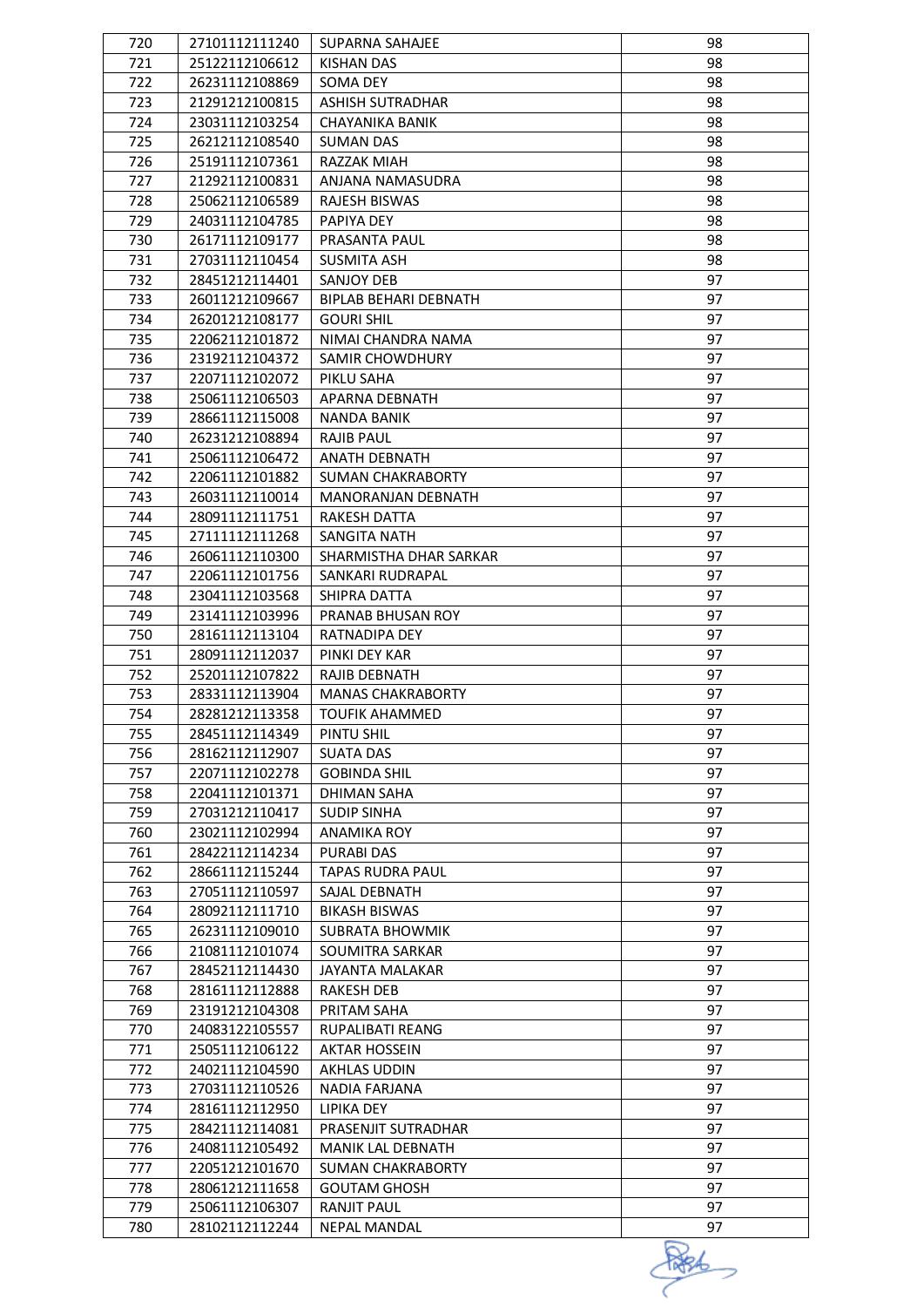| 781 | 27111112111307 | <b>TAPASH RUDRA PAUL</b> | 97 |
|-----|----------------|--------------------------|----|
| 782 | 28284112113446 | RAJIB DEBNATH            | 97 |
| 783 | 28421212114224 | <b>BISHWESHWAR SINHA</b> | 97 |
| 784 | 26201112108322 | <b>ARPITA BISWAS</b>     | 97 |
| 785 | 22071112102254 | RAMU DEBNATH             | 97 |
| 786 | 28161112113151 | SUPARNA SAHA             | 97 |
| 787 | 28601112114901 | <b>BAPAN PAUL</b>        | 97 |
| 788 | 23232112104376 | SONIA DAS                | 97 |
| 789 | 27061112110832 | <b>SUDIPTA MITRA</b>     | 97 |
| 790 | 21171112100431 | APURBA GHOSH             | 97 |
|     |                |                          |    |
| 791 | 24031112104878 | MINAKSHI BHATTACHARJEE   | 97 |
| 792 | 26231112109011 | PRAJNA SARKAR            | 97 |
| 793 | 28331212113684 | <b>TUKAN SARKAR</b>      | 97 |
| 794 | 25062112106336 | <b>CHANDAN BARMAN</b>    | 97 |
| 795 | 26011212109870 | <b>SURAJIT DEBNATH</b>   | 97 |
| 796 | 25151112106876 | PINTU GIRI               | 97 |
| 797 | 28151212112790 | <b>DWAIPAYAN BANIK</b>   | 97 |
| 798 | 25051112106113 | <b>DIGANTA GHOSH</b>     | 97 |
| 799 | 24031112104992 | PINKU GOSWAMI            | 97 |
| 800 | 25061212106368 | <b>RUPANTAR BHOWMIK</b>  | 97 |
| 801 | 23191112104298 | <b>BAPPI CHAKRABORTY</b> | 97 |
| 802 | 23021212103075 | <b>MANAB ROY</b>         | 97 |
| 803 | 27101112111062 | <b>BIPLAB NAG</b>        | 97 |
| 804 | 23041112103562 | <b>GOBINDA PAUL</b>      | 97 |
| 805 | 26011212109646 | <b>BISHU MAJUMDER</b>    | 97 |
| 806 | 28661212114986 | <b>BANANI DEBNATH</b>    | 97 |
| 807 | 28281112113295 | PAYAL BARDHAN            | 97 |
| 808 | 26031112110062 | <b>CHANDRADHAR DEY</b>   | 97 |
| 809 | 21272112100645 | PALASH DAS               | 97 |
| 810 | 25191112107390 | <b>SUJAN DEBNATH</b>     | 97 |
| 811 | 25151112106990 | <b>HABIL MIAH</b>        | 97 |
| 812 | 27062112110773 | SUBHAJIT MALAKAR         | 97 |
| 813 | 23032112103429 | RAJKUMAR NAMA DAS        | 97 |
| 814 | 27101112111123 | <b>MAMITA BISWAS</b>     | 97 |
| 815 | 25191112107476 | <b>MANIKJAN BIBI</b>     | 97 |
| 816 | 28451212114406 | <b>DIPTANU PAUL</b>      | 97 |
|     |                |                          |    |
| 817 | 21291112100829 | <b>SAMPA DEY</b>         | 97 |
| 818 | 28661112115223 | SANCHITA DEB             | 97 |
| 819 | 26201212108199 | <b>MITHUN DATTA</b>      | 97 |
| 820 | 22052112101706 | <b>DIPANKAR DAS</b>      | 97 |
| 821 | 27061212110762 | DEBAYAN NANDI            | 97 |
| 822 | 26232112108950 | <b>SUBRATA DAS</b>       | 97 |
| 823 | 25151112106908 | JAHANARA BEGAM           | 97 |
| 824 | 23021112103027 | <b>SUMITRA SUTRADHAR</b> | 97 |
| 825 | 25062112106306 | <b>GOPA MAJUMDER</b>     | 97 |
| 826 | 22061112101824 | <b>SUJIT PAUL</b>        | 97 |
| 827 | 28672112115261 | NANDITA DAS              | 97 |
| 828 | 26011212109695 | <b>MOUSUMI PATARI</b>    | 97 |
| 829 | 24021112104586 | PRIYANKA NATH            | 97 |
| 830 | 24031212104956 | <b>DIPANKAR ROY</b>      | 97 |
| 831 | 25192112107553 | <b>SUMAN SARKAR</b>      | 97 |
| 832 | 28661112115198 | CHAMELI BAISHYA          | 97 |
| 833 | 27061212110848 | NURJAHAN BEGAM           | 97 |
| 834 | 26231112108890 | SAHEEB MAJUMDER          | 97 |
| 835 | 25161212107201 | <b>JUIYENA AKTER</b>     | 97 |
| 836 | 26181112109378 | SOURAJIT DEBNATH         | 97 |
| 837 | 25211112108021 | PARTHA DEBNATH           | 97 |
| 838 | 23141112104042 | <b>BAPAN SHIL</b>        | 97 |
| 839 | 26212112108605 | DEBABRATA DAS            | 97 |
| 840 | 28331212113724 | <b>ABHIJIT DEBNATH</b>   | 97 |
| 841 | 24042212105067 | <b>CHINMOY SARKAR</b>    | 97 |
|     |                |                          |    |

Potos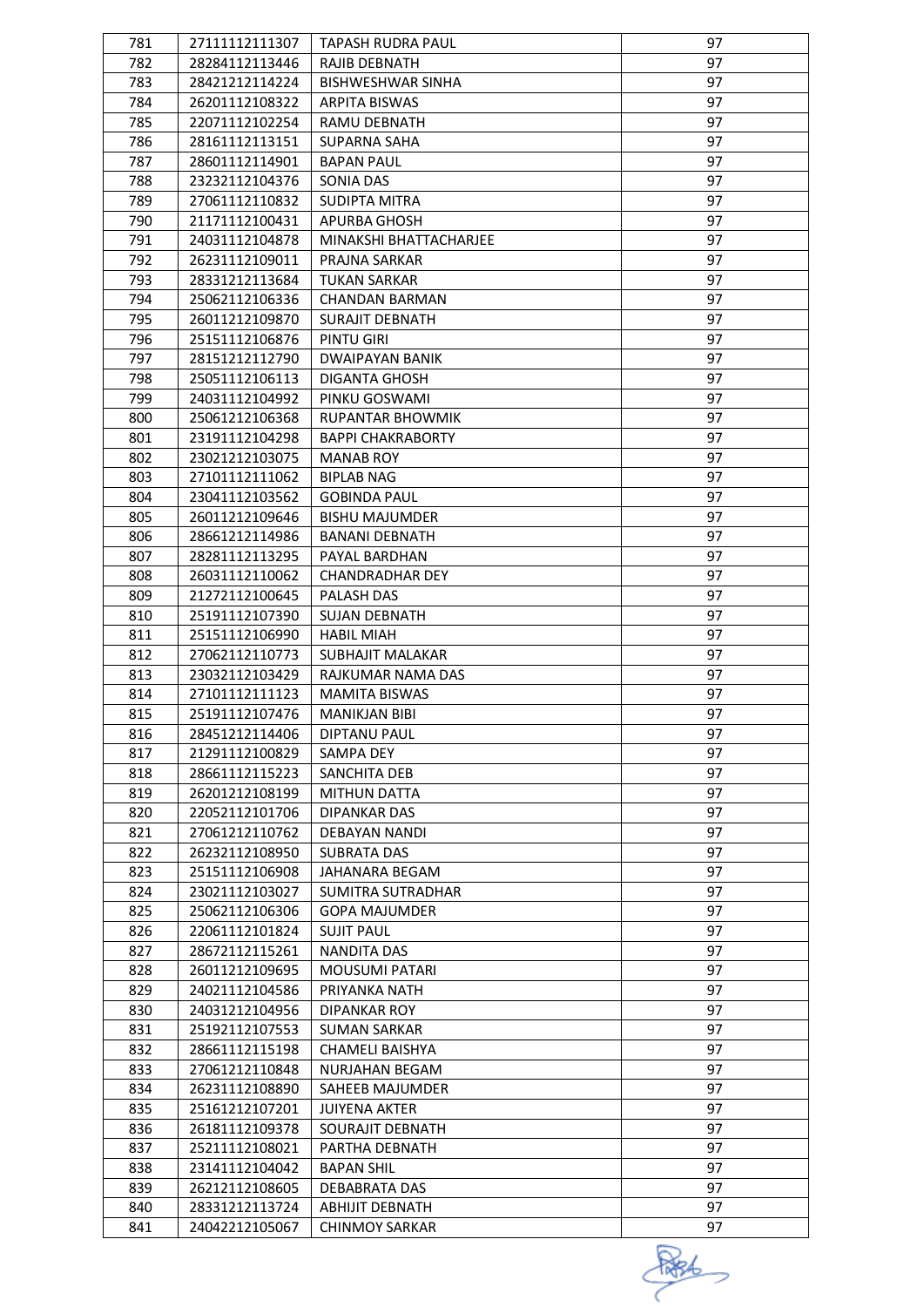| 842 | 23231112104412 | <b>MAMPI SAHA</b>           | 97 |
|-----|----------------|-----------------------------|----|
| 843 | 26181212109302 | <b>JAYANTA NATH</b>         | 97 |
| 844 | 24081112105466 | <b>SUDIPTA NATH</b>         | 97 |
| 845 | 23051212103683 | KASMITA DEBNATH             | 97 |
| 846 | 24041112105014 | <b>BABAR HUSSEN</b>         | 97 |
| 847 | 25191212107725 | <b>IFFAT JAHAN MAJUMDER</b> | 97 |
| 848 | 28161212113116 | SNIGDHA DEBNATH             | 97 |
| 849 | 21231112100561 | <b>DEBJANI DATTA</b>        | 97 |
| 850 | 24121212105676 | <b>SURAJIT DEBNATH</b>      | 97 |
| 851 | 28661112115228 | <b>SIMA SUTRADHAR</b>       | 97 |
| 852 | 26171212109131 | <b>SUPARNA BAL</b>          | 97 |
| 853 | 27101112111242 | PAPIYA DEBNATH              | 97 |
| 854 | 21232212100527 | <b>SHATAB DAS</b>           | 97 |
| 855 | 23041212103623 | SUKANTA RUDRA PAUL          | 97 |
| 856 | 26171212109064 | SUBHENDU BIKASH ROY         | 97 |
| 857 | 28281112113229 | PAYEL SAHA                  | 96 |
| 858 | 21171112100433 | <b>AMALESH GOPE</b>         | 96 |
| 859 | 23131112103888 | DEBDULAL KARMAKAR           | 96 |
| 860 | 25211112107950 | <b>MIR HOSSAIN</b>          | 96 |
|     |                |                             |    |
| 861 | 21271212100627 | <b>AMIT PAUL</b>            | 96 |
| 862 | 24041112105059 | <b>BORNALI DAS</b>          | 96 |
| 863 | 22101212102471 | <b>ABHIJIT BASU</b>         | 96 |
| 864 | 28331112113806 | <b>SREEPARNA BANIK</b>      | 96 |
| 865 | 26211112108769 | <b>JOYDEB ACHARJEE</b>      | 96 |
| 866 | 27112112111298 | <b>BIDYUT DAS</b>           | 96 |
| 867 | 28064112111576 | <b>ARUN SUTRADHAR</b>       | 96 |
| 868 | 28332112113604 | PINKI DAS                   | 96 |
| 869 | 22152112102847 | <b>SUMAN BHOWMIK</b>        | 96 |
| 870 | 28093122111965 | <b>BIDYA DEBBARMA</b>       | 96 |
| 871 | 27051112110663 | NAZRUL ISLAM                | 96 |
| 872 | 28091112111974 | RINKU DEB                   | 96 |
| 873 | 28601112114672 | <b>SUBRATA GHOSH</b>        | 96 |
| 874 | 24052112105351 | <b>JISHU DAS</b>            | 96 |
| 875 | 28601112114768 | <b>SURAJIT DASGUPTA</b>     | 96 |
| 876 | 24051112105340 | PROBAL CHOUDHURY            | 96 |
| 877 | 27101112111039 | ALOK RUDRAPAUL              | 96 |
| 878 | 28281112113371 | PIO DATTA GHOSH DAS         | 96 |
| 879 | 27102112110980 | PLABAN DAS                  | 96 |
| 880 | 22071112102197 | TAPAN KANTI TALAPATRA       | 96 |
| 881 | 22051112101699 | <b>RAKHI SUTRADHAR</b>      | 96 |
| 882 | 25191112107647 | <b>SUPTAM SHIL</b>          | 96 |
| 883 | 22101112102468 | SIRAJUL ISLAM               | 96 |
| 884 | 24031112104817 | SAIBYA BARDHAN              | 96 |
| 885 | 22151112102890 | <b>SUKANTA PAUL</b>         | 96 |
| 886 | 22101112102412 | SAIKAT DATTA                | 96 |
| 887 | 26211112108570 | <b>NAYAN CHAKRABORTY</b>    | 96 |
| 888 | 28151112112789 | MOUTOSHI ADHYA              | 96 |
| 889 | 26061112110249 | CHAMPA BAIDYA               | 96 |
| 890 | 24121112105727 | RAJESH DEBNATH              | 96 |
| 891 | 28451112114339 | <b>MANIDIPA DEBNATH</b>     | 96 |
| 892 | 26062112110274 | <b>TAPAN DAS</b>            | 96 |
| 893 | 22101212102457 | <b>TAPAS PAUL</b>           | 96 |
| 894 | 22071112102150 | <b>RAKESH PAUL</b>          | 96 |
| 895 | 28092112111859 | PIYAS DAS                   | 96 |
| 896 | 28101112112319 | PRITAM SAHA                 | 96 |
| 897 | 28151112112551 | SANJIT DEBNATH              | 96 |
| 898 | 22071112102136 | <b>JOYSREE PAUL</b>         | 96 |
| 899 | 23191112104370 | PRASENJIT PAUL              | 96 |
| 900 | 24031112104851 | <b>SUMAN NATH</b>           | 96 |
| 901 | 21063112100245 | PANJIRAM REANG              | 96 |
| 902 | 23041112103532 | RITA DEBNATH                | 96 |
|     |                |                             |    |

Potos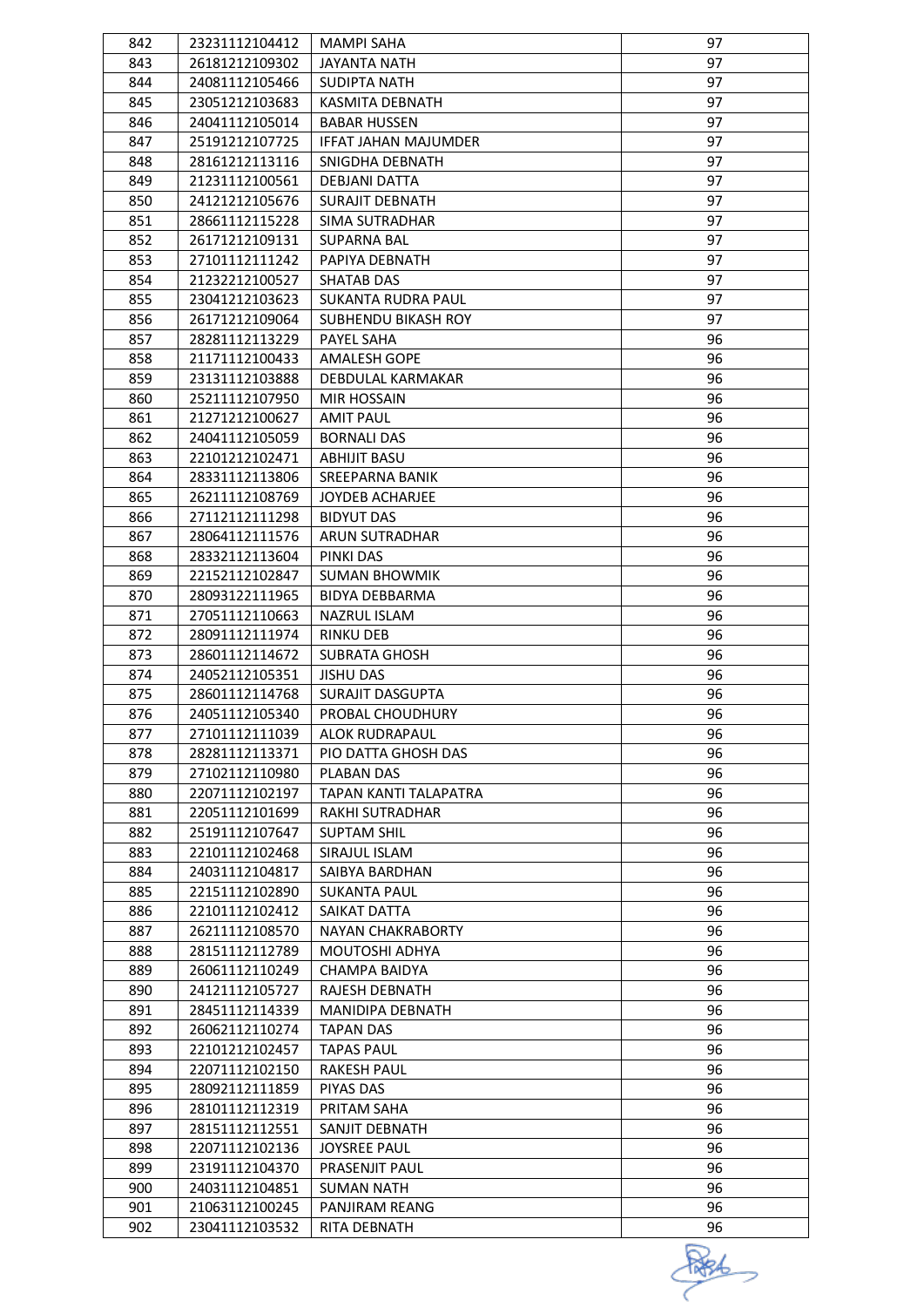| 903 | 21082112101024 | PANKAJ DAS                | 96 |
|-----|----------------|---------------------------|----|
| 904 | 28281112113186 | DIPA SAHA                 | 96 |
| 905 | 22152112102717 | SANKARI DAS               | 96 |
| 906 | 25151112107031 | SHILPI AKTER              | 96 |
| 907 | 25161112107294 | <b>CHINMOY MAJUMDER</b>   | 96 |
| 908 | 28152112112541 | SUSMITA DAS               | 96 |
| 909 | 21013112100056 | <b>RINA TRIPURA</b>       | 96 |
| 910 | 25062112106447 | <b>MOUSUMI DAS</b>        | 96 |
| 911 | 23031112103329 | <b>MITAN RUDRA PAUL</b>   | 96 |
| 912 | 24121112105710 | RATNA RANI PAUL           | 96 |
| 913 | 25051212106142 | <b>SAMARESH PAUL</b>      | 96 |
| 914 | 28091112112075 | <b>TUTAN SAHA</b>         | 96 |
| 915 | 28281112113411 | <b>PUJA ROY</b>           | 96 |
| 916 | 28421212113997 | SANCHITA MODAK            | 96 |
| 917 | 26211112108597 | ANWESHA MAJUMDER SAHA     | 96 |
| 918 | 26212112108779 | <b>DEBASHIS DAS</b>       | 96 |
| 919 | 25041112105894 | <b>MISTU SHIL</b>         | 96 |
|     | 28281112113339 |                           | 96 |
| 920 | 22101112102455 | SAMPRITA DEBNATH          |    |
| 921 |                | <b>RAKHI SARKAR</b>       | 96 |
| 922 | 25061112106365 | PAYEL DEBNATH             | 96 |
| 923 | 28091112111792 | <b>TAPASH DEB</b>         | 96 |
| 924 | 23021112103166 | NAYAN CHAKRABORTY         | 96 |
| 925 | 26201112108288 | PRASANJIT DEBNATH         | 96 |
| 926 | 28661212115088 | JAYASHRI DEB              | 96 |
| 927 | 25211112108073 | SAIFUL ISLAM              | 96 |
| 928 | 28091112111901 | <b>TANAY MAJUMDER</b>     | 96 |
| 929 | 28332112113659 | SARMISTHA DAS             | 96 |
| 930 | 23191212104313 | <b>SUBIR RUDRA PAL</b>    | 96 |
| 931 | 28331112113742 | <b>SUKHLAL PRASAD</b>     | 96 |
| 932 | 28671212115295 | <b>BIJOY DEBNATH</b>      | 96 |
| 933 | 28671212115354 | <b>BISHAL NAG</b>         | 96 |
| 934 | 23032112103250 | <b>GOUTAM SARKAR</b>      | 96 |
| 935 | 26231112108839 | <b>ASISH DEY</b>          | 96 |
| 936 | 21291112100736 | <b>CHAYANIKA ROY</b>      | 96 |
| 937 | 28161112112866 | DIPIKA SHIL               | 96 |
| 938 | 28281112113302 | RIMA AKTAR                | 96 |
| 939 | 23054112103675 | <b>ABHIJIT DEB</b>        | 96 |
| 940 | 25211112108101 | <b>BHUSAN DEBNATH</b>     | 96 |
| 941 | 25161112107191 | DEBABRATA DATTA           | 96 |
| 942 | 26191112109557 | SUKANTA BHOWMIK           | 96 |
| 943 | 28331112113844 | <b>PRANMOY SAHA</b>       | 96 |
| 944 | 28602112114605 | <b>KISHAN SARKAR</b>      | 96 |
| 945 | 26031112110055 | <b>GITASHREE DASGUPTA</b> | 96 |
| 946 | 26201112108302 | CHIRANJIB DEBNATH         | 96 |
| 947 | 23022212103058 | JOYDWIP DAS               | 96 |
| 948 | 25192112107696 | <b>RAKESH DAS</b>         | 96 |
| 949 | 24022212104569 | MOUSAMI DAS               | 96 |
| 950 | 28421212114153 | <b>SUDIP SINHA</b>        | 96 |
| 951 | 28162112113147 | PUJAITA NAG               | 96 |
| 952 | 27051212110668 | SAPTADIP CHAKRABORTY      | 96 |
| 953 | 27101112111194 | <b>DEBILAL PAL</b>        | 96 |
| 954 | 23021212103061 | RATNADEEP SARMA           | 96 |
| 955 | 28422112114206 | <b>KAJAL DAS</b>          | 96 |
| 956 | 22102112102504 | <b>DEBABRATA DAS</b>      | 96 |
| 957 | 24031212104788 | DIBYAJIT DEBNATH          | 96 |
| 958 | 28451212114314 | SUVAM SINHA               | 96 |
| 959 | 22053122101566 | <b>LITON TRIPURA</b>      | 96 |
| 960 | 25154112106949 | <b>SUMAN SHIL</b>         | 96 |
| 961 | 22063112101947 | RAJESH DEBBARMA           | 96 |
| 962 | 28601112114888 | SAMIR SHARMA              | 96 |
| 963 | 28151112112539 | ARINDAM CHAKRABORTY       | 96 |

Red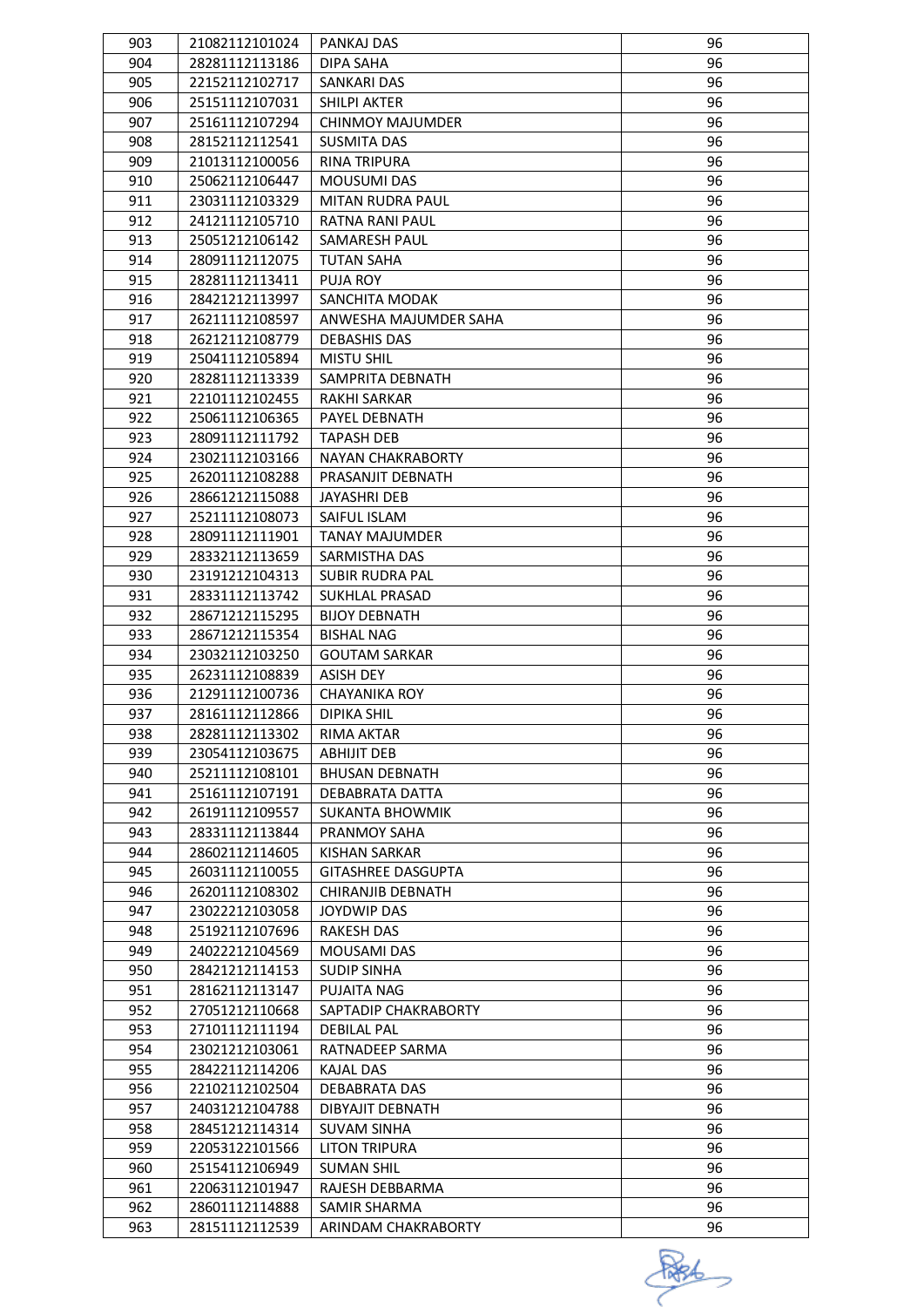| 964  | 26211112108696                   | DIPANJOY DEBNATH                           | 96 |
|------|----------------------------------|--------------------------------------------|----|
| 965  | 28161212113150                   | <b>BAISHALI RAY</b>                        | 96 |
| 966  | 25051112106223                   | <b>PINKI PAUL</b>                          | 96 |
| 967  | 26203112108244                   | <b>SUJAN TRIPURA</b>                       | 96 |
| 968  | 24021212104714                   | <b>MD DUYEL AHMED</b>                      | 96 |
| 969  | 26011112109745                   | KRISHNA KUMAR ADHIKARI                     | 96 |
| 970  | 22053122101462                   | REJIYA JAMATIA                             | 96 |
| 971  | 23021112103098                   | SANGITA DEB                                | 96 |
| 972  | 27111112111358                   | <b>JYOTI BANIK</b>                         | 96 |
| 973  | 26181112109255                   | <b>SUSMITA BHOWMIK</b>                     | 96 |
| 974  | 26031212110076                   | <b>KAMAL DATTA</b>                         | 96 |
| 975  | 23143122104035                   | MANISH DEBBARMA                            | 96 |
| 976  | 22061212101937                   | <b>BIPLAB GHOSH</b>                        | 96 |
| 977  | 27101112111158                   | DAMINI DEB                                 | 96 |
| 978  | 28331112113832                   | <b>KOWSIK DATTA</b>                        | 96 |
|      |                                  |                                            |    |
| 979  | 23032112103284<br>28661112115212 | SABITA RANI DAS<br><b>SULAKSHANA SINHA</b> | 95 |
| 980  |                                  |                                            | 95 |
| 981  | 25061212106468                   | <b>BIJAN KANTI CHAKRABORTY</b>             | 95 |
| 982  | 28161112112994                   | SHILPI DEBNATH                             | 95 |
| 983  | 22051212101721                   | SANTANA PAUL                               | 95 |
| 984  | 26201112108354                   | <b>NITAI SHIL</b>                          | 95 |
| 985  | 26031112109951                   | NITYANANDA ACHARJEE                        | 95 |
| 986  | 28671112115428                   | <b>BISWAJIT GHOSH</b>                      | 95 |
| 987  | 25061212106407                   | DULAL DEBNATH                              | 95 |
| 988  | 28062112111638                   | <b>BABLI DAS</b>                           | 95 |
| 989  | 28161112113108                   | <b>TOTAN PAUL</b>                          | 95 |
| 990  | 22151112102814                   | <b>SUKANTA BANIK</b>                       | 95 |
| 991  | 28281212113470                   | MITHUN SUTRADHAR                           | 95 |
| 992  | 28661112114993                   | RAMKRISHNA PODDAR                          | 95 |
| 993  | 25151112107093                   | <b>ANIMESH DEY</b>                         | 95 |
| 994  | 26211112108468                   | LIPIKA DASGUPTA                            | 95 |
| 995  | 27061212110851                   | <b>GOURHARI GHOSH</b>                      | 95 |
| 996  | 28162112113028                   | <b>BARNALI RABI DAS</b>                    | 95 |
| 997  | 24051112105320                   | <b>MANTOSH CHANDA</b>                      | 95 |
| 998  | 28331112113698                   | <b>JAYASHREE GHOSH</b>                     | 95 |
| 999  | 23031112103463                   | TANUSREE BHATTACHARJEE                     | 95 |
| 1000 | 26232112108819                   | NITAI SUKLA DAS                            | 95 |
| 1001 | 28152112112656                   | <b>BIJOY DAS</b>                           | 95 |
| 1002 | 28281112113274                   | SATABDI MAJUMDAR                           | 95 |
| 1003 | 28421212114185                   | <b>RAM KRISHNA SHIL</b>                    | 95 |
| 1004 | 24121112105708                   | <b>SUBRAJIT SAHA</b>                       | 95 |
| 1005 | 28334112113983                   | SAMPA DEBNATH                              | 95 |
| 1006 | 28671112115309                   | SOUTAM ROY                                 | 95 |
| 1007 | 27051112110634                   | PAMPI DEB                                  | 95 |
| 1008 | 28151112112642                   | <b>SUMIT GOSWAMI</b>                       | 95 |
| 1009 | 28061212111512                   | PRANAB NANDI                               | 95 |
| 1010 | 25051112106117                   | <b>RINKU SHARMA</b>                        | 95 |
| 1011 | 24081112105361                   | <b>SUDEEP SINHA</b>                        | 95 |
| 1012 | 23131112103897                   | SABITA DEB                                 | 95 |
| 1013 | 27031212110460                   | RAHUL DEBNATH                              | 95 |
| 1014 | 27064112110872                   | DIPTANU SHARMA                             | 95 |
| 1015 | 22071212102273                   | <b>DEBASISH MAJUMDER</b>                   | 95 |
| 1016 | 23042112103601                   | SANGITA DAS                                | 95 |
| 1017 | 25211112108121                   | <b>SUSANTA DAS</b>                         | 95 |
| 1018 | 28331112113970                   | TRISHA DEB DEBBARMA                        | 95 |
| 1019 | 22101212102509                   | JAYANTA MAJUMDER                           | 95 |
| 1020 | 28451112114463                   | <b>BISAKHA BISWAS</b>                      | 95 |
| 1021 | 28151112112655                   | PINKI RUDRA PAUL                           | 95 |
| 1022 | 28091112111865                   | <b>TANUSREE SHARMA</b>                     | 95 |
| 1023 | 21061212100214                   | SANJIT DEBNATH                             | 95 |
| 1024 | 26202112108138                   | <b>ARUN DAS</b>                            | 95 |
|      |                                  |                                            |    |

Potos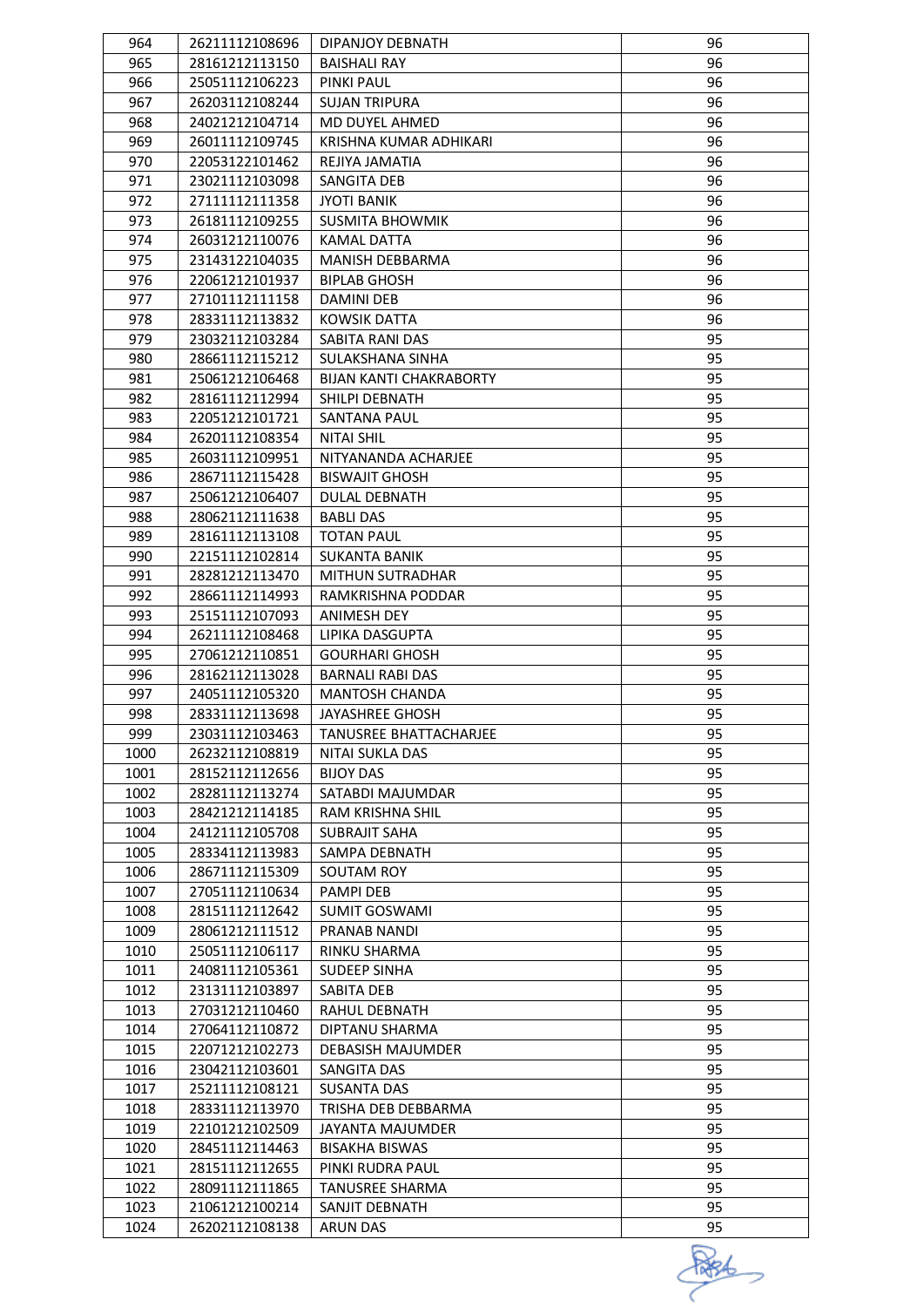| 1025 | 28451212114432 | ABIRA GHOSH                        | 95 |
|------|----------------|------------------------------------|----|
| 1026 | 28452112114337 | <b>MOUSUMI DAS</b>                 | 95 |
| 1027 | 27102112111033 | <b>ARUP MAJUMDER</b>               | 95 |
| 1028 | 26191112109571 | SANGAMITRA DEBNATH                 | 95 |
| 1029 | 24041112105107 | PAPIA SAHA                         | 95 |
| 1030 | 23022112103205 | <b>HIRU SARKAR</b>                 | 95 |
| 1031 | 28451112114418 | <b>AMIT SAHA</b>                   | 95 |
| 1032 | 25192112107685 | <b>SURAJIT DAS</b>                 | 95 |
| 1033 | 25191112107717 | MINAKSHI DEBNATH                   | 95 |
| 1034 | 28331112113603 | SUBRATA HESH                       | 95 |
| 1035 | 28331212113768 | <b>BISHWAJYOTI SINHA</b>           | 95 |
| 1036 | 22071112102067 | <b>DIBASH NATH</b>                 | 95 |
| 1037 | 28661112115144 | DIPANWITA SAHA                     | 95 |
| 1038 | 28602112114683 | PAYEL ROY                          | 95 |
| 1039 | 22053122101505 | <b>KWTHAR JAMATIA</b>              | 95 |
| 1040 | 23132212103857 | SANJIB SARKAR                      | 95 |
| 1041 | 22151112102781 | <b>NIPA KHANAM</b>                 | 95 |
| 1042 | 25192112107519 |                                    | 95 |
| 1043 | 28061112111549 | PINKI DAS<br><b>MANIKA DEBNATH</b> | 95 |
|      |                |                                    |    |
| 1044 | 28161112112915 | SUPRIYA CHAKRABORTY                | 95 |
| 1045 | 23131112103963 | SHARMISTHA DEBNATH                 | 95 |
| 1046 | 25191112107684 | <b>AMIR HOSSAIN</b>                | 95 |
| 1047 | 28331212113539 | <b>SAMRAT GOPE</b>                 | 95 |
| 1048 | 24032112104987 | <b>SAMPA DAS</b>                   | 95 |
| 1049 | 28101212112391 | PARTHA BHOWMIK                     | 95 |
| 1050 | 22061112101792 | DEBARUPA BAIDYA                    | 95 |
| 1051 | 27051212110601 | <b>SUSMITA KUNDU</b>               | 95 |
| 1052 | 25201112107798 | <b>SUMIT LASKAR</b>                | 95 |
| 1053 | 22151112102893 | <b>AMRITA PAUL</b>                 | 95 |
| 1054 | 28101112112336 | TANUSREE SAHA                      | 95 |
| 1055 | 24081112105461 | <b>BISHAL NATH</b>                 | 95 |
| 1056 | 26181212109259 | <b>BIJOY DEBNATH</b>               | 95 |
| 1057 | 22052112101633 | <b>NAYAN BHOWMIK</b>               | 95 |
| 1058 | 28161212112964 | <b>UDAYAN DEBNATH</b>              | 95 |
| 1059 | 24051112105323 | <b>BARSHA CHANDA</b>               | 95 |
| 1060 | 25211212107930 | NABASREE BARDHAN                   | 95 |
| 1061 | 26031112110093 | <b>BIKASH CHOWDHURY</b>            | 95 |
| 1062 | 27031212110440 | <b>ABHIJIT ROY</b>                 | 95 |
| 1063 | 23061212103743 | SHRADHYA NATH                      | 95 |
| 1064 | 28671112115431 | SANJIV CHAKRABORTY                 | 95 |
| 1065 | 22042112101254 | <b>PARITOSH DAS</b>                | 95 |
| 1066 | 23131112103906 | <b>BIKRAMJIT NANDI</b>             | 95 |
| 1067 | 26171112109094 | <b>AMPI SARKAR</b>                 | 95 |
| 1068 | 28061112111635 | <b>SUMAN DEB</b>                   | 95 |
| 1069 | 25211112107961 | SHILPI DALAL                       | 95 |
| 1070 | 27051212110700 | SUKANTA SINHA                      | 95 |
| 1071 | 26201212108209 | SANKAR BAIDYA                      | 95 |
| 1072 | 26212112108758 | <b>JHUMA DAS</b>                   | 95 |
| 1073 | 24051212105308 | RUHAL ALLAM CHOUDHURY              | 95 |
| 1074 | 23231112104441 | RINKU DEBNATH                      | 95 |
| 1075 | 28451112114439 | PARVIN BEGAM                       | 95 |
| 1076 | 28671112115311 | <b>JABA PAUL</b>                   | 95 |
| 1077 | 28281112113221 | <b>CHIRASREE GUPTA</b>             | 95 |
| 1078 | 23131112103953 | PARTHA DEBNATH                     | 95 |
| 1079 | 25191112107419 | <b>LIPIKA BASU</b>                 | 95 |
| 1080 | 23141212103979 | PRIYANKA SAHA                      | 95 |
| 1081 | 26031212110206 | <b>BISWANATH SARKAR</b>            | 95 |
| 1082 | 25151112107018 | ARIFA BEGAM                        | 95 |
| 1083 | 28602212114828 | <b>RUMPI DAS</b>                   | 95 |
| 1084 | 26201212108412 | SUSMITA SEN                        | 95 |
| 1085 | 25041112105848 | <b>BAISHAKHI PAUL</b>              | 95 |
|      |                |                                    |    |

Red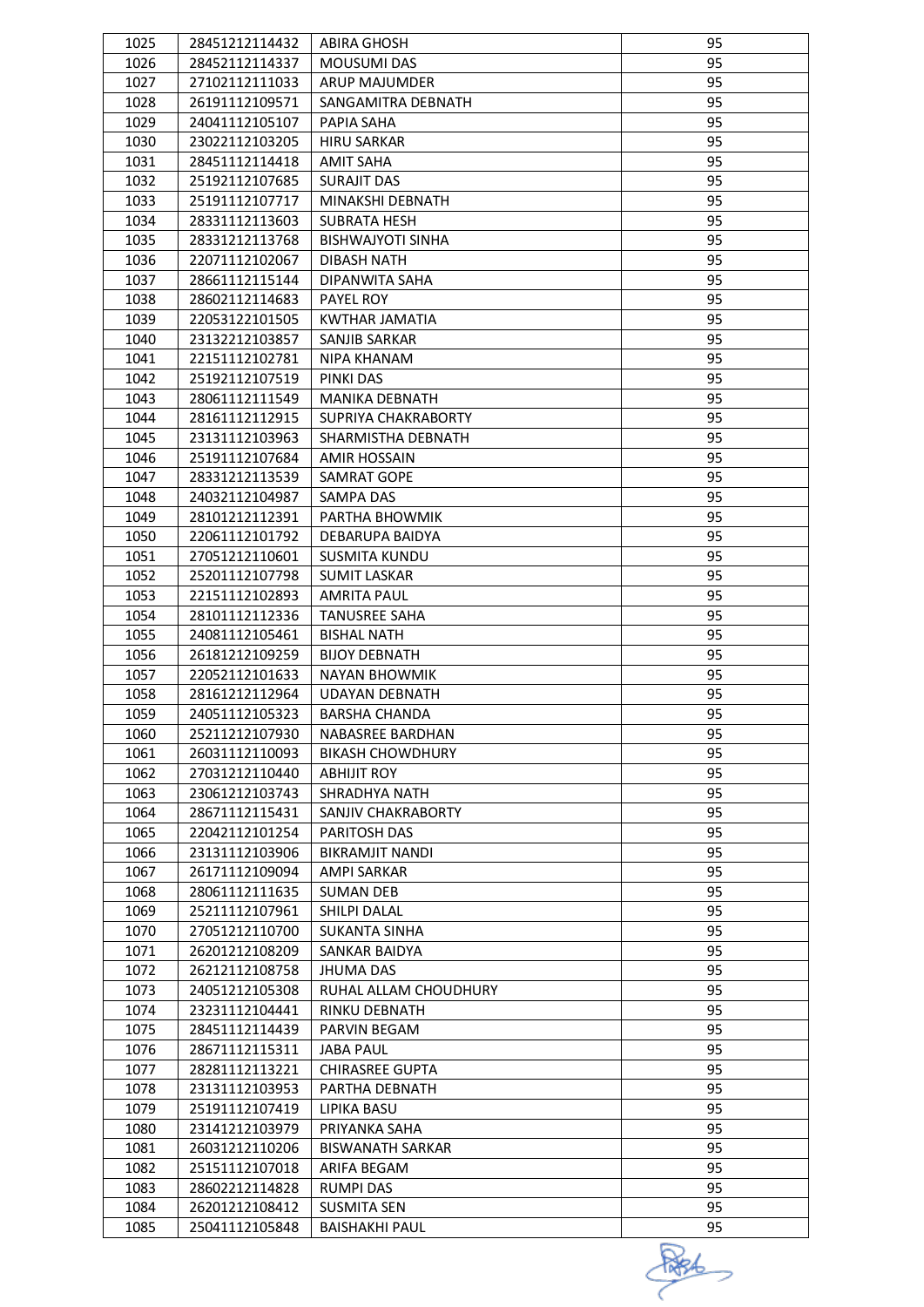| 1086 | 23051212103641 | <b>BISHNU GOPE</b>       | 95 |
|------|----------------|--------------------------|----|
| 1087 | 23192112104348 | RAGHU NANDAN SARKAR      | 95 |
| 1088 | 28152212112514 | <b>RIMA DAS</b>          | 95 |
| 1089 | 28281112113206 | <b>AJOY SINHA</b>        | 94 |
| 1090 | 23142112104103 | KAMAL KRISHNA DAS        | 94 |
| 1091 | 21171112100321 | <b>MITHU PAUL DEB</b>    | 94 |
| 1092 | 28151112112645 | <b>BIPLAB KURI</b>       | 94 |
| 1093 | 28162112112846 | <b>RUPA DAS</b>          | 94 |
| 1094 | 28061112111645 | <b>UTTAM DATTA</b>       | 94 |
| 1095 | 28101212112127 | RATAN DEBNATH            | 94 |
| 1096 | 22071112102047 | SAMIR DEBNATH            | 94 |
| 1097 | 26211112108771 | SAHAJIT KAR              | 94 |
| 1098 | 26201112108185 | TAPAN CHANDRA DEBNATH    | 94 |
| 1099 | 28451212114538 | NABANITA BHOWMIK         | 94 |
| 1100 | 25192112107576 | <b>SUNITI DAS</b>        | 94 |
| 1101 | 28451112114324 | SUDIPA BISWAS SAHA       | 94 |
| 1102 | 26201112108162 | SUDIPTA CHAKRABORTY      | 94 |
|      |                | <b>SUSMITA ROY</b>       | 94 |
| 1103 | 25061112106318 | <b>BASU DEBNATH</b>      |    |
| 1104 | 23141112104024 |                          | 94 |
| 1105 | 28161112112927 | ANIMESH DEBNATH          | 94 |
| 1106 | 28421212114042 | SENTU RUDRA PAUL         | 94 |
| 1107 | 28101112112463 | DIPA DATTA SAHA          | 94 |
| 1108 | 27101112110950 | ALKUMA BEGAM             | 94 |
| 1109 | 28282112113459 | NIRANJAN MALLIK          | 94 |
| 1110 | 23021112102942 | SMITA DEB SARKAR         | 94 |
| 1111 | 28601112114693 | DIBYENDU DATTA MAJUMDER  | 94 |
| 1112 | 23131112103847 | PRASENJIT DEBNATH        | 94 |
| 1113 | 22071112102040 | <b>TANDRA DEBNATH</b>    | 94 |
| 1114 | 25202112107806 | <b>DIPAK DAS</b>         | 94 |
| 1115 | 23131112103875 | <b>MANASHI SINGHA</b>    | 94 |
| 1116 | 26011112109876 | SANGITA GUHA             | 94 |
| 1117 | 28673122115517 | BITHIKA DEBBARMA         | 94 |
| 1118 | 28421112114290 | <b>SRABANI BASAK</b>     | 94 |
| 1119 | 27111112111366 | <b>SUJIT PAL</b>         | 94 |
| 1120 | 24041112105043 | ANANYA DHAR              | 94 |
| 1121 | 22061112101876 | PRASANJIT DEBNATH        | 94 |
| 1122 | 28332112113840 | <b>MONTI DAS</b>         | 94 |
| 1123 | 28281112113310 | <b>MAMPI DEB</b>         | 94 |
| 1124 | 26011112109715 | <b>SUBANKAR BHOWMIK</b>  | 94 |
| 1125 | 28661212115098 | <b>BEAUTY PAUL</b>       | 94 |
| 1126 | 23051112103715 | <b>ASHISH DEBNATH</b>    | 94 |
| 1127 | 25162112107301 | <b>SWADESH DAS</b>       | 94 |
| 1128 | 28281112113248 | <b>MOUSUMI BANIK DEY</b> | 94 |
| 1129 | 28671112115474 | <b>SUSMITA PAUL</b>      | 94 |
| 1130 | 27061212110836 | ARINDAM SINHA            | 94 |
| 1131 | 25051212106213 | DEEPANWITA BHATTACHARJEE | 94 |
| 1132 | 25201112107859 | <b>TASMIN BEGAM</b>      | 94 |
| 1133 | 22052112101664 | <b>SUMANTA DAS</b>       | 94 |
| 1134 | 25192212107497 | <b>KANAK BARMAN</b>      | 94 |
| 1135 | 25052112106144 | <b>SUBRATA DAS</b>       | 94 |
| 1136 | 25061112106387 | <b>SUMAN DEBNATH</b>     | 94 |
| 1137 | 23191112104359 | DIPU DEBNATH             | 94 |
| 1138 | 26201112108232 | <b>ADHIR DEBNATH</b>     | 94 |
| 1139 | 28422112114129 | <b>SUMAN SARKAR</b>      | 94 |
| 1140 | 25041112105823 | RAMKRISHNA BHOWMIK       | 94 |
| 1141 | 21231112100522 | PANKAJ BISWAS            | 94 |
| 1142 | 22071112102148 | <b>MD SWAPAN MIAH</b>    | 94 |
| 1143 | 26062112110242 | <b>SUVANKAR DAS</b>      | 94 |
| 1144 | 28451112114363 | <b>SUNIL CHAKRABORTY</b> | 94 |
| 1145 | 28451112114341 | SUJAN MIA                | 94 |
| 1146 | 22052112101442 | LITAN DAS                | 94 |

Parks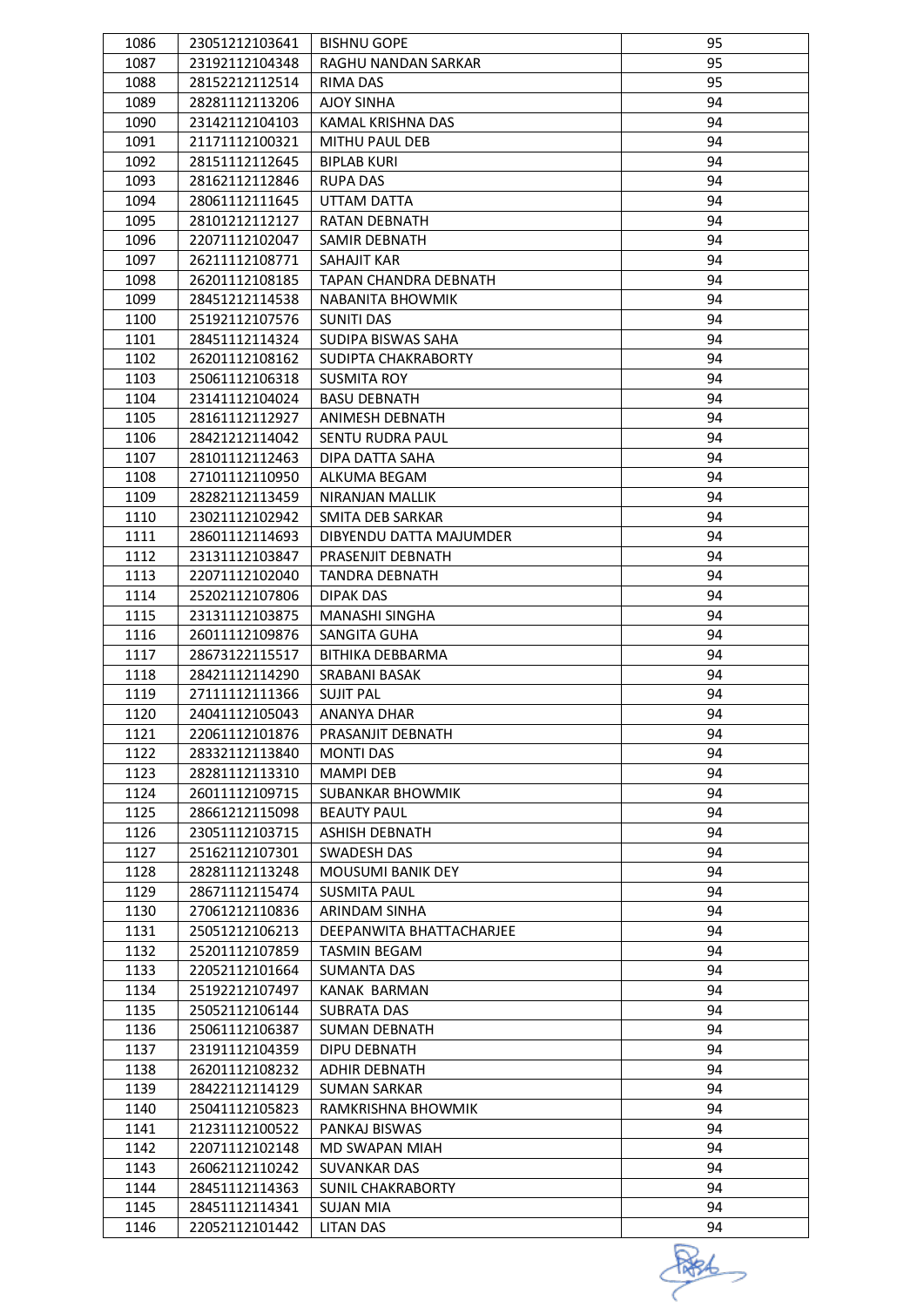| 1147 | 26191112109534                   | ABHIJIT NANDI               | 94 |
|------|----------------------------------|-----------------------------|----|
| 1148 | 26201112108426                   | <b>SUKAMAL GUPTA</b>        | 94 |
| 1149 | 23192112104208                   | <b>PALTU DAS</b>            | 94 |
| 1150 | 24021112104715                   | <b>DEBASMITA NATH</b>       | 94 |
| 1151 | 28061112111605                   | MRS RIKU DEB                | 94 |
| 1152 | 25061112106375                   | <b>TANAYA DEBROY</b>        | 94 |
| 1153 | 24051212105253                   | <b>SUMAN BHOWMIK</b>        | 94 |
| 1154 | 27112112111317                   | SUPRIYA MALAKAR             | 94 |
| 1155 | 28331112113654                   | SASWATI MAJUMDER            | 94 |
| 1156 | 23031112103476                   | ARMITA DUTTA                | 94 |
| 1157 | 26011112109868                   | <b>SRIBASHIS PAUL</b>       | 94 |
| 1158 | 22154112102747                   | SMRITI SAHA                 | 94 |
| 1159 | 25122112106618                   | PURNA DAS                   | 94 |
| 1160 | 28452112114466                   | <b>TUMPA CHOWDHURY</b>      | 94 |
| 1161 | 28103122112266                   | ASSIA DEBBARMA              | 94 |
| 1162 | 22061112101777                   | PRASENJIT CHAKRABORTY       | 94 |
| 1163 |                                  | <b>SUDIP SHIL</b>           | 94 |
| 1164 | 23021112103174<br>27031112110409 | <b>KISHORE DEB</b>          | 94 |
|      |                                  |                             |    |
| 1165 | 22101112102572                   | <b>RAJIB SUTRADHAR</b>      | 94 |
| 1166 | 26202112108249                   | MITU DAS                    | 94 |
| 1167 | 24021112104599                   | SUNANDA BHATTACHARJEE       | 94 |
| 1168 | 28661112115227                   | <b>ANANTA NAG</b>           | 94 |
| 1169 | 27061112110875                   | <b>RITAN PAUL</b>           | 94 |
| 1170 | 22061212101755                   | ABDUL MANNAN BHUIYA         | 94 |
| 1171 | 24051212105256                   | KRIPA BIVAB CHOUDHURY       | 94 |
| 1172 | 28601112114880                   | <b>SUDIP PAUL</b>           | 94 |
| 1173 | 26211112108643                   | SUBANKAR MAHAJAN            | 94 |
| 1174 | 24041112105175                   | <b>BIKASH CHANDA</b>        | 94 |
| 1175 | 28421112114106                   | <b>UDITA BASU DEBNATH</b>   | 94 |
| 1176 | 26231212108960                   | <b>AMRIT PAUL</b>           | 94 |
| 1177 | 24081212105377                   | <b>JAKI PAUL</b>            | 94 |
| 1178 | 26031112110112                   | <b>SUMIT MAJUMDER</b>       | 94 |
| 1179 | 28421112113996                   | <b>TAPASI BHOWMIK</b>       | 94 |
| 1180 | 28331212113913                   | <b>DIPTANU BHOWMIK</b>      | 94 |
| 1181 | 28151112112754                   | MOBARAK MIA                 | 94 |
| 1182 | 28601212114895                   | <b>SUMANTA PAL</b>          | 94 |
| 1183 | 24121112105595                   | <b>BIPLOB NATH</b>          | 94 |
| 1184 | 28331212113846                   | APURBA SAHA                 | 94 |
| 1185 | 28151112112722                   | DIPA DEBNARH                | 94 |
| 1186 | 23132112103893                   | <b>BIKASH DAS</b>           | 94 |
| 1187 | 23061112103797                   | ANAMIKA KARMAKAR            | 94 |
| 1188 | 28662112115145                   | <b>SUDIP MANDAL</b>         | 94 |
| 1189 | 24031112104916                   | <b>AYON PAUL</b>            | 94 |
| 1190 | 24121212105800                   | DEEPAK DATTA                | 94 |
| 1191 | 28091112111834                   | <b>ARCHITA SINHA</b>        | 94 |
| 1192 | 28101112112481                   | MOUSUMI DEBNATH             | 94 |
| 1193 | 25051112106077                   | APARNA DEBNATH              | 94 |
| 1194 | 26031212110003                   | AJAY DEBNATH                | 94 |
| 1195 | 26191212109544                   | <b>PULAK SHIL</b>           | 94 |
| 1196 | 26201112108150                   | <b>BISWAJIT CHAKRABORTY</b> | 94 |
| 1197 | 25061212106350                   | PINTU SAHA                  | 94 |
| 1198 | 27031112110374                   | SOLMAN ABDHU                | 94 |
| 1199 | 24052112105222                   | <b>TRAYEE DAS</b>           | 94 |
| 1200 | 28061112111696                   | <b>CHUMKI SAHA</b>          | 94 |
| 1201 | 26232112108971                   | <b>MITHUN DAS</b>           | 94 |
| 1202 | 25051212106027                   | KAMAL SUTRADHAR             | 94 |
| 1203 | 28332112113833                   | <b>GOUTAM DAS</b>           | 94 |
| 1204 | 22152112102913                   | <b>SUBRATA BHOWMIK</b>      | 94 |
| 1205 | 22041112101308                   | <b>SOUMEN DEB</b>           | 94 |
| 1206 | 28101112112132                   | SAMRAT CHOWDHURY            | 94 |
| 1207 | 24081212105465                   | SWAGATA NATH                | 94 |

Red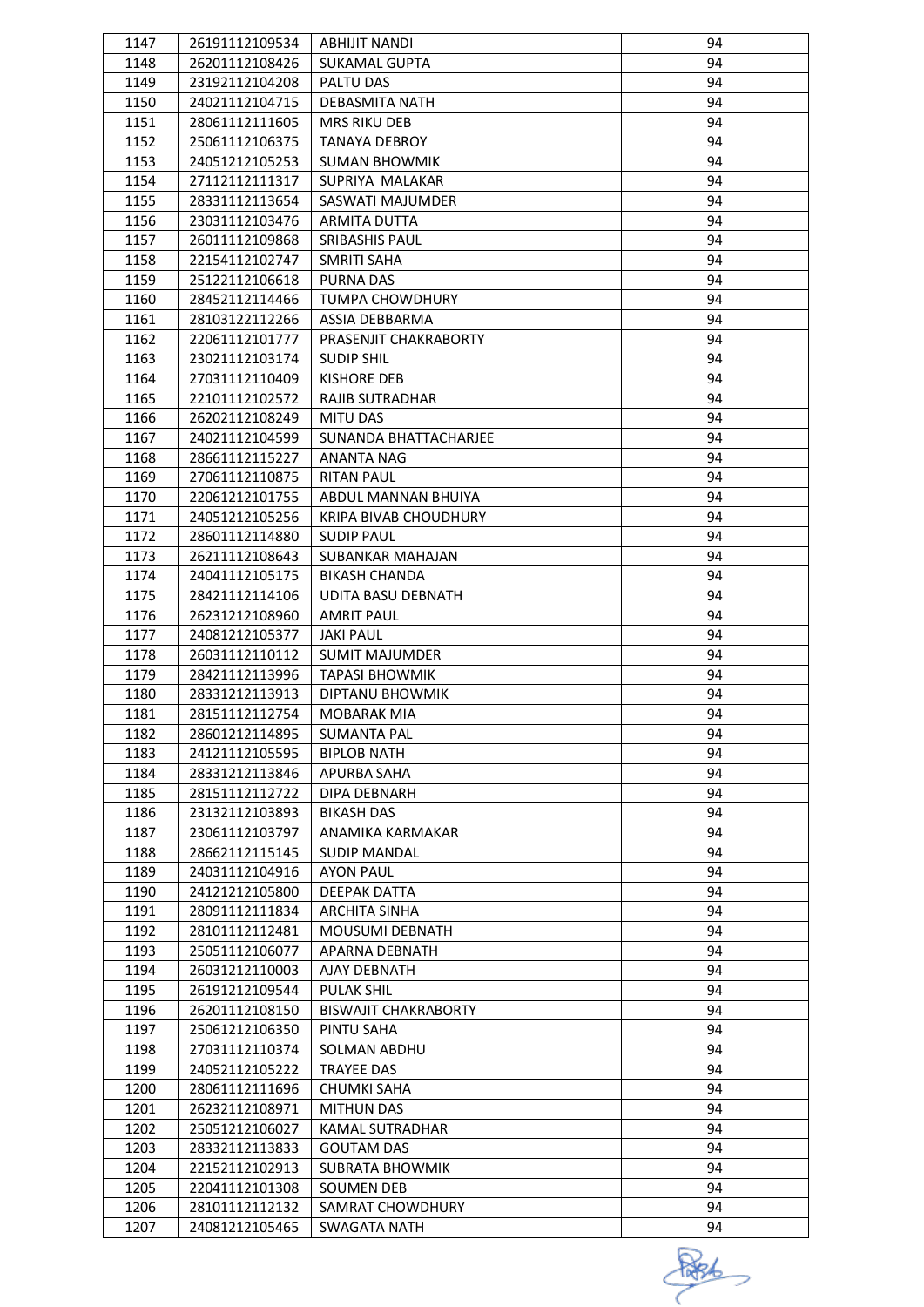| 1208 | 22061212101936 | SIDHARTHA SHIL           | 94 |
|------|----------------|--------------------------|----|
| 1209 | 24081112105383 | DIPRIYA CHAKRABORTY      | 94 |
| 1210 | 23061112103732 | TINKU CHANDRA NATH       | 94 |
| 1211 | 27111212111387 | <b>ABHIJIT SINHA</b>     | 94 |
| 1212 | 23021212103179 | <b>TANUJOY NATH</b>      | 94 |
| 1213 | 27031112110468 | <b>JUBAHEL ALI</b>       | 94 |
| 1214 | 27061112110757 | MITHUN DEBNATH           | 94 |
| 1215 | 23141112104063 | SAMIR DEBNATH            | 94 |
| 1216 | 28061112111478 | <b>RIPAN DEBNATH</b>     | 94 |
| 1217 | 22152112102908 | <b>BIPLAB MAJUMDER</b>   | 94 |
| 1218 | 28062112111618 | <b>AJOY SARKAR</b>       | 94 |
| 1219 | 28661212115059 | SANGITA DEY              | 94 |
|      |                |                          |    |
| 1220 | 25121212106610 | <b>MOUSUMI SARKAR</b>    | 94 |
| 1221 | 22072112102104 | <b>AMAL DAS</b>          | 94 |
| 1222 | 27061212110786 | <b>MONUJ SINHA</b>       | 94 |
| 1223 | 24081112105516 | ARPITA RANI DEB          | 94 |
| 1224 | 25051112106181 | <b>NAYAN ACHARJEE</b>    | 94 |
| 1225 | 25051112106204 | <b>SAURAV LASKAR</b>     | 94 |
| 1226 | 23041112103535 | <b>RAJIB GOPE</b>        | 94 |
| 1227 | 23191112104225 | <b>MONALISHA DEY</b>     | 94 |
| 1228 | 23141112104172 | JOYASHREE CHOWDHURY      | 94 |
| 1229 | 25041112105847 | PRIYA PAUL               | 94 |
| 1230 | 22102112102371 | <b>SUBHRADIP DAS</b>     | 94 |
| 1231 | 27101112111049 | PAPRI DEY                | 94 |
| 1232 | 25051212106141 | <b>NAYAN BHOWMIK</b>     | 94 |
| 1233 | 28161112113013 | JOYEETA LASKAR           | 94 |
| 1234 | 22071112102279 | <b>TRIDWIP SAHA</b>      | 94 |
| 1235 | 27061112110927 | MD AJIJUL ISLAM          | 94 |
| 1236 | 24051212105332 | APARAJITA SARMA          | 94 |
| 1237 | 28061112111556 | DIPANWITA BISWAS         | 94 |
| 1238 | 21232112100558 | <b>JUI DAS</b>           | 94 |
| 1239 | 22101112102362 | <b>NASRIN SULTANA</b>    | 94 |
| 1240 | 22152112102786 | PARMITA DAS              | 94 |
|      |                |                          |    |
| 1241 | 28671112115325 | SATARUPA MAHAJAN         | 94 |
| 1242 | 22102212102523 | <b>SUMITRA BHOWMIK</b>   | 94 |
| 1243 | 28091112112039 | TITAN DEBNATH            | 94 |
| 1244 | 24041112105120 | SURABHI DEBNATH          | 94 |
| 1245 | 25211112108126 | SWADESH ROY              | 93 |
| 1246 | 22051212101680 | <b>TARUN MAJUMDER</b>    | 93 |
| 1247 | 27061112110900 | <b>BIKRAM SINGHA</b>     | 93 |
| 1248 | 24021112104549 | SANJIB SINGHA            | 93 |
| 1249 | 26171112109165 | <b>MOONMOON MAJUMDER</b> | 93 |
| 1250 | 22051112101690 | <b>RUPALI PAL</b>        | 93 |
| 1251 | 25061212106303 | <b>SUSANTA DEBNATH</b>   | 93 |
| 1252 | 22101112102543 | <b>BIKASH MAJUMDER</b>   | 93 |
| 1253 | 25162112107192 | <b>JOYDEB DAS</b>        | 93 |
| 1254 | 23231212104454 | <b>SUJIT DEBNATH</b>     | 93 |
| 1255 | 26211112108754 | <b>SUJIT PAUL</b>        | 93 |
| 1256 | 25191112107328 | SAHIN AHAMED             | 93 |
| 1257 | 26211112108644 | <b>SOMEN CHAKRABORTY</b> | 93 |
| 1258 | 25191112107631 | SUJALA RUDRA PAUL        | 93 |
| 1259 | 28162212113066 | JAGADISH SARKAR          | 93 |
|      |                |                          |    |
| 1260 | 28601112114659 | PRITIKANA DATTA          | 93 |
| 1261 | 24121112105786 | SUBRATA DATTA            | 93 |
| 1262 | 23141112104118 | SIDDHARTHA SANKAR ROY    | 93 |
| 1263 | 28421112114097 | AKHLIMA BEGAM            | 93 |
| 1264 | 28601112114561 | <b>TANUSRI BANIK</b>     | 93 |
| 1265 | 24121112105792 | <b>KUTI MIA</b>          | 93 |
| 1266 | 24032112104954 | DEBASREE DAS             | 93 |
| 1267 | 25161112107272 | MITHUN CHAKRABORTY       | 93 |
| 1268 | 22071112102183 | <b>BULBUL AHAMED</b>     | 93 |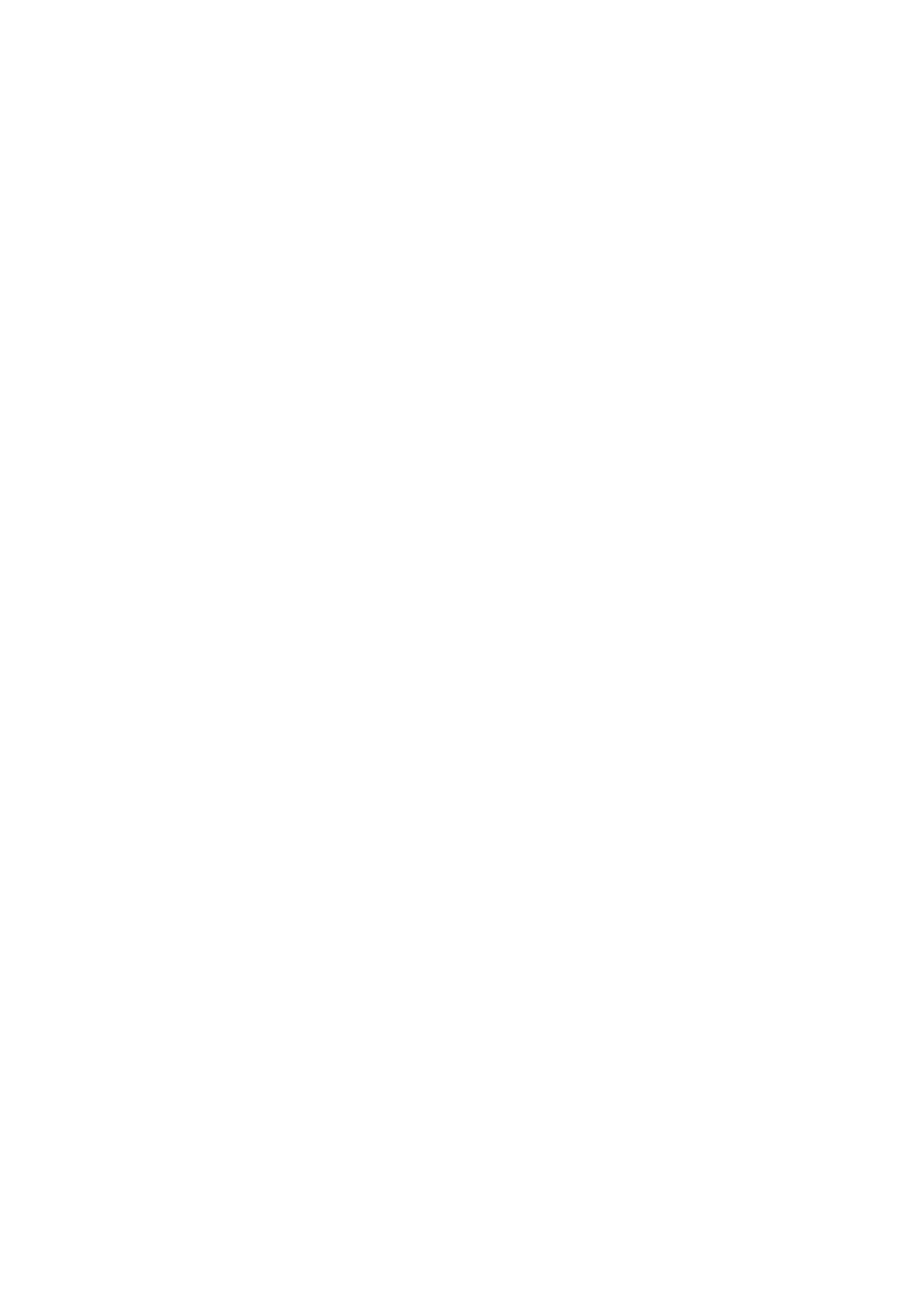| 1269 | 21082112101033 | <b>MANORANJAN DEWAN</b>        | 93 |
|------|----------------|--------------------------------|----|
| 1270 | 25151112107171 | <b>NAZMA KHATUN</b>            | 93 |
| 1271 | 23031112103379 | MOUTUSI DEY                    | 93 |
| 1272 | 22101112102501 | KRISHNAPRASAD GOSWAMI          | 93 |
| 1273 | 28103112112170 | SANJOY DEBBARMA                | 93 |
| 1274 | 28063112111587 | SUPRIYA DEBBARMA               | 93 |
| 1275 | 22071112102243 | LIKHA DEBNATH                  | 93 |
| 1276 | 23232112104434 | <b>NARAYAN DAS</b>             | 93 |
| 1277 | 28601112114881 | <b>RUMPA DEBNATH</b>           | 93 |
| 1278 | 23042112103577 | SOMA DAS                       | 93 |
| 1279 | 23033112103448 | ADISON DEBBARMA                | 93 |
| 1280 | 28331112113929 | <b>BARNALI CHAKRABORTY DAS</b> | 93 |
| 1281 | 25052212105984 | <b>RAKESH BHOWMIK</b>          | 93 |
| 1282 | 22062112101878 | <b>AMIT KUMAR DAS</b>          | 93 |
| 1283 | 28331112113702 | <b>SAMPA SHIL</b>              | 93 |
| 1284 | 26211112108545 | <b>JAGADISH DEBNATH</b>        | 93 |
| 1285 | 24032112104780 | <b>LITON CHANDRA DAS</b>       | 93 |
| 1286 | 23043122103589 | PRITAM DEBBARMA                | 93 |
| 1287 | 27051112110703 | <b>SUJATA DEB</b>              | 93 |
|      | 26201112108216 |                                |    |
| 1288 |                | <b>GOVINDA MALLA</b>           | 93 |
| 1289 | 21171112100424 | PINAKI DEB                     | 93 |
| 1290 | 27031112110545 | SANTANU SAHA                   | 93 |
| 1291 | 24022112104540 | <b>RAJESH DAS</b>              | 93 |
| 1292 | 27031112110422 | <b>SUJOY PAUL</b>              | 93 |
| 1293 | 22151112102791 | KHOKAN KARMAKAR                | 93 |
| 1294 | 28331112113834 | <b>SUPRIYA MAJUMDER</b>        | 93 |
| 1295 | 24021212104579 | SUBHASH CHANDRA NATH           | 93 |
| 1296 | 25211112108014 | <b>MADHAB SARKAR</b>           | 93 |
| 1297 | 26202112108136 | SAMATA SARKAR                  | 93 |
| 1298 | 24041112105106 | <b>RUMA NATH</b>               | 93 |
| 1299 | 23032112103396 | SANJIT NAMA BISWAS             | 93 |
| 1300 | 22051112101644 | <b>NABANITA SAHA</b>           | 93 |
| 1301 | 28421112114142 | TIRTHANKAR CHAKRABORTY         | 93 |
| 1302 | 28661112115084 | <b>MITHUN DEBNATH</b>          | 93 |
| 1303 | 23191112104249 | <b>LAXMAN DEBNATH</b>          | 93 |
| 1304 | 22101112102596 | PINKI DEY                      | 93 |
| 1305 | 26201112108180 | <b>BABUL PAUL</b>              | 93 |
| 1306 | 26031112110100 | <b>SUCHITA MUHURI</b>          | 93 |
| 1307 | 28091212111714 | <b>MITALI ROY</b>              | 93 |
| 1308 | 28162212112900 | <b>MANIK BISWAS</b>            | 93 |
| 1309 | 24051112105258 | MISMI GOSWAMI                  | 93 |
| 1310 | 23021112103086 | <b>BHAKTI RANJAN GHOSH</b>     | 93 |
| 1311 | 28601212114599 | <b>SUJAY SARKAR</b>            | 93 |
| 1312 | 24021112104712 | JAYASHRI DEBNATH               | 93 |
| 1313 | 28671212115353 | PUJA ROY                       | 93 |
| 1314 | 28331112113779 | AMITABH BHATTACHARJEE          | 93 |
| 1315 | 25151112106849 | JAGANNATH BHOWMIK              | 93 |
| 1316 | 26212112108650 | <b>RAKESH DAS</b>              | 93 |
| 1317 | 26211212108553 | <b>PUNAM SINGHA</b>            | 93 |
| 1318 | 21272112100642 | PIYALI DAS                     | 93 |
| 1319 | 28091112111881 | <b>ASISH SARKAR</b>            | 93 |
| 1320 | 27061212110841 | <b>ARCHITA SINHA</b>           | 93 |
| 1321 | 25051112106237 | PINTU PAUL                     | 93 |
| 1322 | 21081112101054 | PRASENJIT RUDRA PAUL           | 93 |
| 1323 | 28331112113525 | <b>CHANU GHOSH</b>             | 93 |
| 1324 | 28421112114137 | <b>RAJAN BANIK</b>             | 93 |
| 1325 | 25191112107457 | <b>IMAM HOSSAIN</b>            | 93 |
| 1326 | 25192112107670 | <b>RUPANTAR DAS</b>            | 93 |
| 1327 | 26231112108804 | NANDADULAL DEY                 | 93 |
| 1328 | 23061112103808 | SASHWATI BHATTACHARJEE         | 93 |
| 1329 | 28092112111787 | <b>GOURANGA SARKAR</b>         | 93 |
|      |                |                                |    |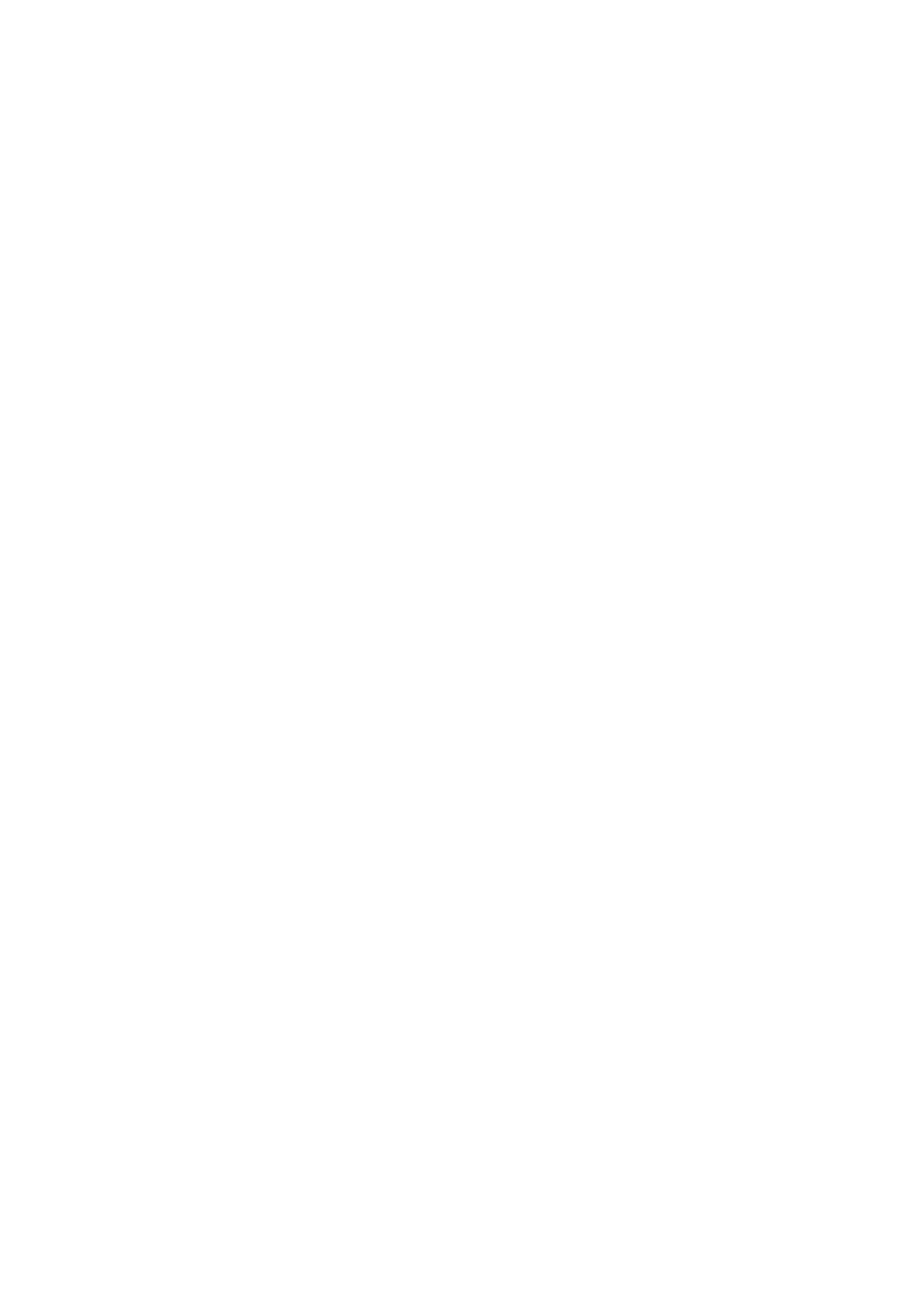| 1330 | 28281112113242 | PAYEL SUTRADHAR            | 93 |
|------|----------------|----------------------------|----|
| 1331 | 26201212108376 | <b>ANURUPA SHIL</b>        | 93 |
| 1332 | 26033112110013 | <b>BISWANATH TRIPURA</b>   | 93 |
| 1333 | 27111112111321 | SOMA CHANDA                | 93 |
| 1334 | 23191212104309 | RINKU RUDRA PAUL           | 93 |
| 1335 | 21011112100010 | <b>TAPATI PAUL</b>         | 93 |
| 1336 | 28331212113600 | <b>SOURAV DHAR</b>         | 93 |
| 1337 | 21291112100698 | <b>KABERI DHAR</b>         | 93 |
| 1338 | 25152112106907 | <b>JANTU SARKAR</b>        | 93 |
| 1339 | 26181212109245 | <b>JHUMAN MAJUMDER</b>     | 93 |
| 1340 | 26211212108790 | <b>TRISHNA SARKAR</b>      | 93 |
| 1341 | 24022112104613 | <b>ROHAN DAS</b>           | 93 |
| 1342 | 23231112104402 | <b>ANKITA PAUL</b>         | 93 |
| 1343 | 24122112105663 | <b>RAJIB DAS</b>           | 93 |
| 1344 | 27111212111285 | <b>NIRMAL PAUL</b>         | 93 |
|      |                |                            |    |
| 1345 | 28661212114964 | <b>MADHURIMA DE</b>        | 93 |
| 1346 | 28661112115091 | ALAKANANDA DEBNATH         | 93 |
| 1347 | 25191112107657 | SADDAM HOSSAIN             | 93 |
| 1348 | 27051212110662 | <b>NITAI GHOSH</b>         | 93 |
| 1349 | 28061212111667 | <b>JIBAN DEBNATH</b>       | 93 |
| 1350 | 26211212108686 | DIGANTA DATTA              | 93 |
| 1351 | 23061212103798 | <b>SUJIT DEBNATH</b>       | 93 |
| 1352 | 26012112109895 | <b>BIJOY DAS</b>           | 93 |
| 1353 | 24041212105076 | <b>SWARUPA DHAR</b>        | 93 |
| 1354 | 26231112108917 | <b>HARADHAN BISWAS</b>     | 93 |
| 1355 | 27051112110678 | PUJA DATTA                 | 93 |
| 1356 | 28161112112940 | PRIYANKA SAHA              | 93 |
| 1357 | 27031212110524 | MAHANAB BHATTACHARJEE      | 93 |
| 1358 | 25061212106492 | <b>SUBRATA BHOWMIK</b>     | 93 |
| 1359 | 23061112103786 | <b>BANTI DAS</b>           | 93 |
| 1360 | 28331212113523 | <b>PUJA BHOWMIK</b>        | 93 |
| 1361 | 26212112108788 | <b>MITAN DAS</b>           | 93 |
| 1362 | 26211112108694 | SUBRATA BISWAS             | 93 |
| 1363 | 28093112111719 | RAJ KUMAR DEBBARMA         | 93 |
| 1364 | 22041212101420 | PRASENJIT DEB CHOWDHURY    | 93 |
| 1365 | 25123112106635 | <b>BIJAYA DEBBARMA</b>     | 93 |
| 1366 | 28331112113505 | PUNAM LODH                 | 93 |
| 1367 | 23192212104302 | <b>DIPANKAR DAS</b>        | 93 |
| 1368 | 24041112105171 | SATYAJIT DEBNATH           | 93 |
| 1369 | 28661212115237 | SANGHITA SOM               | 93 |
| 1370 | 25192112107492 | DIPANKAR DAS               | 93 |
| 1371 | 28161212112840 | SARMINDA KHATUN            | 93 |
| 1372 | 28281212113483 | ARJITA CHAKRABARTI         | 93 |
| 1373 | 21291112100787 | <b>KRISHNA DEY</b>         | 93 |
| 1374 | 27051112110677 | JAYEDA BEGAM               | 93 |
|      |                |                            | 93 |
| 1375 | 23131112103944 | PRIYATAM DEB               |    |
| 1376 | 24021212104630 | <b>AVIJIT PAUL</b>         | 93 |
| 1377 | 25051112106127 | LITAN DEBNATH              | 93 |
| 1378 | 22071112102287 | PRIYA DEBNATH              | 93 |
| 1379 | 28451212114436 | ARABINDA DASGUPTA          | 93 |
| 1380 | 24121212105694 | ANUPAMA DEBNATH            | 93 |
| 1381 | 28331212113828 | SRIPARNA SHYAM             | 93 |
| 1382 | 26191212109492 | <b>ABHIJIT DEY</b>         | 93 |
| 1383 | 25201112107803 | SAHAJAN MIAH               | 93 |
| 1384 | 22151112102896 | <b>MANISHA CHAKRABORTY</b> | 93 |
| 1385 | 26232112108915 | <b>MANOJ NAMA</b>          | 93 |
| 1386 | 23132212103892 | PRITI RANI NAMA            | 93 |
| 1387 | 28421112114117 | RUMA DEBNATH               | 93 |
| 1388 | 25152112107180 | <b>RAKESH DAS</b>          | 93 |
| 1389 | 24031212104968 | <b>TANIA KHANAM</b>        | 93 |
| 1390 | 26231212108911 | DEBASMITA BASAK            | 93 |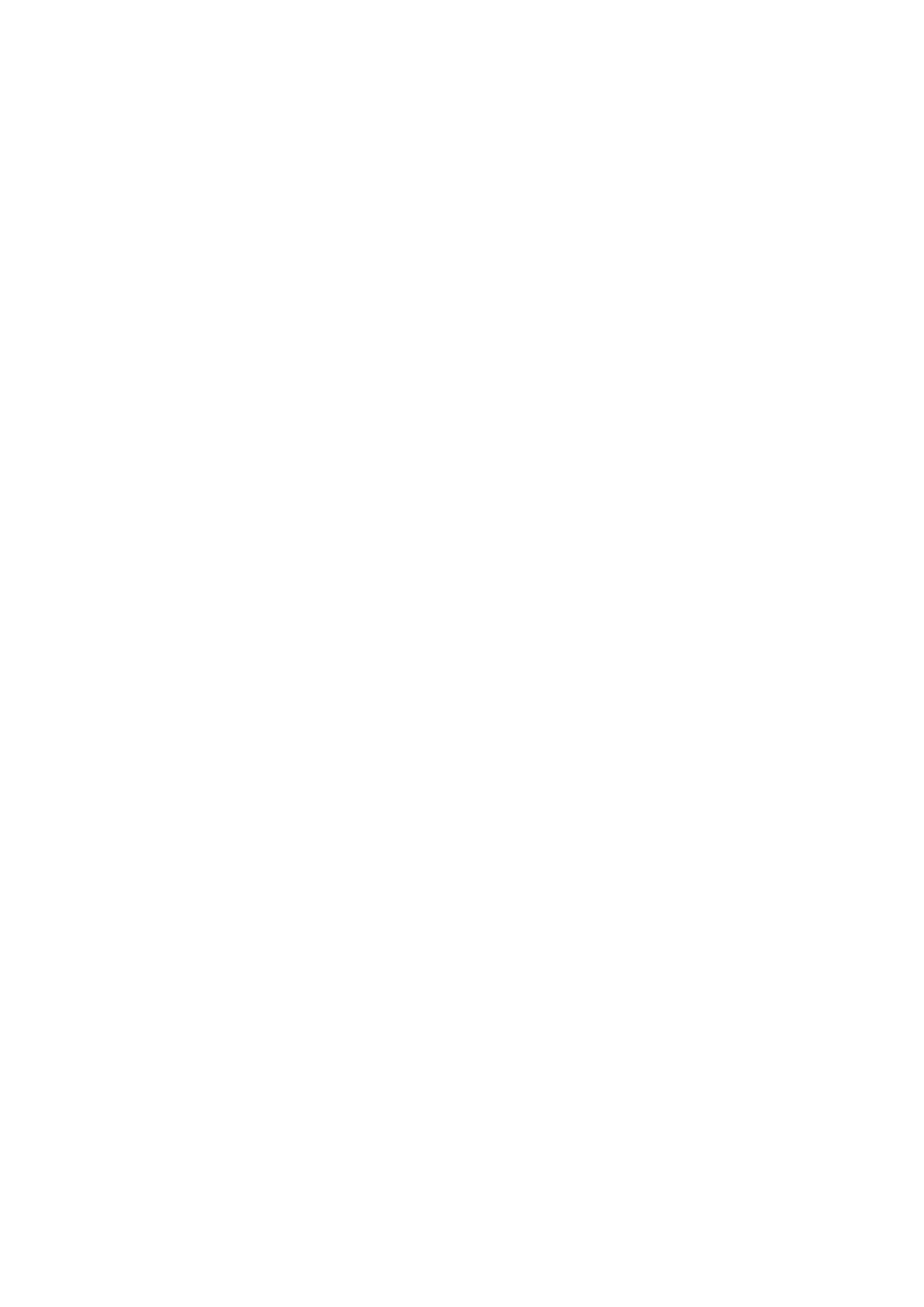| 1391 | 22151112102784 | NITYANANDA DEBNATH          | 93 |
|------|----------------|-----------------------------|----|
| 1392 | 25051112106103 | ARPAN KARMAKAR              | 93 |
| 1393 | 24021212104526 | <b>MD JAKIR HUSSEN</b>      | 93 |
| 1394 | 28281212113188 | SANGITA DATTA               | 93 |
| 1395 | 22152112102683 | <b>SUKANTA DAS</b>          | 93 |
| 1396 | 24051112105193 | PULAK GOSWAMI               | 93 |
| 1397 | 23053122103644 | ARABINDU DEBBARMA           | 93 |
| 1398 | 24051112105185 | <b>SUSMITA NAG</b>          | 93 |
| 1399 | 24031112104860 | AMBIA BEGAM                 | 93 |
| 1400 | 26171212109124 | SUDIPTA DEBNATH             | 93 |
| 1401 | 24121212105798 | SIDHARTHA BISWAS            | 93 |
| 1402 | 25161112107218 | <b>MOUSAMI DEBNATH</b>      | 93 |
| 1403 | 25151112106878 | <b>SHANTI DEY</b>           | 93 |
| 1404 | 24082212105375 | <b>RUPALI NAMA</b>          | 93 |
| 1405 | 25192112107359 | SAM JIT SARKAR              | 93 |
| 1406 | 24081112105489 | <b>SUSMITA NATH</b>         | 93 |
| 1407 | 24051112105250 | PUJA RANI DEY               | 93 |
|      |                |                             |    |
| 1408 | 25202212107785 | <b>RUPALI DAS</b>           | 93 |
| 1409 | 25191212107502 | <b>BINAY DEY</b>            | 93 |
| 1410 | 24031112104749 | <b>MADHUMITA ROUTH</b>      | 93 |
| 1411 | 26211112108620 | <b>SUSMITA SAHA</b>         | 93 |
| 1412 | 28151112112687 | PAMPA DEBNATH               | 93 |
| 1413 | 26211212108745 | SAGAR ACHARJEE              | 93 |
| 1414 | 28601112114820 | MUTAHIR AHAMED KHADIM       | 93 |
| 1415 | 28151112112550 | RUMPA DEBNATH               | 93 |
| 1416 | 27103112111066 | RUDHAN CHAKMA               | 93 |
| 1417 | 21292112100830 | PAPRI MALAKAR               | 93 |
| 1418 | 26211112108626 | <b>BARNALI CHAKARABORTY</b> | 93 |
| 1419 | 24031112104797 | <b>MOUSAMI DEBNATH</b>      | 93 |
| 1420 | 25211112108041 | SAHIDA AKTAR                | 93 |
| 1421 | 23131112103898 | <b>MOUSHUMI PAUL</b>        | 93 |
| 1422 | 24122112105703 | ANURUPA MALAKAR             | 93 |
| 1423 | 24122112105702 | <b>MOUSUMI DAS</b>          | 93 |
| 1424 | 28661112115112 | <b>SUSMITA CHAKRABORTY</b>  | 93 |
| 1425 | 27101112111189 | PAYEL KAR                   | 93 |
| 1426 | 23191112104354 | <b>SMITA SEN</b>            | 93 |
| 1427 | 23061112103814 | PRASANTA MODAK              | 92 |
| 1428 | 28282112113355 | <b>SANJIT DAS</b>           | 92 |
| 1429 | 28662112115037 | APARNA BISWAS               | 92 |
| 1430 | 22151212102915 | <b>GOPESH PAUL</b>          | 92 |
| 1431 | 23041112103591 | RANJIT GOPE                 | 92 |
| 1432 | 21291112100820 | <b>MAHUYA PAUL DEB</b>      | 92 |
| 1433 | 27031112110537 | SASWATI CHAKRABORTY         | 92 |
| 1434 | 24021112104647 | <b>MALINA DEBNATH</b>       | 92 |
| 1435 | 25051212106239 | <b>MANIK DEBNATH</b>        | 92 |
| 1436 | 25061112106329 | <b>BISHNU DEB</b>           | 92 |
| 1437 | 24121212105706 | RATISH DEBNATH              | 92 |
| 1438 | 26061112110349 | SAMPA GHOSH MUHURI          | 92 |
| 1439 | 28331112113872 | PARAMITA DATTA              | 92 |
| 1440 | 28671112115507 | ASHIM KUMAR SHIL            | 92 |
| 1441 | 25152112107129 | <b>GOUTAM DAS</b>           | 92 |
| 1442 | 23191112104333 | PRANTOSH DEY                | 92 |
| 1443 | 26231112108926 | <b>MUNMUN BAIDYA</b>        | 92 |
| 1444 | 27061112110740 | <b>SUTAPA SINHA</b>         | 92 |
| 1445 | 28161112112945 | SUSMITA CHAKRABORTY         | 92 |
| 1446 | 22151112102918 | PANCHALI DEB                | 92 |
| 1447 | 23191212104294 | ANUP KUMAR SARKAR           | 92 |
|      |                |                             |    |
| 1448 | 22061212101752 | SHYAMA PRASAD DEBNATH       | 92 |
| 1449 | 25212112107887 | <b>JHULAN BARMAN</b>        | 92 |
| 1450 | 28331112113524 | <b>PINKI SHIL</b>           | 92 |
| 1451 | 24121112105705 | <b>SHANTA BHOWMIK</b>       | 92 |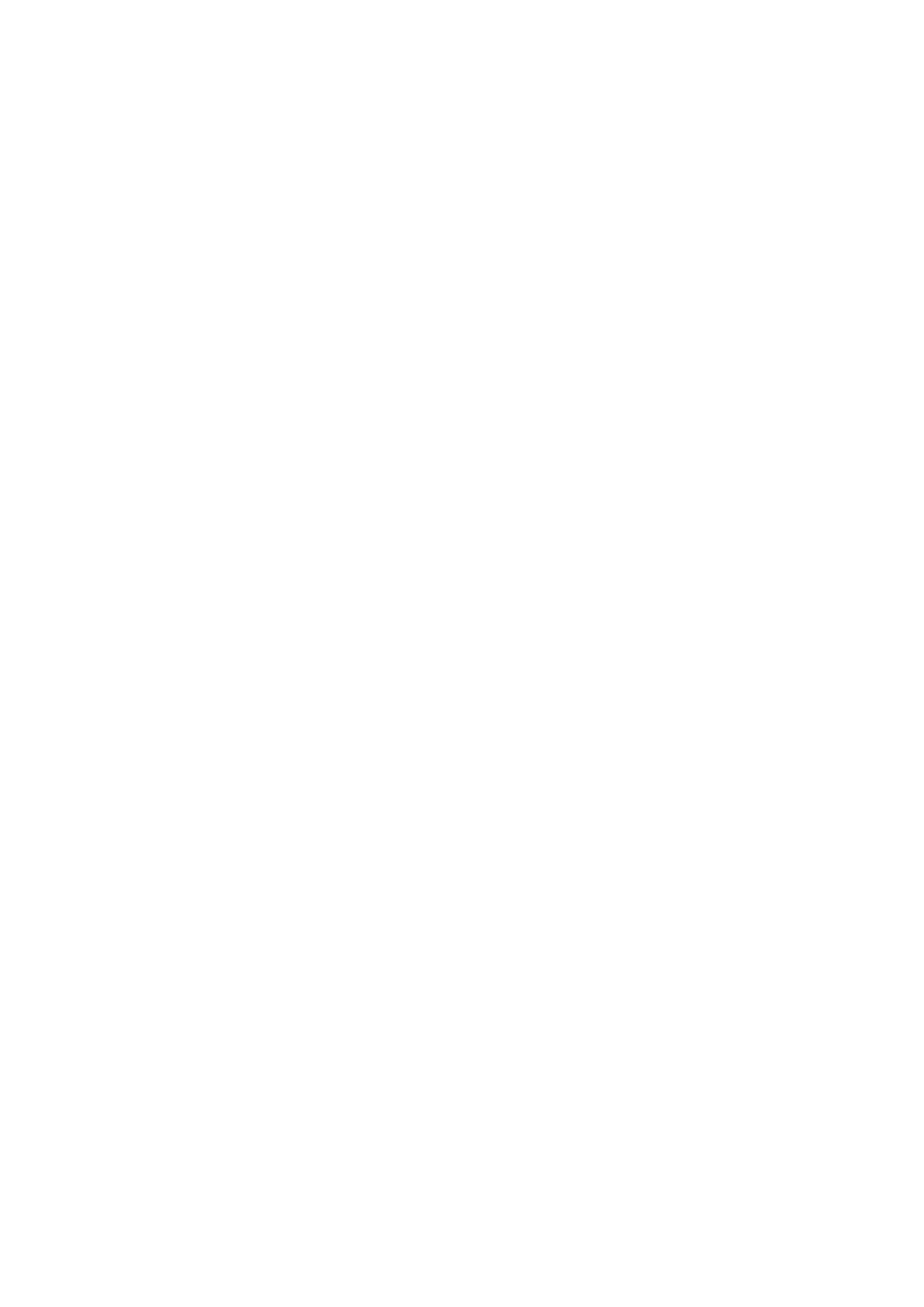| 1452 | 22041112101431 | DIPANKAR ACHARJEE        | 92 |
|------|----------------|--------------------------|----|
| 1453 | 28602112114648 | <b>MOUSUMI DAS</b>       | 92 |
| 1454 | 28162112112893 | <b>BISWAJIT DAS</b>      | 92 |
| 1455 | 23231112104463 | PANKAJ DEBNATH           | 92 |
| 1456 | 21011112100049 | LIPIKA DEBNATH           | 92 |
| 1457 | 23143122104116 | APUL DEBBARMA            | 92 |
| 1458 | 27101112111206 | <b>SURAJIT SUTRADHAR</b> | 92 |
| 1459 | 26011112109765 | SUMITA DEBNATH           | 92 |
| 1460 | 23021212103100 | <b>SUSMITA RANI KAR</b>  | 92 |
| 1461 | 27064112110881 | MD FARUK AHMED           | 92 |
| 1462 | 28151112112696 | MUKTA CHAKRABORTY        | 92 |
| 1463 | 28331112113756 | PUJA BAGCHI              | 92 |
|      |                |                          |    |
| 1464 | 25152112106978 | <b>NARENDRA DAS</b>      | 92 |
| 1465 | 26193112109520 | <b>AMIT TRIPURA</b>      | 92 |
| 1466 | 27101112111034 | RAJIB DEBNATH            | 92 |
| 1467 | 28422112114289 | PIYALI DAS               | 92 |
| 1468 | 28103122112324 | MOUSAMI DEBBARMA         | 92 |
| 1469 | 28161112112929 | <b>JAYATI GHOSH</b>      | 92 |
| 1470 | 28421112114237 | <b>SUSMITA MAJUMDER</b>  | 92 |
| 1471 | 28061112111411 | <b>MOUSUMI BANIK</b>     | 92 |
| 1472 | 23034112103415 | <b>HARISH DEB</b>        | 92 |
| 1473 | 26011112109707 | PRASENJIT DATTA          | 92 |
| 1474 | 26191112109587 | <b>BAPPI DATTA</b>       | 92 |
| 1475 | 22071112102192 | TITURAM CHAKRABORTY      | 92 |
| 1476 | 26232112108836 | <b>AMAR DAS</b>          | 92 |
| 1477 | 28331112113693 | RASHMI SAHA              | 92 |
| 1478 | 27061112110871 | MOJAHID ALI              | 92 |
| 1479 | 26231212108924 | MOUSUMI DEBNATH          | 92 |
| 1480 | 26201112108266 | <b>MITAN PAUL</b>        | 92 |
| 1481 | 22151112102924 | SARBANI DEB              | 92 |
| 1482 | 28421112113992 | ARJUN DEBNATH            | 92 |
| 1483 | 21063122100258 | <b>TAYEL TRIPURA</b>     | 92 |
| 1484 | 25061112106528 | PINTU DEBNATH            | 92 |
| 1485 | 26011112109751 | RAJIB DEBNATH            | 92 |
| 1486 | 21061112100262 | <b>PRABIR ROY</b>        | 92 |
| 1487 | 23033122103390 | ALIOM DEBBARMA           | 92 |
|      |                |                          |    |
| 1488 | 27062112110799 | <b>TAMAL DAS</b>         | 92 |
| 1489 | 22101212102632 | PRASENJIT DEY            | 92 |
| 1490 | 26202112108184 | SAMIR MAJUMDER           | 92 |
| 1491 | 25051112105986 | <b>SUJIT GIRI</b>        | 92 |
| 1492 | 28161112112965 | PURNIMA NATH             | 92 |
| 1493 | 28332212113780 | <b>BISWAJIT DAS</b>      | 92 |
| 1494 | 26031112110087 | <b>MITHUN DATTA</b>      | 92 |
| 1495 | 25211112108047 | SAHINA AKTER             | 92 |
| 1496 | 25123112106837 | PINTU DEBBARMA           | 92 |
| 1497 | 28161112113086 | SWETAPARNA DEY           | 92 |
| 1498 | 22062112101984 | <b>KAMAL DAS</b>         | 92 |
| 1499 | 23041112103581 | <b>ABHIJIT DEBNATH</b>   | 92 |
| 1500 | 28331112113827 | ABUL KALAM               | 92 |
| 1501 | 28101112112131 | <b>MAMPI RUDRA PAUL</b>  | 92 |
| 1502 | 22061112101959 | NABANITA ACHARJEE        | 92 |
| 1503 | 21271112100630 | <b>MADHABI DEB</b>       | 92 |
| 1504 | 23141112104158 | PRIYANKA DE              | 92 |
| 1505 | 25041212105968 | <b>BANITA DAS</b>        | 92 |
| 1506 | 22061112102014 | SHARMIN RAJ              | 92 |
| 1507 | 23031112103489 | ARABINDA DEBNATH         | 92 |
| 1508 | 28661112115141 | <b>RUMA RANI PAUL</b>    | 92 |
|      |                |                          |    |
| 1509 | 26061112110282 | SUMITRA CHAKRABORTY      | 92 |
| 1510 | 28281112113182 | PRIYATAMA BANIK          | 92 |
| 1511 | 23142112104102 | PRANAB DAS               | 92 |
| 1512 | 28421112114284 | PINTU SUTRADHAR          | 92 |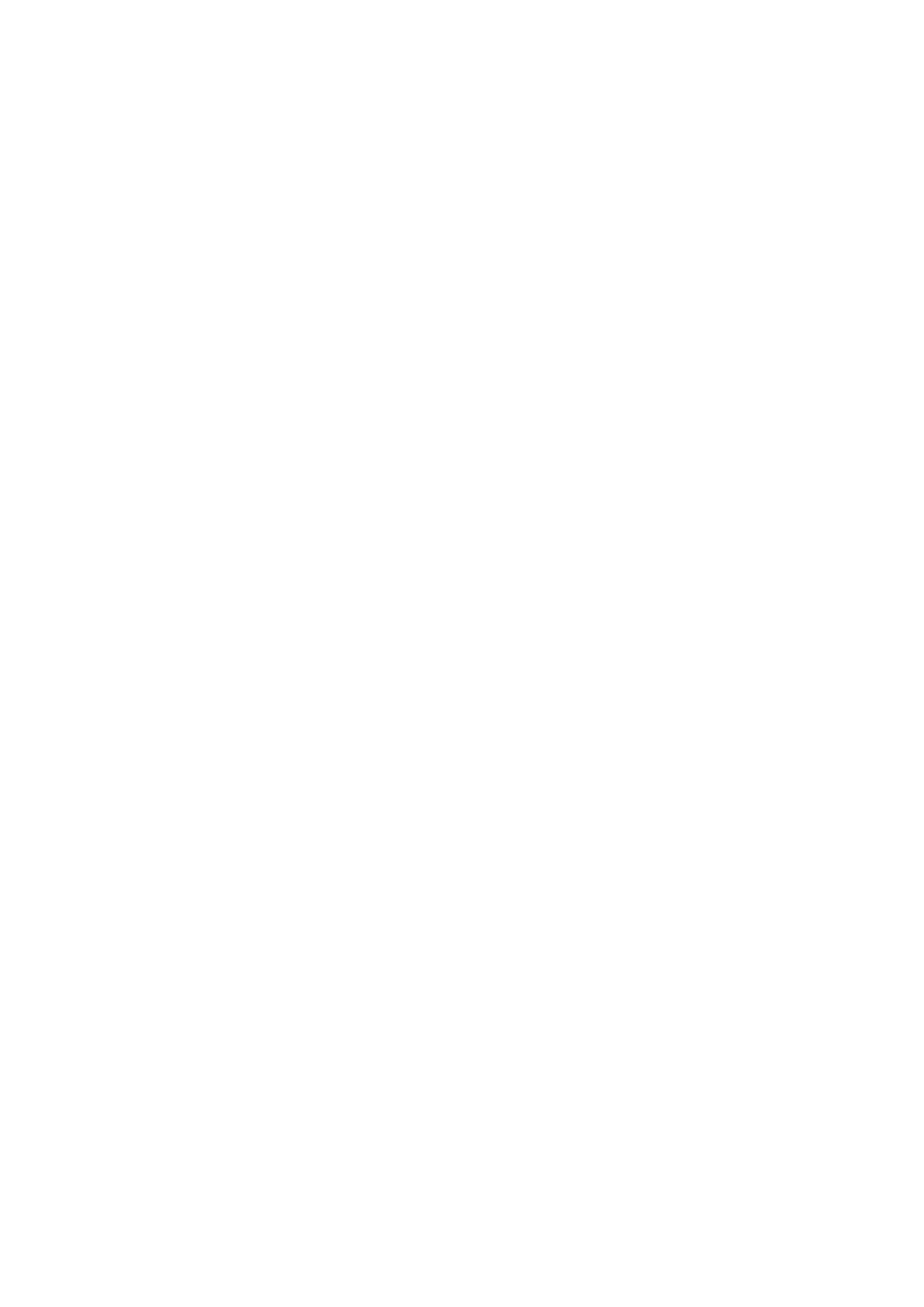| 1513 | 25062112106430 | <b>BISWAJIT SARKAR</b>   | 92 |
|------|----------------|--------------------------|----|
| 1514 | 28421112114229 | <b>BHABANI GHATAK</b>    | 92 |
| 1515 | 24081112105392 | SHEKHAR DEB              | 92 |
| 1516 | 25062112106516 | <b>BISHNU SUKLA DAS</b>  | 92 |
| 1517 | 23022112103049 | <b>BISWAJIT BISWAS</b>   | 92 |
| 1518 | 22041112101172 | <b>SUSMITA DEBNATH</b>   | 92 |
| 1519 | 22071112102111 | RABI ULLA MIA PODDER     | 92 |
| 1520 | 25062212106540 | DIPIKA DAS               | 92 |
| 1521 | 23052212103651 | SIBU DAS                 | 92 |
| 1522 | 25191112107435 | <b>NABAB SARIF</b>       | 92 |
| 1523 | 22061112101962 | PUJA BAIDYA              | 92 |
|      |                |                          |    |
| 1524 | 28332112113632 | <b>GOUTAM DAS</b>        | 92 |
| 1525 | 22151112102785 | <b>TANUSREE DEY</b>      | 92 |
| 1526 | 25151212106957 | <b>CHINU BEGAM</b>       | 92 |
| 1527 | 28103122112328 | ANIMA DEBBARMA           | 92 |
| 1528 | 25191112107489 | JAHANGIR HOSSAIN         | 92 |
| 1529 | 25051112106021 | <b>FAIJUR RAHAMAN</b>    | 92 |
| 1530 | 28091112111713 | <b>MARAN SUTRADHAR</b>   | 92 |
| 1531 | 21291112100790 | SHIMUL DEBNATH           | 92 |
| 1532 | 23021112103124 | SHYAMAL PAUL             | 92 |
| 1533 | 21172212100387 | <b>SUSMITA DAS</b>       | 92 |
| 1534 | 25191112107334 | RAHIMA AKTAR             | 92 |
| 1535 | 26211112108508 | <b>SUSMITA MAJUMDER</b>  | 92 |
| 1536 | 26031112110115 | <b>TAMAL DEBNATH</b>     | 92 |
| 1537 | 23031112103362 | SANGHITA ROY CHOWDHURY   | 92 |
| 1538 | 28331112113514 | SAMARPITA SEN            | 92 |
| 1539 | 23143122104173 | PALASH DEBBARMA          | 92 |
| 1540 | 25061112106323 | RUBEL ALAM               | 92 |
| 1541 | 28662112115174 | <b>JOYDEB SARKAR</b>     | 92 |
| 1542 | 26181212109311 | <b>MANOJ SAHA</b>        | 92 |
| 1543 | 25211212107896 | SAHIDUL ISLAM            | 92 |
| 1544 | 28601212114750 | ANINDITA SARKAR          | 92 |
| 1545 | 28101112112156 | PEULI MAJUMDER           | 92 |
| 1546 | 23133122103884 | <b>SIMEON HRANGKHAWL</b> | 92 |
| 1547 | 25123122106640 | <b>SANJOY DEBBARMA</b>   | 92 |
| 1548 | 25041112105956 | PAYEL DAS                | 92 |
|      |                |                          | 92 |
| 1549 | 28602112114803 | SOURAV DAS               |    |
| 1550 | 25041112105857 | SWARNALATA RUDRA PAUL    | 92 |
| 1551 | 21083112101105 | <b>BABITA DEBBARMA</b>   | 92 |
| 1552 | 28061112111694 | NAMITA DEBNATH           | 92 |
| 1553 | 27061112110785 | <b>ABUL HUSEN</b>        | 92 |
| 1554 | 24031112104822 | <b>DEBAJYOTI GUPTA</b>   | 92 |
| 1555 | 25191212107341 | <b>DIBAKAR GHOSH</b>     | 92 |
| 1556 | 24051212105334 | <b>BIMAN PAUL</b>        | 92 |
| 1557 | 26011212109922 | <b>MAMUN BAIDYA</b>      | 92 |
| 1558 | 23041112103546 | <b>SUJIT DEBNATH</b>     | 92 |
| 1559 | 27051112110636 | SHELIMA BEGAM            | 92 |
| 1560 | 27103112111127 | AMENDRA DEBBARMA         | 92 |
| 1561 | 28421212114212 | NITESH KUMAR BHOWMIK     | 92 |
| 1562 | 25191212107636 | SAKIL AHAMED             | 92 |
| 1563 | 26201112108301 | <b>DEBASISH PAUL</b>     | 92 |
| 1564 | 22061112102004 | PRIYANKA BAIDYA          | 92 |
| 1565 | 26212112108569 | <b>SUBRATA DAS</b>       | 92 |
| 1566 | 23142212104046 | <b>SUBHAM DAS</b>        | 92 |
| 1567 | 28061212111643 | MOUMITA BHATTACHARJEE    | 92 |
| 1568 | 28284112113265 | <b>DEBASHIS GOSWAMI</b>  | 92 |
| 1569 | 22152112102827 | <b>SUJIT DAS</b>         | 92 |
|      | 25151112107043 |                          | 92 |
| 1570 |                | <b>NASRIN AKTER</b>      |    |
| 1571 | 24022112104598 | PUSPANJALI DAS           | 92 |
| 1572 | 26171212109194 | <b>OMKAR DEBNATH</b>     | 92 |
| 1573 | 24031212104935 | <b>SAWLI NANDI</b>       | 92 |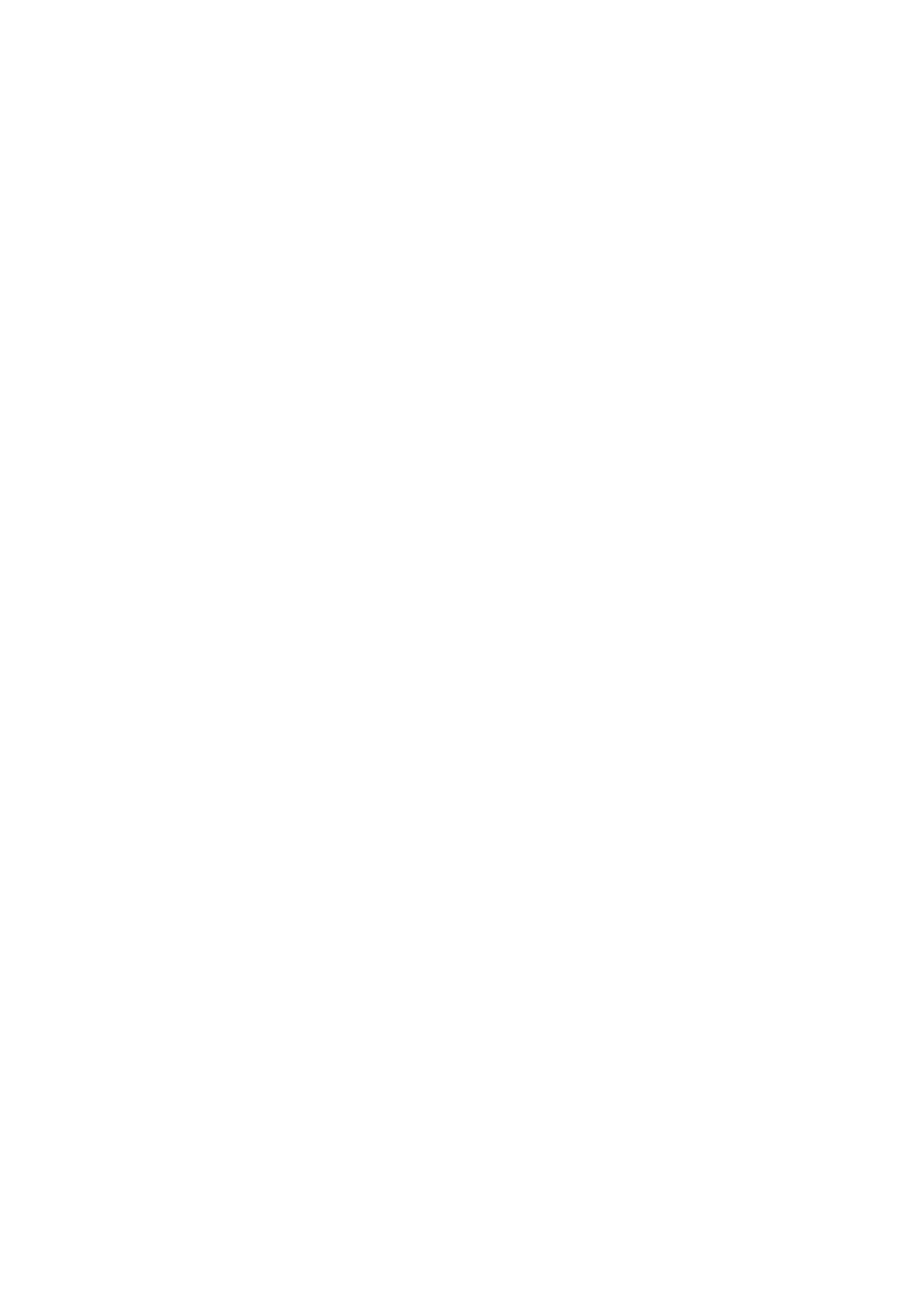| 1574 | 28331112113675 | MINAKSHI BANIK            | 92 |
|------|----------------|---------------------------|----|
| 1575 | 28671112115405 | <b>SUPARNA DEBNATH</b>    | 92 |
| 1576 | 28151112112700 | PRASENJIT DEB             | 92 |
| 1577 | 28421112114021 | <b>SUMAN BANIK</b>        | 92 |
| 1578 | 21081112100973 | <b>SUBHASISH ROY</b>      | 92 |
| 1579 | 24081112105393 | <b>DURBA DEY</b>          | 92 |
| 1580 | 25151212107141 | DEBASMITA CHAKRABORTY     | 92 |
| 1581 | 25152112107155 | PRASENJIT DAS             | 92 |
| 1582 | 23021112103077 | <b>GOUTAM DEBNATH</b>     | 92 |
| 1583 | 23031112103302 | <b>SAGAR PAUL</b>         | 92 |
| 1584 | 23061212103785 | SUBHANKAR DEB.            | 92 |
|      |                |                           |    |
| 1585 | 27051112110621 | RUKIA BEGAM               | 92 |
| 1586 | 23021112102950 | DEEPJOY DEB               | 92 |
| 1587 | 28661212115083 | SNEHASISH SAHA            | 92 |
| 1588 | 23131112103830 | POWSHALI DEB              | 92 |
| 1589 | 22071112102272 | ASHIM MAJUMDER            | 92 |
| 1590 | 24041112105103 | UTSARGA SINGHA            | 92 |
| 1591 | 28661112115085 | PUJA DEBNATH              | 92 |
| 1592 | 22101212102553 | <b>MANJIL HOSSAIN</b>     | 92 |
| 1593 | 26191112109596 | <b>DEEPRAJ PATARI</b>     | 92 |
| 1594 | 25151112107137 | <b>BIDHAN SUTRADHAR</b>   | 92 |
| 1595 | 22101212102476 | <b>INDRANIL DEY</b>       | 92 |
| 1596 | 26211112108739 | <b>SUCHITRA PAL</b>       | 92 |
| 1597 | 25051112106253 | RIMA SARKAR               | 92 |
| 1598 | 22101112102495 | ASHISH SARKAR             | 92 |
| 1599 | 25152112106928 | PURNIMA DAS               | 92 |
| 1600 | 26191112109444 | <b>SUSMITA DEY</b>        | 92 |
| 1601 | 27101112110954 | <b>TULSI DEB</b>          | 92 |
| 1602 | 23021212103188 | SALALIKA CHAKRABORTY      | 92 |
| 1603 | 27031112110419 | PARBINA BEGAM             | 92 |
| 1604 | 23231212104382 | <b>RIPA DEB</b>           | 92 |
| 1605 | 23041112103551 | <b>SUTAP DEB</b>          | 92 |
| 1606 | 21171212100441 | <b>ASHIM CHAKRABORTY</b>  | 92 |
| 1607 | 24121112105621 | <b>SUMEN PAUL</b>         | 92 |
| 1608 | 23231112104431 | NANDITA KARMAKAR          | 92 |
| 1609 | 24041212105028 | PURABI DEBNATH            | 92 |
|      |                |                           | 92 |
| 1610 | 26191212109471 | SEKHAR NATH               |    |
| 1611 | 21012212100003 | AJOY DAS                  | 92 |
| 1612 | 26211212108593 | SHUBHRAJIT DATTA          | 92 |
| 1613 | 28451112114434 | PRATIMA BHATTACHARJEE     | 91 |
| 1614 | 25192112107662 | KRISHNA KAMAL DAS         | 91 |
| 1615 | 22062112101911 | <b>NANTU DAS</b>          | 91 |
| 1616 | 28091112112074 | <b>JHUMA CHOUDHURY</b>    | 91 |
| 1617 | 28601212114754 | RAJIB SARKAR              | 91 |
| 1618 | 21232112100555 | JOYDEB DAS                | 91 |
| 1619 | 22151112102911 | ALAKA DAS                 | 91 |
| 1620 | 28281112113323 | SARATHI DEBNATH           | 91 |
| 1621 | 22061112101983 | SAMAR BANDA               | 91 |
| 1622 | 26231112108957 | <b>TAPAN DEBNATH</b>      | 91 |
| 1623 | 24041112105155 | <b>TAMASREE DEY</b>       | 91 |
| 1624 | 25051112106092 | DHANANJOY GOPE            | 91 |
| 1625 | 26211112108482 | MUNMUN DATTA              | 91 |
| 1626 | 24021212104649 | ASHIMA DEB                | 91 |
| 1627 | 26191112109409 | NANTU ACHARJEE            | 91 |
| 1628 | 23042112103564 | <b>NABIN BARAN DAS</b>    | 91 |
| 1629 | 28662112115194 | <b>GANESH BEPARI</b>      | 91 |
| 1630 | 22102112102444 | <b>APARNA DAS</b>         | 91 |
| 1631 | 24042112105123 | <b>SUJIT DAS</b>          | 91 |
| 1632 | 21231112100566 | <b>DIPTI SINGHA</b>       | 91 |
|      |                | <b>CHUMKI DEY</b>         | 91 |
| 1633 | 26181112109309 |                           |    |
| 1634 | 22071112102114 | <b>MANIKA CHAKRABORTY</b> | 91 |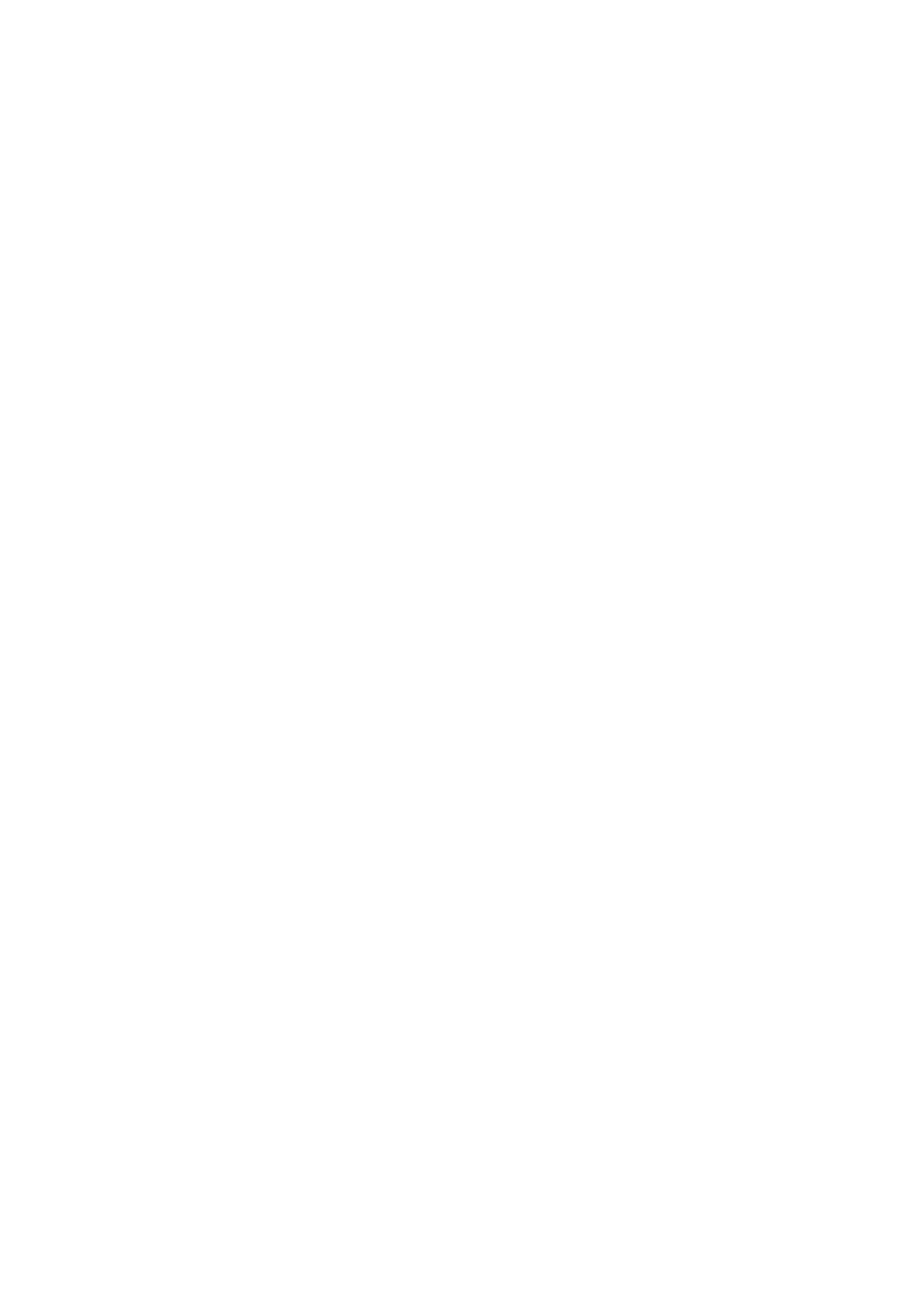| 1635 | 28091112112002 | <b>MANAS DATTA</b>          | 91 |
|------|----------------|-----------------------------|----|
| 1636 | 28671212115423 | PRASANTA GUHA               | 91 |
| 1637 | 27101212111131 | <b>SUBRATA DEY</b>          | 91 |
| 1638 | 28661212114963 | <b>SUSMITA BANERJEE</b>     | 91 |
| 1639 | 25201112107882 | <b>ABU TAHER</b>            | 91 |
| 1640 | 22073112102204 | <b>NAMITA TRIPURA</b>       | 91 |
| 1641 | 26201212108229 | RAKHI DEBNATH               | 91 |
| 1642 | 21081112100994 | SWARUP KANTI SINGHA         | 91 |
| 1643 | 28101112112269 | <b>SUNANDA PAUL BHAUMIK</b> | 91 |
| 1644 | 26211212108767 | <b>RAKHI PAL</b>            | 91 |
| 1645 | 21291112100806 | <b>TAMPHA SINGHA</b>        | 91 |
| 1646 | 26211112108674 | SOMA ROY                    | 91 |
| 1647 | 24021212104601 | PRANAB SINHA                | 91 |
| 1648 | 27051112110573 | RIKTA BEGAM                 | 91 |
| 1649 | 28281112113357 | <b>UDAYAN DEBNATH</b>       | 91 |
| 1650 | 26061112110269 | <b>HARIDAS MAJUMDER</b>     | 91 |
| 1651 | 28101112112138 | <b>UTTAM DEBNATH</b>        | 91 |
| 1652 | 28661112115168 | RUCHIRA BHATTACHARJEE       | 91 |
| 1653 | 26193112109512 | <b>UMESH TRIPURA</b>        | 91 |
| 1654 |                |                             |    |
|      | 28153122112727 | <b>BALARAM DEBBARMA</b>     | 91 |
| 1655 | 22071112102205 | <b>JOYSHREE BHADRA</b>      | 91 |
| 1656 | 22072112102191 | <b>PAPAN DAS</b>            | 91 |
| 1657 | 26211112108752 | DEEGANTH SAHA               | 91 |
| 1658 | 21062112100135 | RATAN LAL DAS               | 91 |
| 1659 | 26031112110142 | RAJIB BISWAS                | 91 |
| 1660 | 27102112111208 | <b>SUJAN SARKAR</b>         | 91 |
| 1661 | 22101112102486 | PARTHA RANJAN SHIL          | 91 |
| 1662 | 26201112108383 | RONI DEBNATH                | 91 |
| 1663 | 24081112105400 | SAMPA RANI DEBNATH          | 91 |
| 1664 | 26212112108610 | <b>TAMAL SARKAR</b>         | 91 |
| 1665 | 23021112103154 | <b>BIJOY NATH SARMA</b>     | 91 |
| 1666 | 28151112112676 | <b>SUMAN DEY</b>            | 91 |
| 1667 | 28101112112199 | <b>TANMAY DEBNATH</b>       | 91 |
| 1668 | 25192112107433 | <b>JHUTAN SARKAR</b>        | 91 |
| 1669 | 25151112106905 | NITAI DEBNATH               | 91 |
| 1670 | 23032112103425 | ASHIT SUKLA BAIDYA          | 91 |
| 1671 | 25191112107467 | <b>NACHIR UDDIN</b>         | 91 |
| 1672 | 22071112102313 | DIPA MAJUMDER NANDI         | 91 |
| 1673 | 28661112115019 | ANAMIKA ROY                 | 91 |
| 1674 | 23141112104026 | DEBABRATA SINGHA ROY        | 91 |
| 1675 | 28092112112025 | PULITY NAMA                 | 91 |
| 1676 | 23192112104326 | PRASENJIT BHOWMIK           | 91 |
| 1677 | 23131112103916 | PUJA BISWAS                 | 91 |
| 1678 | 28281212113275 | <b>BARNALI DEB</b>          | 91 |
| 1679 | 25212112108003 | AJIT DAS                    | 91 |
| 1680 | 26031112110185 | SUPRIYA DATTA               | 91 |
| 1681 | 28331112113581 | SONALI ROY                  | 91 |
| 1682 | 28281112113258 | PRANAB DEBNATH              | 91 |
| 1683 | 28331212113971 | SUSHAMA DEBNATH             | 91 |
| 1684 | 28101112112121 | ASHIS DEBNATH               | 91 |
| 1685 | 28601112114883 | PARTHA BAISHNAB             | 91 |
| 1686 | 28161112112839 | AMIT DEBNATH                | 91 |
| 1687 | 23031112103248 | SUBRATA BHATTACHARJEE       | 91 |
| 1688 | 28331212113613 | SUPARNA ADHIKARI            | 91 |
| 1689 | 24041112105096 | JAYBRATA DEBNATH            | 91 |
| 1690 | 22053112101634 | AMALJOY REANG               | 91 |
| 1691 | 23231112104466 | <b>RIPAN DATTA</b>          | 91 |
| 1692 | 22103112102532 | NAKSHATRA ROY JAMATIA       | 91 |
| 1693 | 25061112106317 | SWAPNA BEGAM                | 91 |
| 1694 | 21061212100153 | UTPAL DATTA                 | 91 |
| 1695 | 25211112107911 | PAYEL KAR                   | 91 |
|      |                |                             |    |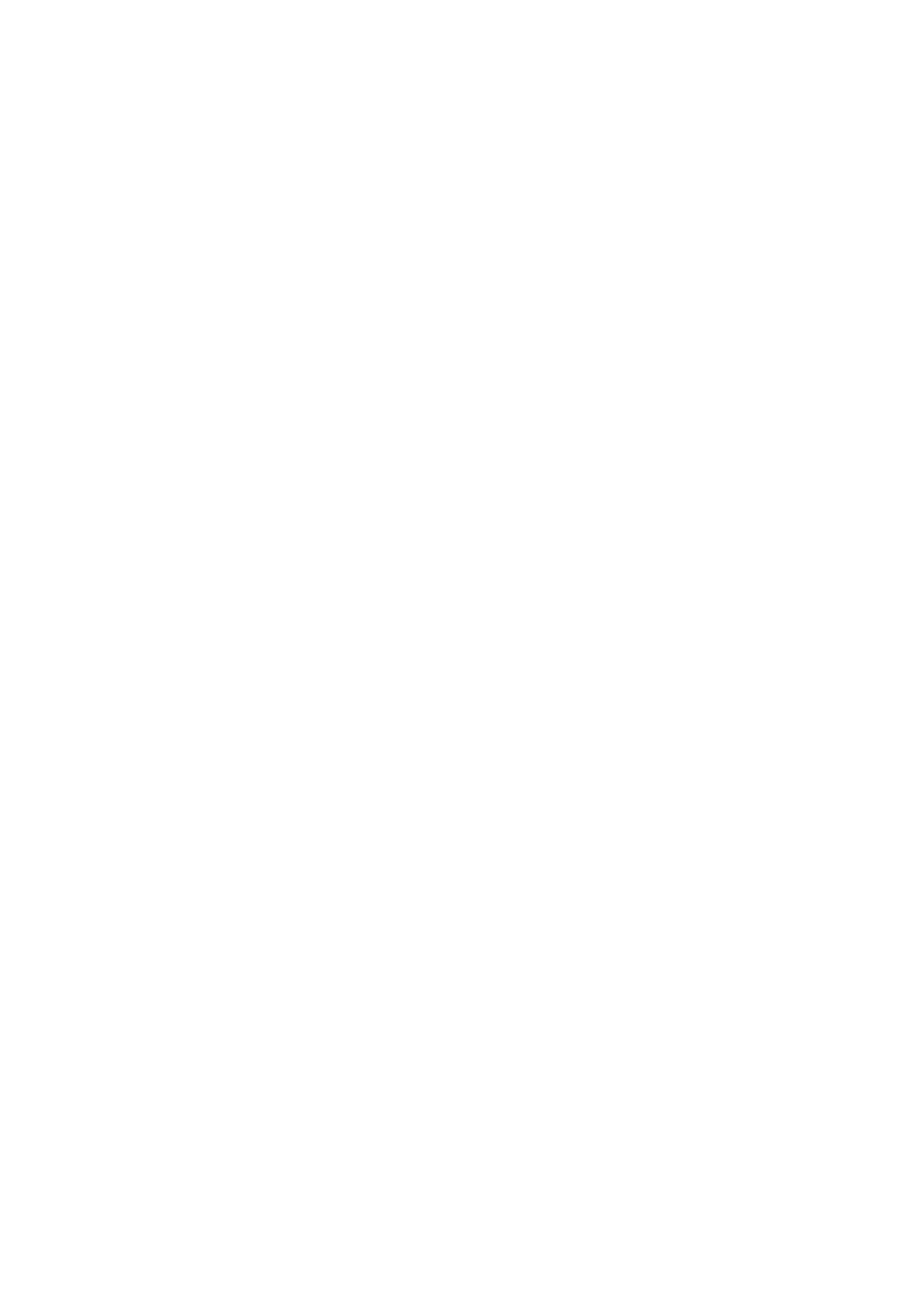| 1696 | 21013112100070 | PAMUL DEBBARMA                     | 91 |
|------|----------------|------------------------------------|----|
| 1697 | 25151112106947 | <b>NAZRUL ISLAM</b>                | 91 |
| 1698 | 22042112101273 | <b>TRIPTI DAS</b>                  | 91 |
| 1699 | 24041112105071 | PRIYANKA SINHA                     | 91 |
| 1700 | 24121112105690 | <b>BANANI PAUL</b>                 | 91 |
| 1701 | 23133122103930 | MADHU MALATI JAMATIA               | 91 |
| 1702 | 23022112103135 | <b>GOUTAM NAMA SUDRA</b>           | 91 |
| 1703 | 25201112107842 | <b>MD HANIF</b>                    | 91 |
| 1704 | 28062112111470 | <b>JANTO DAS</b>                   | 91 |
| 1705 | 26031212110126 | ATANU KARMAKAR                     | 91 |
| 1706 | 28092112111897 | SHYAMAL SARKAR                     | 91 |
|      |                |                                    |    |
| 1707 | 21171212100329 | DEBABRATA BARMAN                   | 91 |
| 1708 | 27061112110754 | <b>SHAWLY SHARMA</b>               | 91 |
| 1709 | 28151112112573 | <b>MADHUMITA MODAK</b>             | 91 |
| 1710 | 27034112110498 | <b>SUBHAN DEB</b>                  | 91 |
| 1711 | 26191212109509 | <b>JHUMA BANIK</b>                 | 91 |
| 1712 | 23021112103181 | <b>SANDIP BANIK</b>                | 91 |
| 1713 | 28092112111732 | <b>MITAN BISWAS</b>                | 91 |
| 1714 | 26171112109058 | <b>RESHMI DEBNATH</b>              | 91 |
| 1715 | 23023112103206 | BELENTINA DEBBARMA                 | 91 |
| 1716 | 28162212112980 | LITAN DAS                          | 91 |
| 1717 | 21061112100196 | AMIT DEB                           | 91 |
| 1718 | 22071212102220 | <b>RIPAN KAR</b>                   | 91 |
| 1719 | 28151112112552 | <b>SUBHANKAR PAUL</b>              | 91 |
| 1720 | 25152112107145 | <b>KRISHNA DAS</b>                 | 91 |
| 1721 | 28091112112076 | <b>JOYATI RANI DATTA</b>           | 91 |
| 1722 | 28452112114482 | <b>ARUP DEWAN</b>                  | 91 |
| 1723 | 22073112102169 | <b>BIRAJOY REANG</b>               | 91 |
| 1724 | 24051112105254 | PRADIP DEBNATH                     | 91 |
| 1725 | 25041112105943 | MITA DEB                           | 91 |
| 1726 | 23131212103845 | <b>GOPAL SUTRADHAR</b>             | 91 |
| 1727 | 26171212109063 | <b>DIPANKAR SARKAR</b>             | 91 |
| 1728 | 28281112113457 | <b>MANIKA DEBNATH</b>              | 91 |
| 1729 | 21081112101034 | SANATH KUMAR ACHARJEE              | 91 |
| 1730 | 28151212112751 | <b>JHUMA SAHA</b>                  | 91 |
| 1731 | 28452112114472 | <b>MANISH MAJUMDER</b>             | 91 |
|      |                |                                    | 91 |
| 1732 | 28671212115455 | RIMI BASAK<br><b>PRANATI GHOSH</b> |    |
| 1733 | 25191112107652 |                                    | 91 |
| 1734 | 28282112113301 | <b>BIPLAB MALAKAR</b>              | 91 |
| 1735 | 28062112111603 | <b>RAJESH DAS</b>                  | 91 |
| 1736 | 24021112104610 | DEEPSIKHA NATH                     | 91 |
| 1737 | 26171212109166 | PRASANJIT DEBNATH                  | 91 |
| 1738 | 22151112102759 | PARMITA DEBNATH                    | 91 |
| 1739 | 23131112103867 | PRIYA GOPE                         | 91 |
| 1740 | 22051112101474 | RANJIT DEBNATH                     | 91 |
| 1741 | 25061112106410 | SAMPA DEBNATH                      | 91 |
| 1742 | 23023122103035 | LAISA DEBBARMA                     | 91 |
| 1743 | 25151212107067 | <b>MUNNA SAHA</b>                  | 91 |
| 1744 | 21232112100541 | <b>DEBASHREE DAS</b>               | 91 |
| 1745 | 23142112104074 | <b>SUBAL SARKAR</b>                | 91 |
| 1746 | 22061212101839 | SANTANU SAHA                       | 91 |
| 1747 | 28061112111559 | SANJOY GOPE                        | 91 |
| 1748 | 26011112109766 | <b>TANUSREE BISWAS</b>             | 91 |
| 1749 | 25192112107500 | <b>SUDIP DAS</b>                   | 91 |
| 1750 | 26211212108729 | <b>SUMAN DEBNATH</b>               | 91 |
| 1751 | 23192212104218 | <b>SUDIP DAS</b>                   | 91 |
| 1752 | 22051112101562 | <b>SUDIPTA GHOSH</b>               | 91 |
| 1753 | 23061112103740 | PRASENJIT DAS                      | 91 |
| 1754 | 22071112102157 | MOUSUMI DEBNATH                    | 91 |
| 1755 | 26191112109589 | <b>ABHIJIT BHOWMIK</b>             | 91 |
| 1756 | 28331112113739 | SWARNADIP BHATTACHARJEE            | 91 |
|      |                |                                    |    |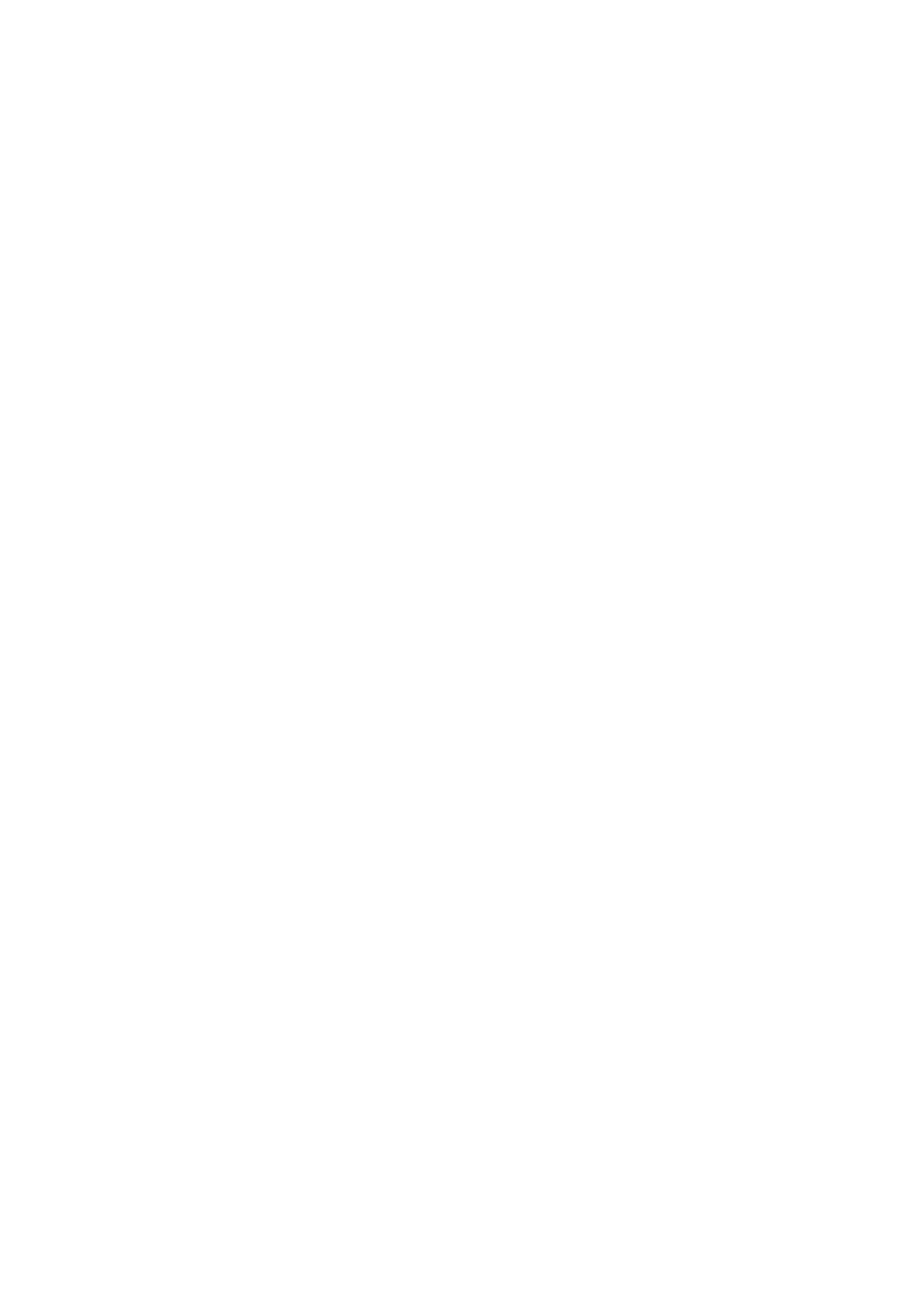| 1757 | 28161112112970 | ROMIT KAR                  | 91 |
|------|----------------|----------------------------|----|
| 1758 | 28162112113170 | <b>ANAMIKA DAS</b>         | 91 |
| 1759 | 26183112109330 | <b>AJOY TRIPURA</b>        | 91 |
| 1760 | 27111112111356 | <b>BULTI SUTRADHAR</b>     | 91 |
| 1761 | 25211212107929 | SUBHANKAR DEBNATH          | 91 |
| 1762 | 28671212115451 | <b>SUKLA DATTA</b>         | 91 |
| 1763 | 25041112105826 | <b>BAPAN DEBNATH</b>       | 91 |
| 1764 | 26201112108417 | ANUSUYA CHAKRABORTY        | 91 |
| 1765 | 25063112106337 | SHIKHA RANI DEBBARMA       | 91 |
| 1766 | 26201212108214 | <b>RUPAK SAHA</b>          | 91 |
| 1767 | 24051212105265 | ANIK BHATTACHARYA          | 91 |
| 1768 | 24081112105389 | <b>ARUP DEBNATH</b>        | 91 |
| 1769 | 28601212114642 | <b>JAYANTI LASKAR</b>      | 91 |
| 1770 | 25051112106102 | <b>AYUB KHAN</b>           | 91 |
| 1771 | 27101112110944 | UTTAM DEBNATH              | 91 |
| 1772 | 26031112110203 | <b>MANILA MAJUMDER</b>     | 91 |
| 1773 | 27113112111300 | SHANTI PRIYO CHAKMA        | 91 |
| 1774 | 27101212111090 | SATHI PAL                  | 91 |
| 1775 | 21012112100075 | <b>BISWAJIT BISWAS</b>     | 91 |
| 1776 | 23141112104058 | <b>JOY NAG</b>             | 91 |
| 1777 | 24041112105025 | SAYED AHMED KHAN           | 91 |
|      |                | PRADIP BHOWMIK             | 91 |
| 1778 | 25061112106421 |                            |    |
| 1779 | 28161112112879 | <b>NURUL HAQUE</b>         | 91 |
| 1780 | 28661112115033 | PAYEL DEB                  | 91 |
| 1781 | 21082112101030 | <b>UTTAM DAS</b>           | 91 |
| 1782 | 22071112102337 | SAPHIKUL ISLAM             | 91 |
| 1783 | 25161112107266 | MD ANOWARUL HAQUE          | 91 |
| 1784 | 25151112106999 | <b>MAKIA KHATUN</b>        | 91 |
| 1785 | 24021212104508 | SWAGATALAXMI ROY           | 91 |
| 1786 | 23021212103150 | <b>SUMANA DEB</b>          | 91 |
| 1787 | 26232112108811 | <b>BIPLAB DAS</b>          | 91 |
| 1788 | 28151212112697 | <b>BIKRAM SAHA</b>         | 91 |
| 1789 | 22052112101734 | DIPA MALAKAR               | 91 |
| 1790 | 28161112113006 | <b>ANIRBAN CHAKRABORTY</b> | 91 |
| 1791 | 25161112107277 | SANJIT GHOSH               | 91 |
| 1792 | 28061112111514 | ANURAG SARKAR              | 91 |
| 1793 | 28421112114067 | SUCHANDA DEY               | 91 |
| 1794 | 27111212111287 | RAJIB DEBNATH              | 91 |
| 1795 | 26201112108227 | <b>PUNAM BISWAS</b>        | 91 |
| 1796 | 26211212108635 | <b>DEBASHISH DEY</b>       | 91 |
| 1797 | 28091112111905 | <b>ANUTAP BANIK</b>        | 91 |
| 1798 | 23141212104003 | ANINDITA DEBNATH           | 91 |
| 1799 | 26211112108723 | <b>SOMEN CHAKRABORTY</b>   | 91 |
| 1800 | 22061112101890 | SAIKAT DATTA               | 91 |
| 1801 | 22062212101940 | <b>BIPASA MAJUMDER</b>     | 91 |
| 1802 | 25151112106910 | SAHAJAN MIAH               | 91 |
| 1803 | 26031112110188 | <b>TUTAN SHIL</b>          | 91 |
| 1804 | 28282212113463 | <b>SUJOY DAS</b>           | 91 |
| 1805 | 26061112110330 | <b>TAMALIKA MAJUMDER</b>   | 91 |
| 1806 | 28153112112628 | MAMATA DEBBARMA            | 91 |
| 1807 | 25192112107609 | <b>CHAYAN DAS</b>          | 91 |
| 1808 | 26201112108385 | AKHI SAHA                  | 91 |
| 1809 | 25204212107865 | RIAJ UDDIN                 | 91 |
| 1810 | 25151112107052 | SUPARNA DEBNATH            | 91 |
| 1811 | 22041112101262 | <b>KRISHNA SAHA</b>        | 91 |
| 1812 | 27101112111113 | <b>RAJESH DEY</b>          | 91 |
| 1813 | 25152112106987 | NIYATI BARMAN              | 91 |
| 1814 | 28331212113875 | <b>RUPA RUDRA PAUL</b>     | 91 |
| 1815 | 28601112114899 | PARAMITA GHOSH             | 91 |
| 1816 | 26201212108183 | SANDIPAN DATTA             | 91 |
| 1817 | 27101112111065 | <b>BIKASH DEBNATH</b>      | 91 |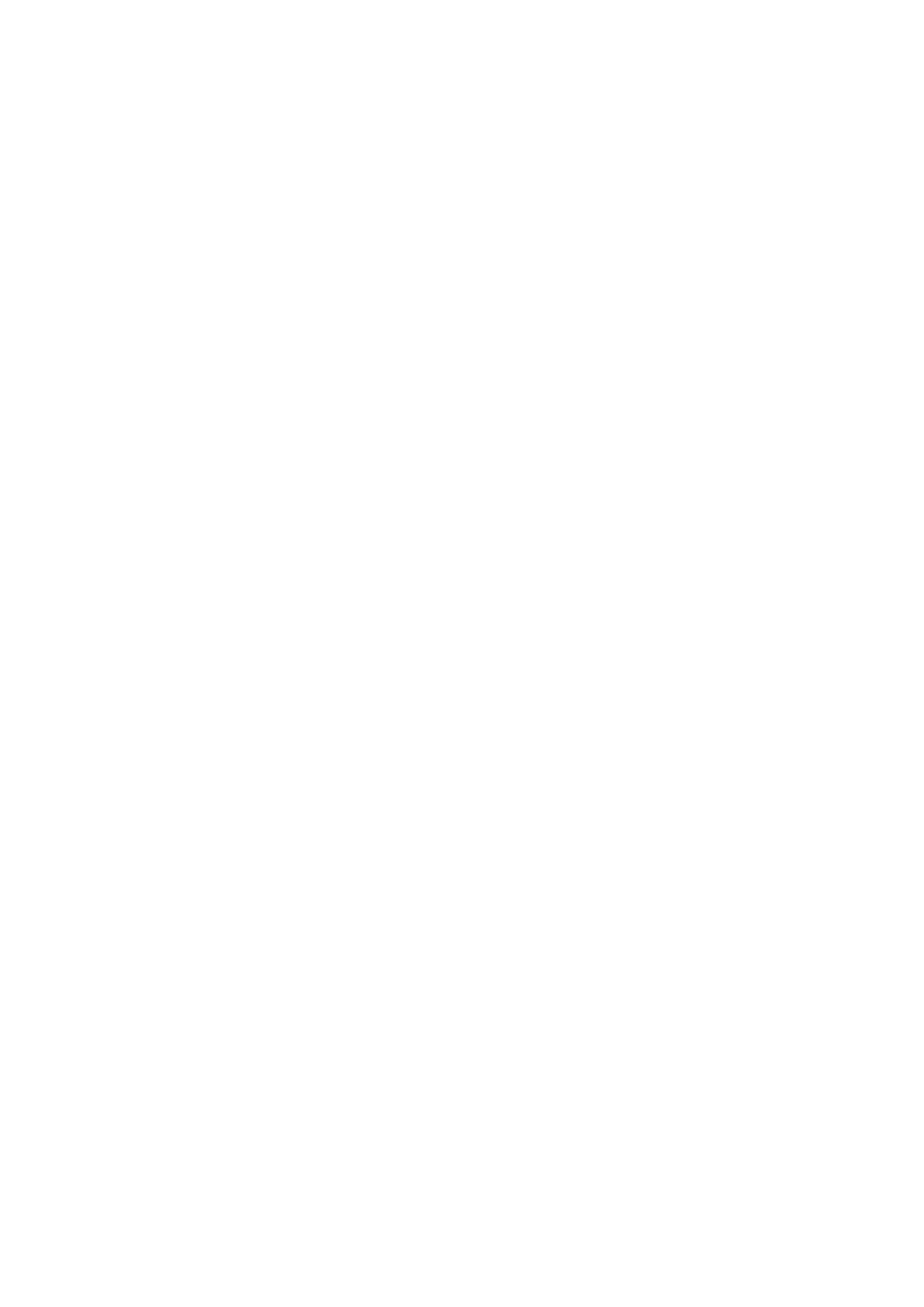| 1818 | 25211112107908                   | <b>WASEEM TUFAIL</b>     | 91       |
|------|----------------------------------|--------------------------|----------|
| 1819 | 28331212113616                   | SAYANDIP SAHA            | 91       |
| 1820 | 28161112112987                   | ANIRODHA ROY             | 91       |
| 1821 | 21061212100152                   | <b>BEUTY CHAKRABORTY</b> | 91       |
| 1822 | 24041112105050                   | <b>BISHAL NATH</b>       | 91       |
| 1823 | 28151212112521                   | DIPANKAR KARMAKAR        | 91       |
| 1824 | 26171112109035                   | PALI DEBNATH             | 91       |
| 1825 | 22151112102720                   | <b>RUMA BIBI</b>         | 91       |
| 1826 | 27031112110520                   | RIMI DEY                 | 91       |
| 1827 | 27102112111087                   | <b>RUBI NAMA</b>         | 91       |
| 1828 | 25042112105914                   | DALI DWEEPA DAS          | 91       |
|      | 24021212104558                   |                          |          |
| 1829 |                                  | <b>JAMILUR RAHMAN</b>    | 91       |
| 1830 | 26211112108447                   | <b>RUPAK MAJUMDER</b>    | 91       |
| 1831 | 21013112100034                   | <b>BINA MOG</b>          | 91       |
| 1832 | 24121112105581                   | <b>SUSMITA ROY</b>       | 91       |
| 1833 | 23191212104205                   | <b>SUKANTA DAS</b>       | 91       |
| 1834 | 25191212107353                   | <b>SUPARNA KAR</b>       | 91       |
| 1835 | 25041212105932                   | <b>MANDIRA DEBNATH</b>   | 91       |
| 1836 | 24122112105753                   | <b>RIMPI DAS</b>         | 91       |
| 1837 | 24031112104998                   | <b>KAYACH UDDIN</b>      | 91       |
| 1838 | 23061112103739                   | UTPAL DEBNATH            | 91       |
| 1839 | 28451112114347                   | SANJIT GOPE              | 90       |
| 1840 | 23044112103557                   | <b>BIPLAB PAUL</b>       | 90       |
| 1841 | 23031112103348                   | <b>TAMAL DAS</b>         | 90       |
| 1842 | 22102112102576                   | <b>SWAPAN BHOWMIK</b>    | 90       |
| 1843 | 25152112107110                   | <b>BISWAJIT DAS</b>      | 90       |
| 1844 | 25192112107452                   | PINTU CHANDRA DAS        | 90       |
| 1845 | 28153112112660                   | CHITTA RANJAN DEBBARMA   | 90       |
| 1846 | 23022112103000                   | HIMANGSHU DAS            | 90       |
| 1847 | 25211212108008                   | <b>IDRISH MIA</b>        | 90       |
| 1848 | 26232112109003                   | SOMA DAS                 | 90       |
| 1849 | 28061112111700                   | <b>SUTAPA SHIL</b>       | 90       |
| 1850 | 25052112106162                   | NIRMAL SARKAR            | 90       |
| 1851 | 24031112104993                   | PRANAY SHARMA            | 90       |
| 1852 |                                  | <b>AMITESH DAS</b>       |          |
| 1853 | 28602112114740<br>28153112112609 | <b>BIRENDRA DEBBARMA</b> | 90<br>90 |
|      |                                  |                          |          |
| 1854 | 22072212102283                   | <b>BISWAJIT SARKAR</b>   | 90       |
| 1855 | 26031112110069                   | <b>ALAK GHOSH</b>        | 90       |
| 1856 | 28061112111472                   | <b>CHHANDA DEB</b>       | 90       |
| 1857 | 25152112107008                   | SAHADEB SARKAR           | 90       |
| 1858 | 28161112112992                   | <b>DAISY KACHARI</b>     | 90       |
| 1859 | 28602112114734                   | <b>PURABI DAS</b>        | 90       |
| 1860 | 26172112109154                   | <b>RATAN DAS</b>         | 90       |
| 1861 | 28672112115308                   | <b>RUPA DAS</b>          | 90       |
| 1862 | 22041212101241                   | SANJOY KUMAR BANIK       | 90       |
| 1863 | 27102112111188                   | APARNA NAMA              | 90       |
| 1864 | 21291212100705                   | <b>MOUMITA CHOUDHURY</b> | 90       |
| 1865 | 26011112109881                   | <b>BASUDEB KAR</b>       | 90       |
| 1866 | 24051212105198                   | <b>BARNALI NATH</b>      | 90       |
| 1867 | 24021112104686                   | MADHABI DUTTA RUDRAPAUL  | 90       |
| 1868 | 24021112104472                   | ANINDITA DEBNATH         | 90       |
| 1869 | 27101112111059                   | SWAPAN KUMAR DEY         | 90       |
| 1870 | 26061112110240                   | <b>BHABATOSH DEBNATH</b> | 90       |
| 1871 | 22061112102034                   | <b>TUTAN BHOWMIK</b>     | 90       |
| 1872 | 28062112111464                   | <b>NUTAN DAS</b>         | 90       |
| 1873 | 23031112103451                   | ARINDAM RAY              | 90       |
| 1874 | 28661212115041                   | <b>ABHIJIT PAUL</b>      | 90       |
|      |                                  |                          |          |
| 1875 | 28153122112648                   | <b>BINATA DEBBARMA</b>   | 90       |
| 1876 | 22151112102843                   | SIMA PODDER              | 90       |
| 1877 | 22101112102484                   | PRIYANKA DEBNATH         | 90       |
| 1878 | 21063112100172                   | SUKANTA MOG CHOWDHURY    | 90       |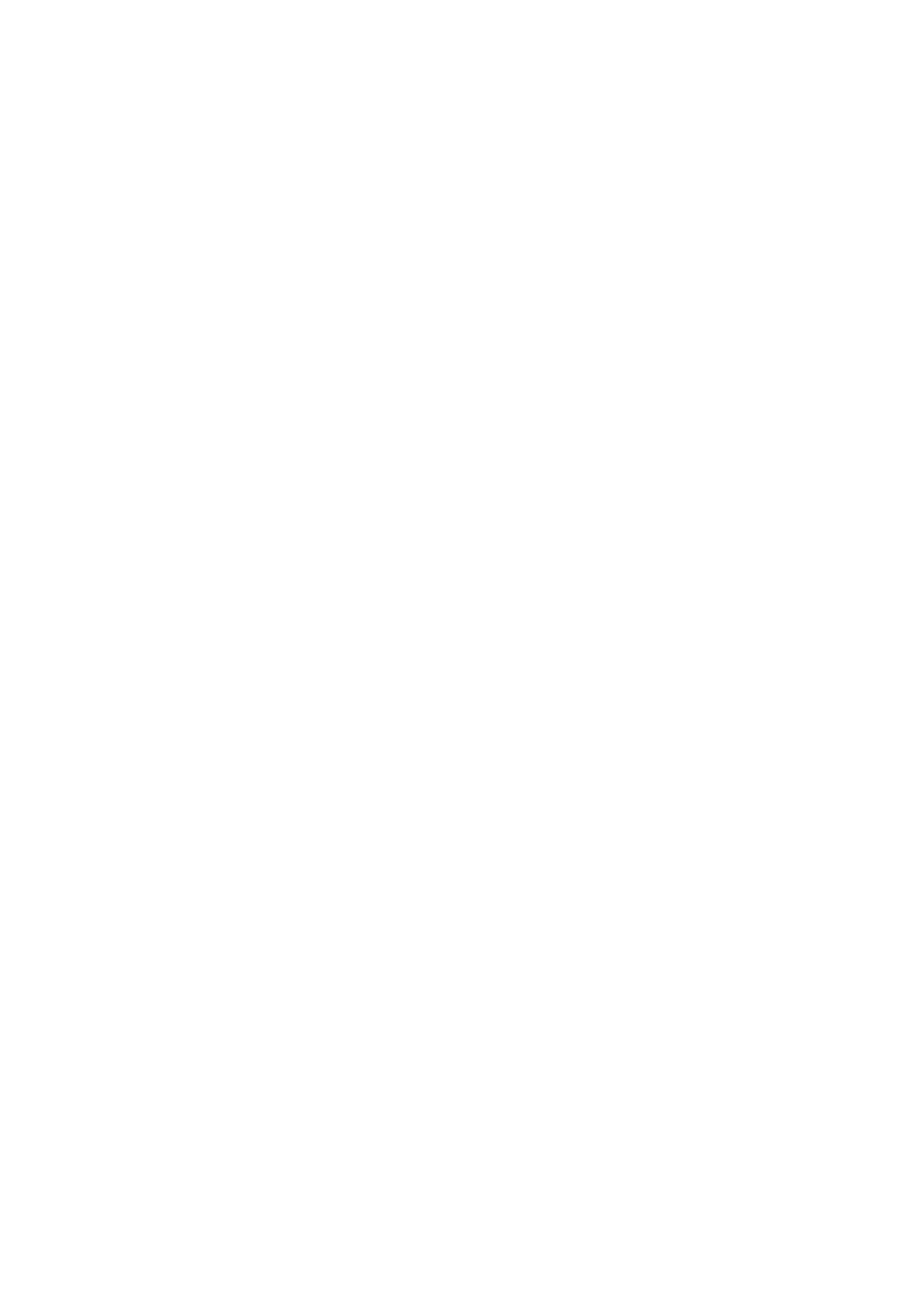| 1879 | 24021112104571 | PINAK GOSWAMI               | 90 |
|------|----------------|-----------------------------|----|
| 1880 | 25191112107356 | <b>SUSANTA ROY</b>          | 90 |
| 1881 | 25061112106578 | SONIA DEB ACHARJEE          | 90 |
| 1882 | 28062112111462 | <b>RAJESH DAS</b>           | 90 |
| 1883 | 22061112101975 | PAPIYA DATTA                | 90 |
| 1884 | 28331112113938 | PRITI SARKAR                | 90 |
| 1885 | 26201112108245 | JOYDEB DEBNATH              | 90 |
| 1886 | 26212112108584 | <b>KRISHNADHAN DAS</b>      | 90 |
| 1887 | 28153122112743 | PRASENJIT DEBBARMA          | 90 |
| 1888 | 25192112107728 | <b>BISWAJIT NAMA</b>        | 90 |
| 1889 |                | NABANITA CHAKRABORTY        | 90 |
|      | 25051112106173 |                             |    |
| 1890 | 25202112107839 | <b>SURAJIT BARMAN</b>       | 90 |
| 1891 | 26234112108993 | <b>RAJIB PAUL</b>           | 90 |
| 1892 | 25211112108114 | SAHADEB GHOSH               | 90 |
| 1893 | 21232112100534 | PRASANKAR DAS               | 90 |
| 1894 | 28671112115522 | <b>NUPUR DEBNATH</b>        | 90 |
| 1895 | 22072112102161 | <b>GOPINATH DAS</b>         | 90 |
| 1896 | 23031112103467 | MAUMITA CHAKRABORTY         | 90 |
| 1897 | 24031112104758 | SIDDHARTHA BHATTACHARJEE    | 90 |
| 1898 | 27103112111126 | MENAKA DEBBARMA             | 90 |
| 1899 | 28661112114946 | RAJU DEBNATH                | 90 |
| 1900 | 21292112100833 | NIRANJAN NAMASUDRA          | 90 |
| 1901 | 22101112102466 | NARAYAN DEBNATH             | 90 |
| 1902 | 24031112104917 | <b>SUMIT NATH</b>           | 90 |
| 1903 | 28331112113699 | SUBRATA DEY                 | 90 |
| 1904 | 28281112113244 | <b>MONTI DEY</b>            | 90 |
| 1905 | 28163122112808 | ASIA DEBBARMA               | 90 |
| 1906 | 28163122112831 | MANIKA DEBBARMA             | 90 |
| 1907 | 21292112100732 | PINKU MALAKAR               | 90 |
| 1908 | 28331112113507 | RAJESH DEBNATH              | 90 |
| 1909 | 26201112108308 | <b>UTTAM BISWAS</b>         | 90 |
| 1910 | 25191212107466 | NARAYAN SUTRADHAR           | 90 |
| 1911 | 22151112102765 | <b>NAYAN NANDI</b>          | 90 |
|      |                |                             |    |
| 1912 | 28663112115030 | <b>CHAISAFRU CHAUDHURI</b>  | 90 |
| 1913 | 26231112108824 | SUBRATA DEBNATH             | 90 |
| 1914 | 26063112110236 | RAJESH REANG                | 90 |
| 1915 | 25151112106963 | BHAGYASREE DEBNATH          | 90 |
| 1916 | 28671112115352 | <b>MOUMITA DEBNATH</b>      | 90 |
| 1917 | 23051112103657 | ANIMESH CHAKRABORTY         | 90 |
| 1918 | 22102112102385 | <b>CHIRANJIT BHAKTA</b>     | 90 |
| 1919 | 28331112113637 | YEASIN MIA                  | 90 |
| 1920 | 23192112104273 | <b>PRADIP DAS</b>           | 90 |
| 1921 | 21084112100884 | SOUMITRA DEB                | 90 |
| 1922 | 28601212114594 | APARNA SINGHA ROY           | 90 |
| 1923 | 24021112104708 | <b>RINKI NATH</b>           | 90 |
| 1924 | 28601112114865 | <b>JAYA ROY</b>             | 90 |
| 1925 | 23023122103111 | MINJOY DEBBARMA             | 90 |
| 1926 | 26231112108880 | <b>DEBASHIS SHIL</b>        | 90 |
| 1927 | 24037112104893 | <b>BISWAJIT DATTA</b>       | 90 |
| 1928 | 24121112105660 | <b>ENUCH ALI</b>            | 90 |
| 1929 | 22071212102118 | <b>GOURI SANKAR DEBNATH</b> | 90 |
| 1930 | 28062112111451 | <b>PAPI DAS</b>             | 90 |
| 1931 | 22101212102587 | PRITAM RUDRA PAUL           | 90 |
| 1932 | 25191112107697 | ABDUL MANNAN                | 90 |
|      |                |                             |    |
| 1933 | 24021112104673 | <b>SOURIN DHAR</b>          | 90 |
| 1934 | 24081112105521 | <b>SHIPON NATH</b>          | 90 |
| 1935 | 25212212108075 | PRASENJIT DAS               | 90 |
| 1936 | 26201112108155 | SANJIT MAJUMDER             | 90 |
| 1937 | 22102112102461 | <b>JOY SANKAR DAS</b>       | 90 |
| 1938 | 28091112111741 | ATANU MAJUMDER              | 90 |
| 1939 | 25121112106598 | MIJANUR RAHAMAN             | 90 |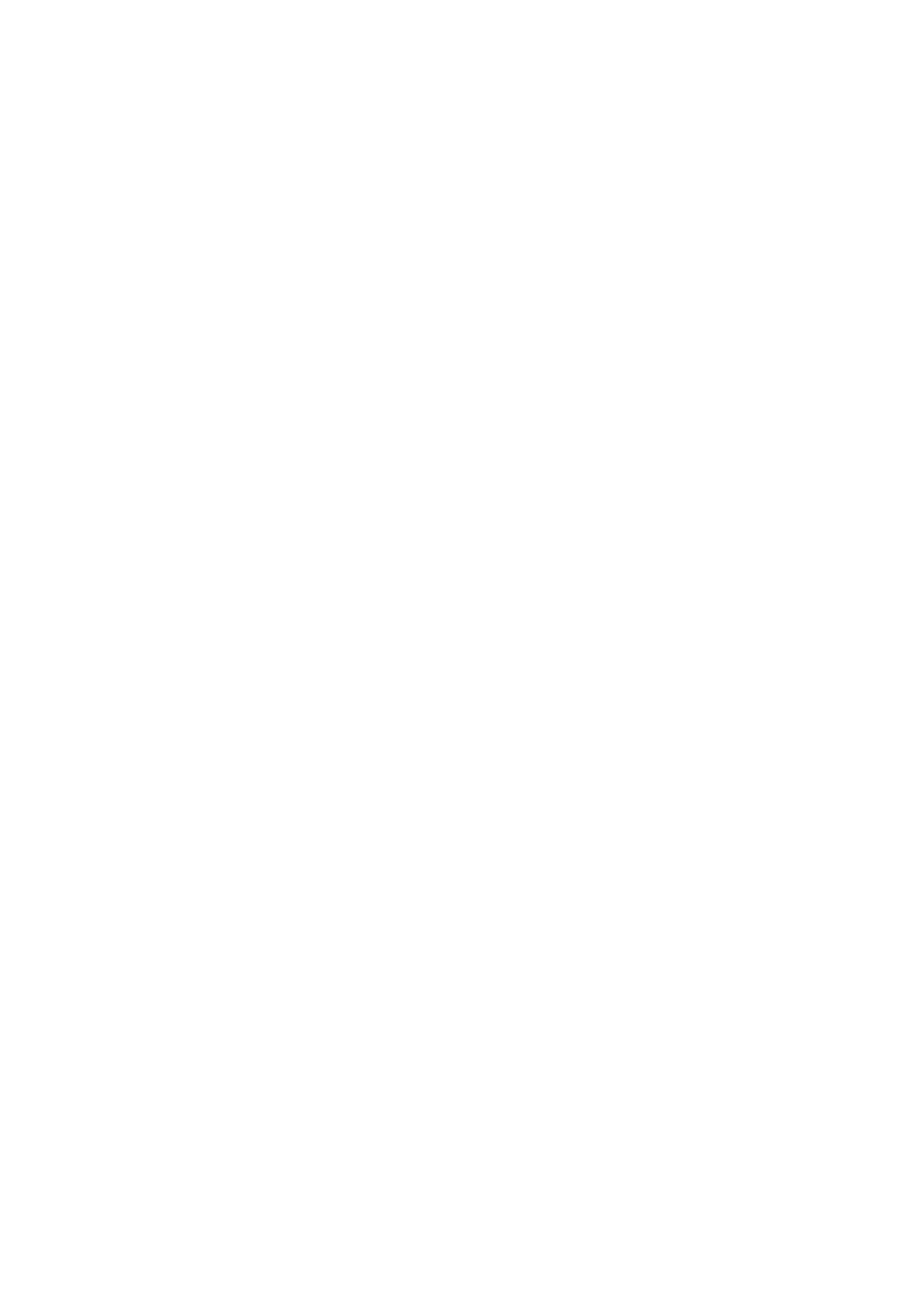| 1940 | 26195212109528 | <b>BISWAJIT DAS</b>    | 90 |
|------|----------------|------------------------|----|
| 1941 | 26212112108737 | PRAN GOPAL ROY         | 90 |
| 1942 | 23062112103787 | <b>RUPAM DAS</b>       | 90 |
| 1943 | 28161212112958 | SWARAJ DEEP DEY        | 90 |
| 1944 | 28452112114523 | <b>BITHIKA DAS</b>     | 90 |
| 1945 | 21082112100976 | <b>SUMIR DAS</b>       | 90 |
| 1946 | 22101112102441 | PAPAN DATTA            | 90 |
| 1947 | 26011112109753 | <b>RAKESH SHIL</b>     | 90 |
| 1948 | 24051212105194 | <b>RAJIB BISWAS</b>    | 90 |
| 1949 | 24021212104588 | NABANITA SUTRADHAR     | 90 |
| 1950 | 23063112103748 | <b>BISHAL DEBBARMA</b> | 90 |
|      |                |                        |    |
| 1951 | 23141112104059 | <b>JOYDEEP GIRI</b>    | 90 |
| 1952 | 26192112109466 | <b>KANAK DAS</b>       | 90 |
| 1953 | 25052112106220 | <b>HAREKRISHNA DAS</b> | 90 |
| 1954 | 24021112104505 | SUMANA BEGAM           | 90 |
| 1955 | 28601112114826 | PRIYATA DEB            | 90 |
| 1956 | 28282112113195 | <b>SUBARNA DAS</b>     | 90 |
| 1957 | 28334212113786 | <b>NAWAZ SARIF</b>     | 90 |
| 1958 | 28601212114696 | <b>RUNA PAUL</b>       | 90 |
| 1959 | 26202112108362 | <b>KAKALI SARKAR</b>   | 90 |
| 1960 | 28101112112331 | <b>SUSMITA DEBNATH</b> | 90 |
| 1961 | 22151212102846 | <b>TAPAS SARKAR</b>    | 90 |
| 1962 | 23031112103295 | ASHIM KUMAR DEBNATH    | 90 |
| 1963 | 27102112110962 | <b>ARPITA DAS</b>      | 90 |
| 1964 | 24041212105055 | RAJIB DEBNATH          | 90 |
| 1965 | 22072112102102 | <b>SUMAN SARKAR</b>    | 90 |
| 1966 | 24082112105402 | <b>DIBYENDU DAS</b>    | 90 |
| 1967 | 25193112107676 | <b>RANJIT TRIPURA</b>  | 90 |
| 1968 | 28661112115192 | <b>DEBASHREE DEB</b>   | 90 |
| 1969 | 27111112111327 | <b>ARIJIT DEB</b>      | 90 |
| 1970 | 28103122112467 | RUVINA DEBBARMA        | 90 |
| 1971 | 28332212113722 | <b>NIKITA DAS</b>      | 90 |
|      |                |                        |    |
| 1972 | 28061112111631 | <b>SUDIP KUMAR ROY</b> | 90 |
| 1973 | 27102112111238 | <b>KANIKA DAS</b>      | 90 |
| 1974 | 28331112113586 | SHUBHANKAR CH. DEB     | 90 |
| 1975 | 22103112102445 | REMA JAMATIA           | 90 |
| 1976 | 28601112114610 | DIPA SAHA              | 90 |
| 1977 | 25062212106404 | PAYEL DAS              | 90 |
| 1978 | 28331112113589 | SARMISTA DEB           | 90 |
| 1979 | 22101112102373 | <b>MITHUN SAHA</b>     | 90 |
| 1980 | 25041212105875 | SMITA DEBNATH          | 90 |
| 1981 | 26212112108543 | <b>SOURAV DAS</b>      | 90 |
| 1982 | 26211112108599 | <b>BISWAJIT PAUL</b>   | 90 |
| 1983 | 21292112100726 | <b>KANAN DAS</b>       | 90 |
| 1984 | 22041112101290 | <b>JANAM SAHA</b>      | 90 |
| 1985 | 26193112109511 | <b>MAHILA TRIPURA</b>  | 90 |
| 1986 | 28281212113413 | SARASWATI BANIK        | 90 |
| 1987 | 25151112107168 | PINKI SAHA             | 90 |
| 1988 | 23053122103638 | <b>NABA REANG</b>      | 90 |
| 1989 | 22043112101376 | PRATAP KALAI           | 90 |
| 1990 | 27032112110392 | <b>MAMPI SARKAR</b>    | 90 |
| 1991 | 27031112110359 | AMINUL ISLAM           | 90 |
| 1992 | 21172112100436 | <b>GOPA SARKAR</b>     | 90 |
|      |                |                        |    |
| 1993 | 28421112114112 | RIYANKA ROY            | 90 |
| 1994 | 25151212106859 | <b>RINA AKTER</b>      | 90 |
| 1995 | 26192112109555 | <b>RAKESH MALDAS</b>   | 90 |
| 1996 | 25152112106979 | PRASANTA DAS           | 90 |
| 1997 | 26231212108938 | <b>SAYAN TILAK</b>     | 90 |
| 1998 | 28331112113949 | SUPRIYA CHAKRABORTY    | 90 |
| 1999 | 22151112102858 | SANGITA DEBNATH        | 90 |
| 2000 | 26011212109817 | RAJASRI MAJUMDER       | 90 |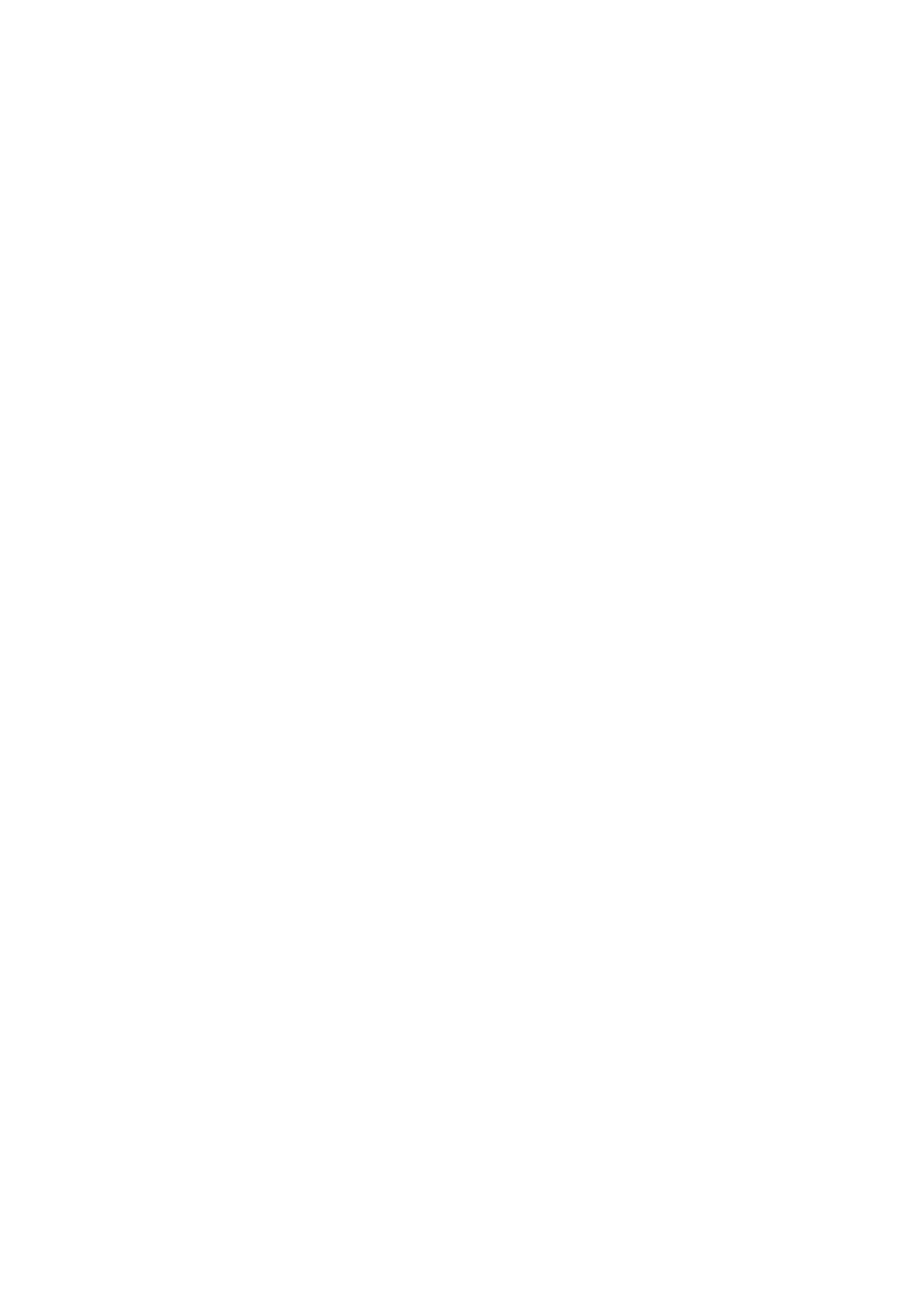| 2001 | 22071112102217                   | <b>SULTAN MIAH</b>       | 90 |
|------|----------------------------------|--------------------------|----|
| 2002 | 26201112108175                   | PAPLU SARKAR             | 90 |
| 2003 | 25041112105967                   | SANHITA DEBNATH          | 90 |
| 2004 | 25191212107505                   | SAMIMA CHOWDHURY         | 90 |
| 2005 | 28661212114997                   | ANINDITA BHATTACHARYYA   | 90 |
| 2006 | 21061212100137                   | SIDDHARTHA DEB           | 90 |
| 2007 | 23141112104111                   | <b>MOUMITA BISWAS</b>    | 90 |
| 2008 | 26212112108657                   | <b>ASHIK BARMAN</b>      | 90 |
| 2009 | 26011212109825                   | <b>INDRAJIT SINGH</b>    | 90 |
| 2010 | 24021212104557                   | SUNIDHI PANJA            | 90 |
| 2011 | 28672112115351                   | <b>APURBA DAS</b>        | 90 |
| 2012 | 27111212111273                   | <b>RAJAN GHOSH</b>       | 90 |
| 2013 | 28421112114052                   | PUJA DEBNATH             | 90 |
| 2014 | 26061112110307                   | <b>RAMU SAHA</b>         | 90 |
| 2015 | 23191112104343                   | <b>MITUN GHOSH</b>       | 90 |
| 2016 | 22151112102778                   | <b>SURYATAPA DHAR</b>    | 90 |
| 2017 | 25042112105933                   | <b>CHIRANJIT DAS</b>     | 90 |
| 2018 | 26201112108201                   | <b>SUPARNA CHOUDHURY</b> | 90 |
| 2019 | 26031212110031                   | RAKHESH DATTA            | 90 |
|      |                                  |                          | 90 |
| 2020 | 26011212109795<br>27031112110543 | PRIYA SARKAR             | 90 |
| 2021 |                                  | RUKSANA BEGAM            |    |
| 2022 | 27031212110429                   | DIPA GOPE                | 90 |
| 2023 | 28662112115182                   | SHOUVIK CHOWDHURY        | 90 |
| 2024 | 26231112108891                   | <b>JUTAN BISWAS</b>      | 90 |
| 2025 | 25151112106996                   | MD IKBAL HOSSAIN         | 90 |
| 2026 | 26231112108885                   | <b>MANISHA BHOWMIK</b>   | 90 |
| 2027 | 23051112103688                   | SHARMILA DEB             | 90 |
| 2028 | 24021112104553                   | TANUKA BHATTACHARJEE     | 90 |
| 2029 | 23142112104125                   | <b>SUMAN SARKAR</b>      | 90 |
| 2030 | 23042212103619                   | <b>GEETA SUKLA DAS</b>   | 90 |
| 2031 | 21271112100638                   | <b>SUBRATA DEBNATH</b>   | 90 |
| 2032 | 28421112114103                   | MAHASWETA BHOWMIK        | 90 |
| 2033 | 23041212103563                   | <b>JEWEL GOPE</b>        | 90 |
| 2034 | 28671112115478                   | <b>SURABHI DEBNATH</b>   | 90 |
| 2035 | 27101112111016                   | <b>MANISH NATH</b>       | 90 |
| 2036 | 27102112111122                   | NIRMAL DAS               | 90 |
| 2037 | 23031112103332                   | SUSMITA DATTA            | 90 |
| 2038 | 26191212109413                   | <b>JOYDIP BHOWMIK</b>    | 90 |
| 2039 | 27061112110910                   | SHUVRAJIT DEB            | 90 |
| 2040 | 22061112101928                   | <b>ANURADHA DEY</b>      | 90 |
| 2041 | 26181112109333                   | <b>TAPASH SHIL</b>       | 90 |
| 2042 | 21171212100373                   | SUMANNA DEB PURAKAYSTHA  | 90 |
| 2043 | 21172212100316                   | <b>SUSANTA DAS</b>       | 90 |
| 2044 | 24031112104918                   | MD AJMAL HUSSAN          | 90 |
| 2045 | 25191112107445                   | <b>JAKIA BEGAM</b>       | 90 |
| 2046 | 23021112103214                   | DIPAN KAR                | 90 |
| 2047 | 25211112107901                   | AMBIKA SAHA              | 90 |
| 2048 | 23031212103370                   | <b>SURAJIT DEB</b>       | 90 |
| 2049 | 25061212106432                   | <b>MAJIBUR HOSEN</b>     | 90 |
| 2050 | 25151112106944                   | AJOY DEBNATH             | 90 |
| 2051 | 25123122106780                   | PRANATI DEBBARMA         | 90 |
| 2052 | 24031112104811                   | RASHMINA BEGAM           | 90 |
| 2053 | 26032112110218                   | <b>AMIT DAS</b>          | 89 |
| 2054 | 21083112101007                   | DHUJI ROY CHAKMA         | 89 |
| 2055 | 28602112114845                   | <b>GOPA DAS</b>          | 89 |
| 2056 | 23032112103313                   | KHELAN RANI DAS          | 89 |
| 2057 | 28102112112421                   | <b>MOUSHUMI DAS</b>      | 89 |
| 2058 | 25162112107235                   | SAJAL BARMAN             | 89 |
| 2059 | 23143112104119                   | ARUN DEBBARMA            | 89 |
| 2060 | 23192112104292                   | SANTOSH NAMA             | 89 |
| 2061 | 23142112104127                   | <b>DIBA RANI DAS</b>     | 89 |
|      |                                  |                          |    |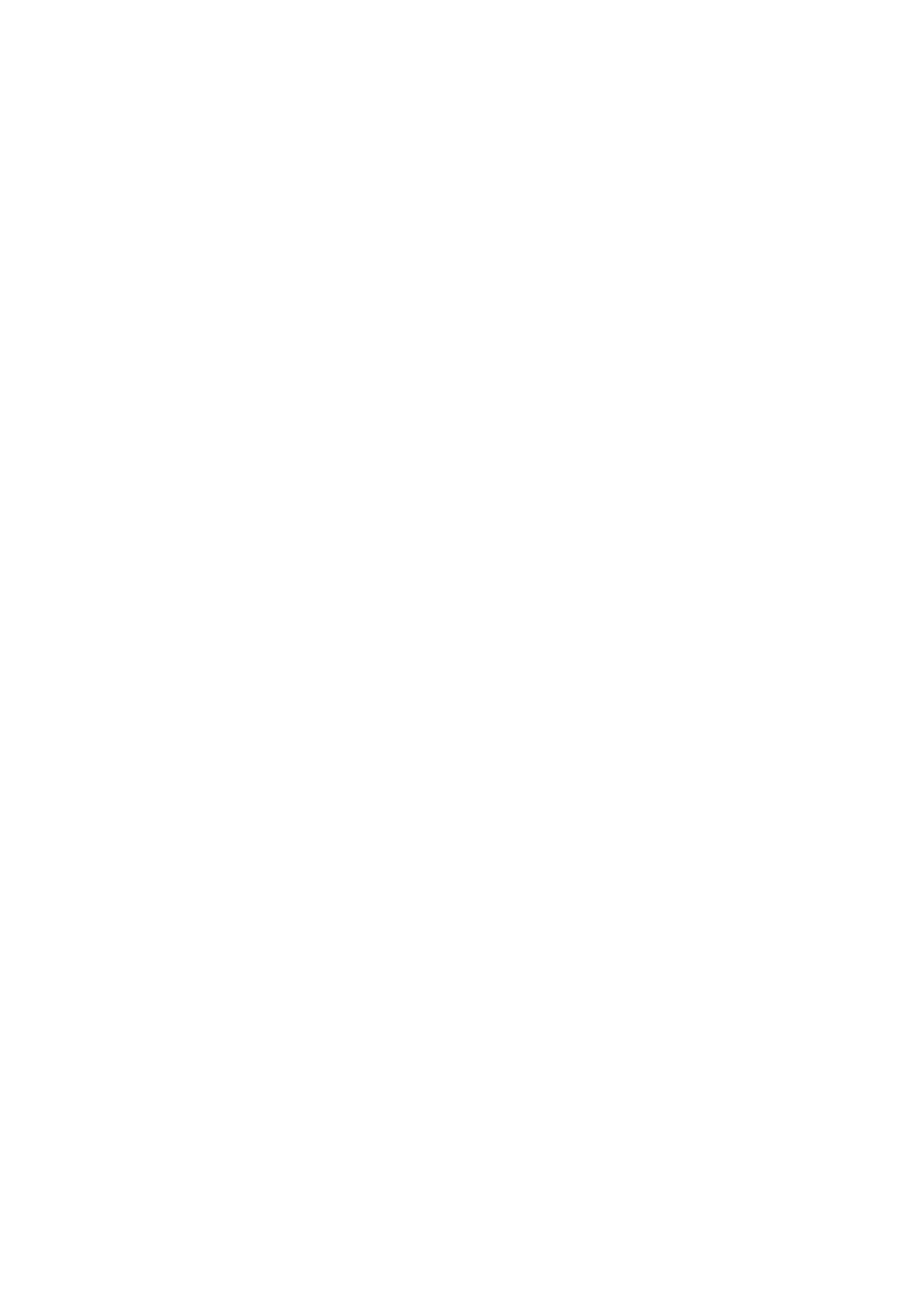| 2062 | 28092112112005                   | <b>SURAJIT DAS</b>      | 89 |
|------|----------------------------------|-------------------------|----|
| 2063 | 22072112102329                   | <b>MENAKA SARKAR</b>    | 89 |
| 2064 | 26182112109389                   | <b>SAMIR DAS</b>        | 89 |
| 2065 | 22052112101688                   | <b>MITAN SARKAR</b>     | 89 |
| 2066 | 21062112100183                   | <b>PURABI DAS</b>       | 89 |
| 2067 | 21172112100345                   | SHIBU NAMASUDRA         | 89 |
| 2068 | 22152112102923                   | <b>JHUMTI NAMA DAS</b>  | 89 |
| 2069 | 25212212107962                   | <b>ABHIJIT NAMA</b>     | 89 |
| 2070 | 22052112101712                   | <b>PRAHALLAD DAS</b>    | 89 |
| 2071 | 28092112111826                   | <b>DULA DAS</b>         | 89 |
| 2072 | 26212112108791                   | <b>BISWAJIT DAS</b>     | 89 |
| 2073 | 23062112103788                   | <b>BHUBAN BIJOY DAS</b> | 89 |
| 2074 | 28102112112180                   | <b>RANJIT DAS</b>       | 89 |
| 2075 | 28162112113012                   | <b>BAPAN SARKAR</b>     | 89 |
| 2076 | 23043112103604                   | ASHISH DEBBARMA         | 89 |
| 2077 | 26193112109539                   | <b>CHAILA MOG</b>       | 89 |
| 2078 | 28092212111951                   | PRITILAL DAS            | 89 |
| 2079 | 28102112112223                   | <b>PRANAB DAS</b>       | 89 |
| 2080 | 26033112110105                   | <b>MINATI TRIPURA</b>   | 89 |
|      |                                  |                         | 89 |
| 2081 | 21172212100319<br>27102112110992 | <b>ACHINTYA DAS</b>     |    |
| 2082 |                                  | PAPIYA DAS              | 89 |
| 2083 | 28452112114420                   | <b>RIMA DAS</b>         | 89 |
| 2084 | 26233112108988                   | <b>RANJIT TRIPURA</b>   | 89 |
| 2085 | 28093122111815                   | SAMPRITI DEBBARMA       | 89 |
| 2086 | 24125112105584                   | PRASANTA KUMAR DAS      | 89 |
| 2087 | 28602112114871                   | <b>BIPLAB DAS</b>       | 89 |
| 2088 | 22152112102713                   | DIPANKAR DAS            | 89 |
| 2089 | 28093122111767                   | THWIPLYA DEBBARMA       | 89 |
| 2090 | 25212112108000                   | <b>TAPAS BARMAN</b>     | 89 |
| 2091 | 25212112107951                   | <b>SUMAN BARMAN</b>     | 89 |
| 2092 | 22062112102032                   | <b>SUMAN DAS</b>        | 89 |
| 2093 | 27102112111199                   | PRITI DAS               | 89 |
| 2094 | 25203112107756                   | <b>SUSANTA TRIPURA</b>  | 89 |
| 2095 | 28333112113836                   | SARAN DEBBARMA          | 89 |
| 2096 | 28093112111740                   | <b>KAPIL DEBBARMA</b>   | 89 |
| 2097 | 25123122106708                   | AMIT DEBBARMA           | 89 |
| 2098 | 23232112104446                   | JABA DAS                | 89 |
| 2099 | 23022112103216                   | PRIYANKA DAS            | 89 |
| 2100 | 22072112102229                   | <b>SUJIT DAS</b>        | 89 |
| 2101 | 28662112115152                   | <b>MANTI DAS</b>        | 89 |
| 2102 | 28602212114782                   | <b>UDITI ROY</b>        | 89 |
| 2103 | 21083112101006                   | <b>NIPODHON REANG</b>   | 89 |
| 2104 | 22074112102212                   | SANJIT KUMAR DEBNATH    | 89 |
| 2105 | 26212112108481                   | <b>BASUDEB DAS</b>      | 89 |
| 2106 | 24122212105715                   | SUDIPTA SHUKLA          | 89 |
| 2107 | 21012212100081                   | SWAPNA DAS              | 89 |
| 2108 | 24122112105614                   | <b>SANJOY DAS</b>       | 89 |
| 2109 | 22152112102848                   | RANADIP KR DAS          | 89 |
| 2110 | 28102112112377                   | <b>LITAN DAS</b>        | 88 |
| 2111 | 23062112103754                   | DIPTI DAS               | 88 |
| 2112 | 23142112104028                   | <b>SAMIR DAS</b>        | 88 |
| 2113 | 24122112105671                   | <b>MONOJ KUMAR DAS</b>  | 88 |
| 2114 | 23142112104159                   | DIPU DAS                | 88 |
| 2115 | 21172212100405                   | PRITIKANA DAS           | 88 |
| 2116 | 26012112109783                   | NITYANANDA DAS          | 88 |
| 2117 | 22153112102796                   | <b>BISWAJIT REANG</b>   | 88 |
| 2118 | 23022112103021                   | SHARMISTHA RANI DAS     | 88 |
| 2119 | 28063122111498                   | RABINDRA DEBBARMA       | 88 |
| 2120 | 28103122112175                   | <b>JUSEF DEBBARMA</b>   | 88 |
| 2121 | 26212112108764                   | SHIMUL DAS              | 88 |
| 2122 | 28424112114244                   | <b>GOURI RANI PAUL</b>  | 88 |
|      |                                  |                         |    |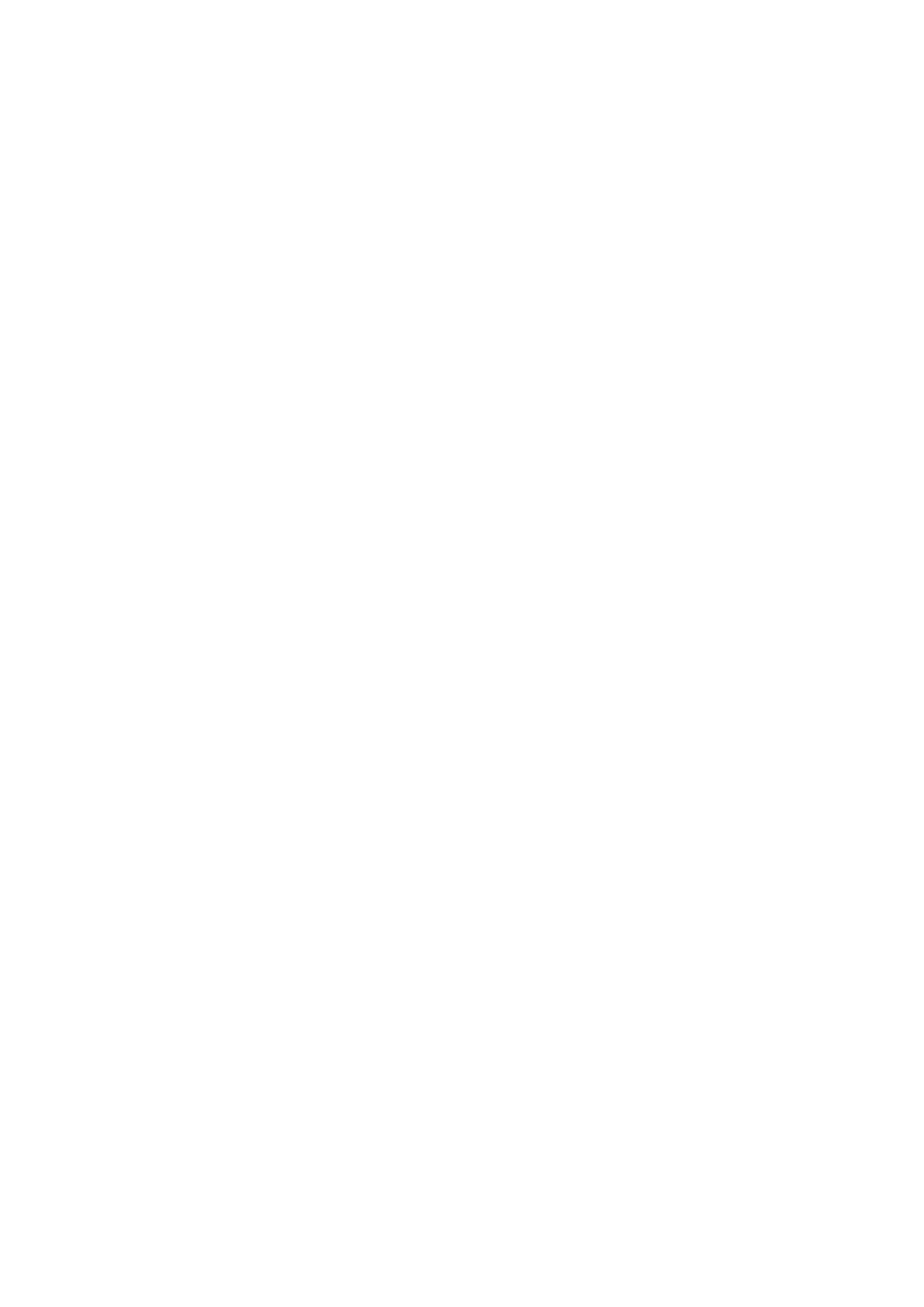| 2123 | 28064112111585                   | <b>KARTIK DEBNATH</b>                    | 88 |
|------|----------------------------------|------------------------------------------|----|
| 2124 | 25152112107140                   | <b>MINTU DAS</b>                         | 88 |
| 2125 | 22042112101324                   | ANU RANI DAS                             | 88 |
| 2126 | 22062112101868                   | <b>RAKESH DAS</b>                        | 88 |
| 2127 | 28602112114694                   | <b>PAPAN DAS</b>                         | 88 |
| 2128 | 28093112111919                   | ROMA DEBBARMA                            | 88 |
| 2129 | 26172112109089                   | <b>MITHUN ROY</b>                        | 88 |
| 2130 | 26012212109778                   | <b>TAMAL KANTI DAS</b>                   | 88 |
| 2131 | 25212112107952                   | <b>MITHAN DAS</b>                        | 88 |
| 2132 | 26172112109086                   | ANUSREE DAS                              | 88 |
| 2133 | 22072112102307                   | KISHORE SARKAR                           | 88 |
| 2134 | 22072112102194                   | PRIYATOSH DAS                            | 88 |
| 2135 | 25192112107673                   | <b>BINAY SARKAR</b>                      | 88 |
| 2136 | 26013112109851                   | <b>UMABATI REANG</b>                     | 88 |
| 2137 | 22052112101718                   | <b>BINA RANI DAS</b>                     | 88 |
| 2138 | 25052112105971                   | <b>TAPAN BHOWMIK</b>                     | 88 |
| 2139 | 24122112105739                   | SIKHA RANI DAS                           | 88 |
| 2140 | 22102112102349                   | <b>PARBATI DAS</b>                       | 88 |
| 2141 |                                  | <b>RUBEL DEWAN</b>                       | 88 |
|      | 26033112110005                   |                                          |    |
| 2142 | 28092112112060                   | <b>DEBASISH DAS</b>                      | 88 |
| 2143 | 26232112108980<br>24052112105315 | <b>MITHAN DAS</b><br><b>SURANJIT DAS</b> | 88 |
| 2144 |                                  |                                          | 88 |
| 2145 | 28332112113985                   | PRITAM DAS                               | 88 |
| 2146 | 28092112111769                   | PINAKI BISWAS                            | 88 |
| 2147 | 28602212114916                   | <b>BISWAJIT SARKAR</b>                   | 88 |
| 2148 | 23053122103697                   | <b>NEWTON DEBBARMA</b>                   | 88 |
| 2149 | 23052112103631                   | <b>KARTIK BISWAS</b>                     | 88 |
| 2150 | 27052112110625                   | <b>ARPITA DAS</b>                        | 88 |
| 2151 | 27062112110833                   | REBA MALAKAR                             | 88 |
| 2152 | 23033122103455                   | NIRILESH DEBBARMA                        | 88 |
| 2153 | 28672112115315                   | <b>BANTI DAS</b>                         | 88 |
| 2154 | 28675112115384                   | PUJA DAS                                 | 88 |
| 2155 | 24083112105487                   | <b>TIPU CHAKMA</b>                       | 88 |
| 2156 | 28602112114705                   | <b>ALPANA DAS</b>                        | 88 |
| 2157 | 25152112107030                   | <b>SURAJIT SARKAR</b>                    | 88 |
| 2158 | 28092112111985                   | <b>SOMA SARKAR</b>                       | 88 |
| 2159 | 23142112104147                   | <b>INDRAJIT NATTADAS</b>                 | 88 |
| 2160 | 23142212104065                   | <b>JAYANTI DAS</b>                       | 88 |
| 2161 | 28102212112190                   | <b>LITAN DAS</b>                         | 88 |
| 2162 | 23022112102952                   | PRAMATES DAS                             | 88 |
| 2163 | 21083112100988                   | <b>BIRAJIT REANG</b>                     | 88 |
| 2164 | 21172112100342                   | PABITRA DAS                              | 88 |
| 2165 | 22053112101574                   | <b>DEBASHIS CHAKMA</b>                   | 88 |
| 2166 | 26233112108870                   | <b>BABUL TRIPURA</b>                     | 88 |
| 2167 | 22103222102637                   | <b>HAMANI JAMATIA</b>                    | 88 |
| 2168 | 28163122113131                   | RITA DEBBARMA                            | 88 |
| 2169 | 28332112113845                   | <b>TANUSRI BHOWMIK</b>                   | 88 |
| 2170 | 24082112105493                   | ARABINDA DAS                             | 88 |
| 2171 | 25192112107348                   | <b>JHUTAN DAS</b>                        | 88 |
| 2172 | 26192112109465                   | <b>RUPAN MAJUMDER</b>                    | 88 |
| 2173 | 23142112104055                   | <b>RENU DAS</b>                          | 88 |
| 2174 | 28672112115447                   | ANUKA DAS                                | 88 |
| 2175 | 21272112100677                   | PRASANTA DAS                             | 88 |
| 2176 | 27102212111157                   | <b>SUBHRA MAJUMDER</b>                   | 88 |
| 2177 | 22102212102599                   | <b>TANUSREE DAS</b>                      | 88 |
| 2178 | 27102112111139                   | UTTAM DAS                                | 88 |
| 2179 | 28093122111994                   | MUKTA CHARAN DEBBARMA                    | 88 |
| 2180 | 28602112114570                   | NILIMA SARKAR                            | 88 |
| 2181 | 22072212102181                   | <b>SUSANTA MAJUMDER</b>                  | 88 |
| 2182 | 27112212111349                   | SWASTIKA BHOWMIK                         | 88 |
| 2183 | 21172112100452                   | PURNIMA SUKLABAIDYA                      | 88 |
|      |                                  |                                          |    |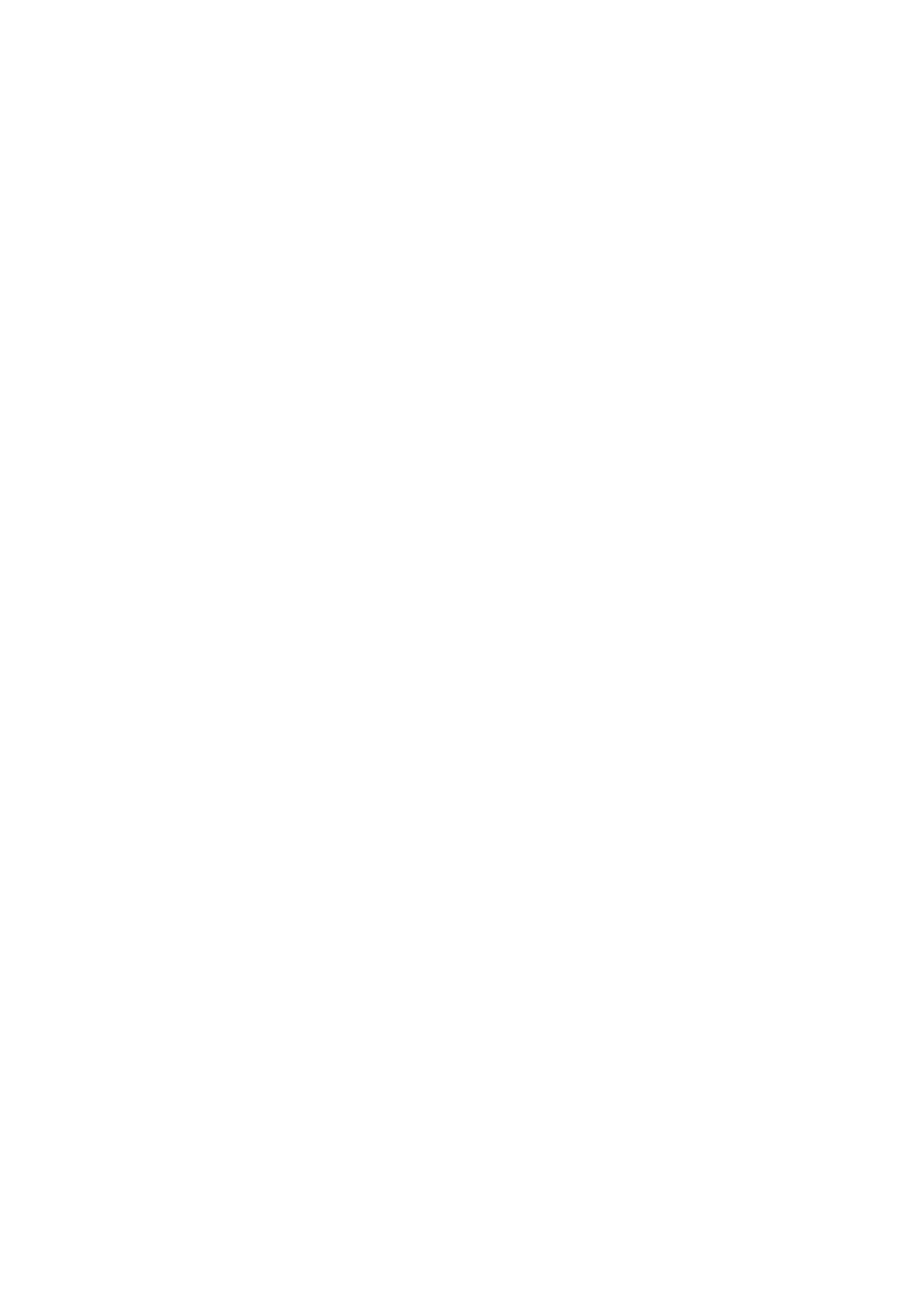| 2184 | 21292212100744 | POPI DAS                   | 88 |
|------|----------------|----------------------------|----|
| 2185 | 22062112101744 | <b>BISWAJIT MALAKAR</b>    | 87 |
| 2186 | 23192112104306 | <b>GOPESH DAS</b>          | 87 |
| 2187 | 28092212111848 | <b>RATAN DAS</b>           | 87 |
| 2188 | 28103122112399 | NIRANJAN DEBBARMA          | 87 |
| 2189 | 23232112104433 | <b>RAKESH DAS</b>          | 87 |
| 2190 | 28103122112118 | POHOR DEBBARMA             | 87 |
| 2191 | 23138112103824 | MITAN NAMA BISWAS          | 87 |
| 2192 | 28332112113847 | RAKHI DAS                  | 87 |
| 2193 | 26232112108940 | SHYAMAL DAS                | 87 |
| 2194 | 25192112107418 | <b>PURNIMA DAS</b>         | 87 |
| 2195 | 22102112102395 | <b>MITAN MAJUMDER</b>      | 87 |
| 2196 | 23142112104135 | <b>MANORANJAN BISWAS</b>   | 87 |
| 2197 | 21292112100710 | <b>BIPLAB DAS</b>          | 87 |
| 2198 | 24022112104640 | <b>SARASI KUMAR</b>        | 87 |
|      | 28152112112682 |                            |    |
| 2199 |                | <b>ABHIJIT DAS</b>         | 87 |
| 2200 | 28163112112814 | AMARJIT DEBBARMA           | 87 |
| 2201 | 28153112112797 | SHAKUNTALA DEBBARMA        | 87 |
| 2202 | 24082112105385 | <b>MANATOSH DAS</b>        | 87 |
| 2203 | 21063112100221 | SADHAN KUMAR CHAKMA        | 87 |
| 2204 | 21172112100312 | <b>MRINMAY DAS</b>         | 87 |
| 2205 | 26032212110081 | <b>SANKAR DAS</b>          | 87 |
| 2206 | 21173122100455 | <b>BAMPI RANI DEBBARMA</b> | 87 |
| 2207 | 27102212111045 | PANNA DAS                  | 87 |
| 2208 | 23033122103461 | KABERI DEBBARMA            | 87 |
| 2209 | 21062112100220 | <b>MADAN SARKAR</b>        | 87 |
| 2210 | 23053122103645 | <b>JUPITER DEBBARMA</b>    | 87 |
| 2211 | 23132112103868 | MANIDEEPA DAS              | 87 |
| 2212 | 22072112102167 | RABINDRA SARKAR            | 87 |
| 2213 | 28162112112849 | <b>TAPAS BISHWAS</b>       | 87 |
| 2214 | 25062112106296 | <b>RAMU SARKAR</b>         | 87 |
| 2215 | 24042212105047 | <b>BISWA DAS</b>           | 87 |
| 2216 | 28162112113004 | <b>TAPAS DAS</b>           | 87 |
| 2217 | 25192112107408 | <b>JHUMA RANI DAS</b>      | 87 |
| 2218 | 26212212108762 | <b>SHUBHANKAR DAS</b>      | 87 |
| 2219 | 25152112106985 | PRASANJIT SARKAR           | 87 |
| 2220 | 23063122103822 | SHIVESWAR DEBBARMA         | 87 |
| 2221 | 24022112104650 | <b>JAGDIP MALAKAR</b>      | 87 |
| 2222 | 24032212104986 | <b>TARUN DAS</b>           | 87 |
| 2223 | 23052212103635 | <b>MADHUMITA DAS</b>       | 87 |
| 2224 | 25192112107512 | PINKI DAS                  | 87 |
| 2225 | 26192212109419 | <b>SUMAN MAJUMDER</b>      | 87 |
| 2226 | 28452112114545 | <b>JOYASHREE DAS</b>       | 87 |
| 2227 | 26212212108722 | PRASANJIT SARKAR           | 87 |
| 2228 | 26202112108311 | <b>SURAJIT DAS</b>         | 87 |
| 2229 | 21232212100602 | <b>JEWEL DAS</b>           | 87 |
| 2230 | 26172212109167 | <b>SUBRATA ROY</b>         | 87 |
| 2231 | 23233122104385 | PRIYA DEBBARMA             | 87 |
| 2232 | 27032112110494 | <b>LITON MALAKAR</b>       | 87 |
| 2233 | 28093122111717 | <b>BABIKA DEBBARMA</b>     | 87 |
| 2234 | 25154112107088 | RINKU KAR                  | 87 |
| 2235 | 27103222111174 | RELIYA DEBBARMA            | 87 |
| 2236 | 28332112113880 | <b>MITHUN DAS</b>          | 87 |
| 2237 | 22042112101419 | SABITRI DAS                | 87 |
|      |                |                            |    |
| 2238 | 21062112100277 | TULSHI SARKAR              | 87 |
| 2239 | 28153122112736 | RAJANI DEBBARMA            | 87 |
| 2240 | 21083112101108 | CHIRONJIB SANGMA           | 87 |
| 2241 | 23022112103229 | NANDITA BISWAS             | 87 |
| 2242 | 28162112112819 | <b>SABITA DAS</b>          | 87 |
| 2243 | 26203112108425 | <b>BHARATI TRIPURA</b>     | 87 |
| 2244 | 22152112102656 | PIKAN MAJUMDER             | 87 |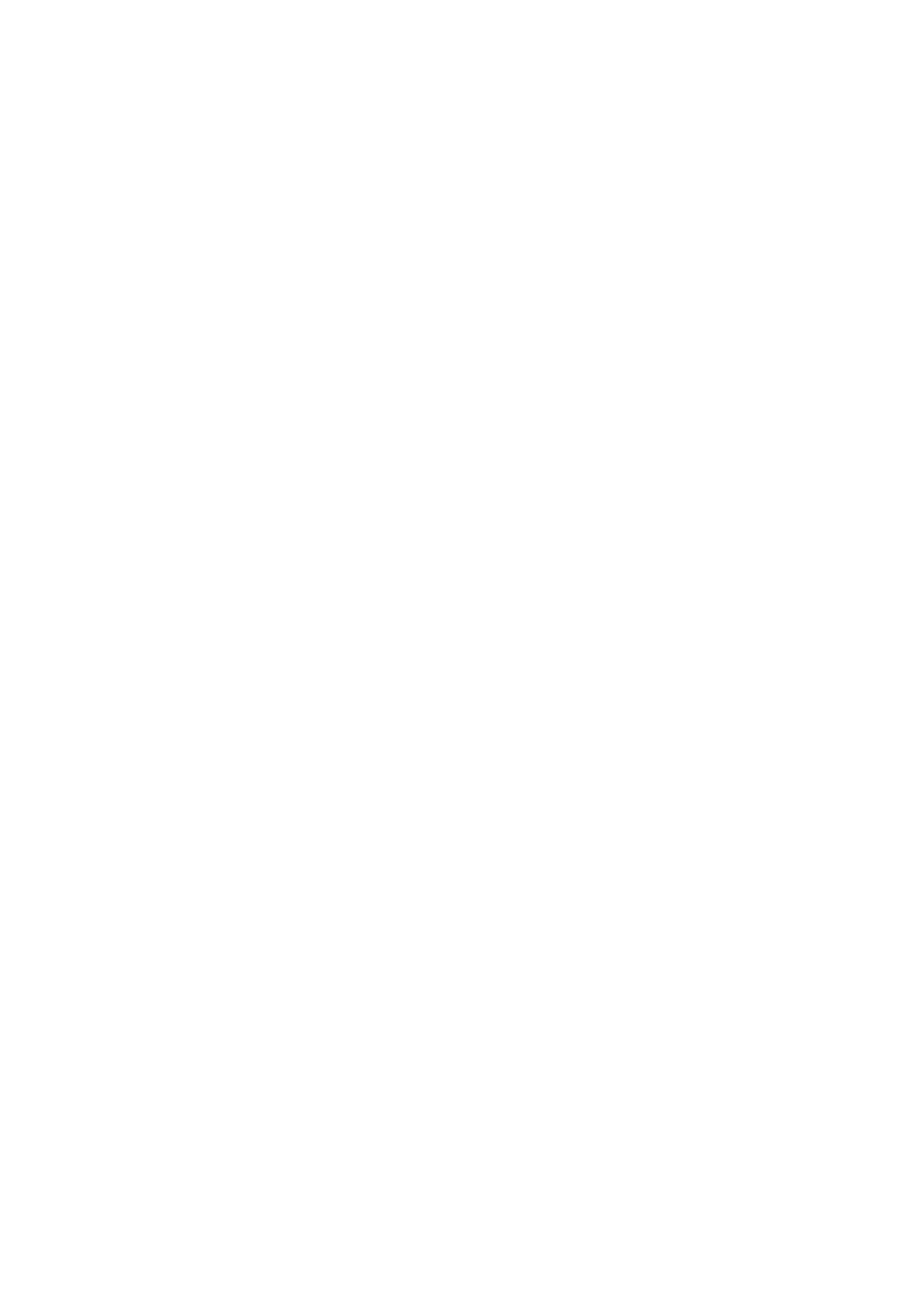| 2245 | 21063122100222 | PRASENJIT REANG            | 87 |
|------|----------------|----------------------------|----|
| 2246 | 23043122103620 | RINKU DEBBARMA             | 87 |
| 2247 | 24032212104902 | PANKAJ DAS                 | 87 |
| 2248 | 25052112106057 | PRASENJIT NAMA             | 87 |
| 2249 | 28332112113924 | <b>MAMPI DAS</b>           | 87 |
| 2250 | 24122112105709 | RANJITA MALAKAR            | 87 |
| 2251 | 24122212105770 | <b>MINAKSHI DAS</b>        | 87 |
| 2252 | 26012112109652 | PUJA MAJUMDER              | 87 |
| 2253 | 23033122103340 | DIPANITA JAMATIA           | 87 |
| 2254 | 23143122104149 | RIMA DEBBARMA              | 87 |
| 2255 | 28062112111692 | <b>PRANTOSH SARKAR</b>     | 87 |
| 2256 | 28662112114981 | <b>SHIPRA DAS</b>          | 86 |
| 2257 | 23193112104341 | <b>BASTAB DEBBARMA</b>     | 86 |
| 2258 | 28162112113049 | <b>TAPASI DAS MAJUMDER</b> | 86 |
| 2259 | 28672112115310 | <b>BIPLAB DAS</b>          | 86 |
| 2260 | 28162112112895 | MAUMITA MAJUMDER DAS       | 86 |
| 2261 | 25123122106819 | <b>BIRALAL DEBBARMA</b>    | 86 |
| 2262 | 28282212113209 | <b>TAPATI BISWAS</b>       | 86 |
| 2263 | 26033112109985 | <b>KEJARI MOG</b>          | 86 |
|      |                | <b>LARESH REANG</b>        |    |
| 2264 | 26063112110311 |                            | 86 |
| 2265 | 22052112101607 | <b>NAMITA DAS</b>          | 86 |
| 2266 | 21235112100472 | DIPEN DAS                  | 86 |
| 2267 | 21232112100615 | LITAN DAS                  | 86 |
| 2268 | 22053112101519 | NIRUPA CHAKMA              | 86 |
| 2269 | 28102112112369 | <b>APU DAS</b>             | 86 |
| 2270 | 21272112100660 | <b>TUSHAR KANTI DAS</b>    | 86 |
| 2271 | 25152112107099 | SAMIR SARKAR               | 86 |
| 2272 | 28672112115435 | <b>TANUMAY DAS</b>         | 86 |
| 2273 | 23232112104383 | SATYABRATA DAS             | 86 |
| 2274 | 21272112100665 | <b>MAYA RANI DAS</b>       | 86 |
| 2275 | 26062212110245 | SADHAN NAMA                | 86 |
| 2276 | 25212112108032 | <b>BULTI SARKAR</b>        | 86 |
| 2277 | 23063122103761 | KOUSHIK DEBBARMA           | 86 |
| 2278 | 28062112111641 | <b>SHEFALI SARKAR</b>      | 86 |
| 2279 | 25042112105835 | <b>INDRAJIT DAS</b>        | 86 |
| 2280 | 25123122106629 | <b>BISHNU DEBBARMA</b>     | 86 |
| 2281 | 28672112115279 | PADMASHREE MITRA           | 86 |
| 2282 | 23193112104241 | BIPUL DEBBARMA             | 86 |
| 2283 | 26212112108561 | SANGITA NAMA               | 86 |
| 2284 | 24123112105646 | KHAINCHHOTI MESKA REANG    | 86 |
| 2285 | 28422212114207 | PURNIMA DAS                | 86 |
| 2286 | 27032112110412 | HIRAN SANKAR DAS           | 86 |
| 2287 | 23063112103729 | <b>HANI DEBBARMA</b>       | 86 |
| 2288 | 25153122107019 | SUCHITRA MURASING          | 86 |
| 2289 | 21013112100078 | <b>MRINMOY DEBBARMA</b>    | 86 |
| 2290 | 22043122101328 | BADAL MANI JAMATIA         | 86 |
| 2291 | 23033122103520 | SAJAN KUMAR DEBBARMA       | 86 |
| 2292 | 28452112114517 | PRANAB DAS                 | 86 |
| 2293 | 28152112112590 | <b>SUKESH DAS</b>          | 86 |
| 2294 | 26212112108765 | <b>RANJIT DAS</b>          | 86 |
| 2295 | 21063112100237 | <b>MANI RANJAN TRIPURA</b> | 86 |
| 2296 | 28153122112731 | ELI DEBBARMA               | 86 |
| 2297 | 26172112109114 | CHIRANJIT DAS              | 86 |
| 2298 | 28282112113475 | AJANTA BARMAN              | 86 |
| 2299 | 22062112101837 | PAYEL DAS SARDAR           | 86 |
| 2300 | 22152212102810 | <b>SUSMITA DAS</b>         | 86 |
| 2301 | 28422212114177 | SHIKHA SARKAR              | 86 |
| 2302 | 22053122101689 | CHAMELI JAMATIA            | 86 |
| 2303 | 25123122106813 | MADHAN DEBBARMA            | 86 |
| 2304 | 28152112112785 | PAYEL DAS                  | 86 |
|      |                |                            |    |
| 2305 | 28062212111518 | SHILPI BISWAS              | 86 |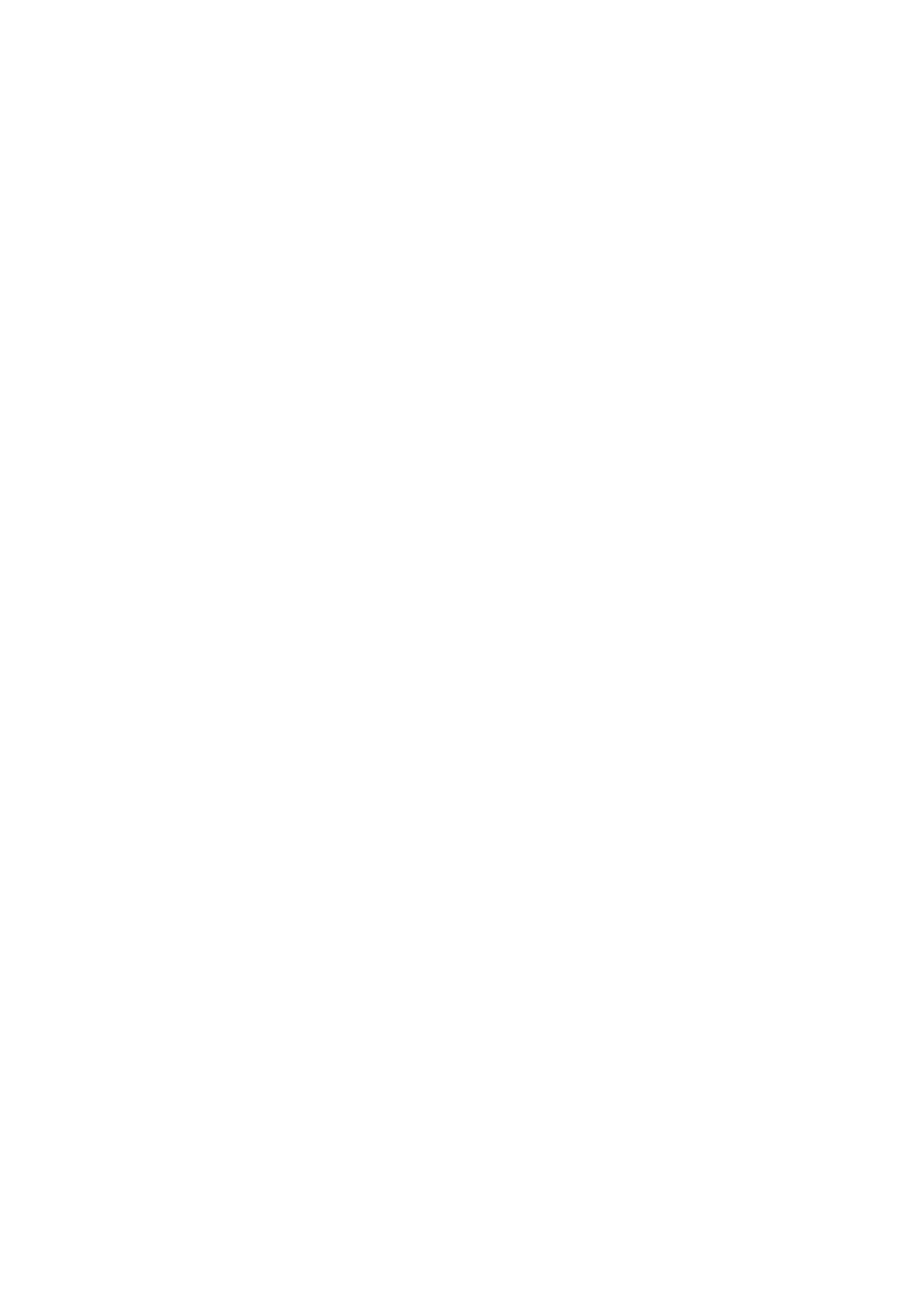| 2306 | 27032212110488 | <b>KOLLOL MALAKAR</b>     | 86 |
|------|----------------|---------------------------|----|
| 2307 | 23143112104031 | SUKANTA DEBBARMA          | 86 |
| 2308 | 22063122101820 | <b>CHANURAM REANG</b>     | 86 |
| 2309 | 28093122111723 | EBRAHIM DEBBARMA          | 86 |
| 2310 | 28062112111439 | <b>TAPAS SARKAR</b>       | 86 |
| 2311 | 22072112102219 | <b>SUSMITA DAS</b>        | 86 |
| 2312 | 23192112104237 | <b>BISHNU DAS</b>         | 86 |
| 2313 | 23022212103202 | <b>DEBASISH DAS</b>       | 86 |
| 2314 | 26202112108225 | <b>RUMA DAS</b>           | 86 |
| 2315 | 24082112105427 | DIPIKA DAS                | 86 |
| 2316 | 27062112110912 | <b>TANTUSHRI DAS</b>      | 86 |
| 2317 | 28422112114055 | SANDEEPA BHOWMIK          | 86 |
| 2318 | 26183122109326 | <b>PAYEL TRIPURA</b>      | 86 |
| 2319 | 28062112111430 | <b>BAPAN HRISHIDAS</b>    | 86 |
| 2320 | 25123112106699 | KHUMPUI DEBBARMA          | 86 |
| 2321 | 28063122111442 | RESHMI DEBBARMA           | 86 |
| 2322 | 26212112108470 | PRIYANKA DAS              | 86 |
| 2323 | 23142212104138 | <b>SUDIP DAS</b>          | 86 |
|      |                |                           |    |
| 2324 | 23052112103676 | <b>BISWAJIT NAMA DAS</b>  | 86 |
| 2325 | 27102112111111 | <b>JAYDIP DAS</b>         | 86 |
| 2326 | 25192112107498 | NARESH CHANDRA DAS        | 85 |
| 2327 | 25152112107000 | <b>SURESH CHANDRA DAS</b> | 85 |
| 2328 | 27032112110501 | <b>MANASHI MALAKAR</b>    | 85 |
| 2329 | 28332112113935 | <b>MANIKA HALDER</b>      | 85 |
| 2330 | 21272112100684 | SHILA DAS                 | 85 |
| 2331 | 25062112106535 | <b>MARAN CHANDRA DAS</b>  | 85 |
| 2332 | 23142112104008 | <b>SUKANTA SARKAR</b>     | 85 |
| 2333 | 26192112109592 | <b>ASHISH DAS</b>         | 85 |
| 2334 | 23232112104400 | <b>NANTU DAS</b>          | 85 |
| 2335 | 28092112111928 | <b>MANASHA SARKAR</b>     | 85 |
| 2336 | 28332112113491 | <b>RUMA SARKAR</b>        | 85 |
| 2337 | 28424112114214 | <b>MITAN SAHA</b>         | 85 |
| 2338 | 26063112110297 | <b>NARESH TRIPURA</b>     | 85 |
| 2339 | 21272112100620 | <b>ANUP DAS</b>           | 85 |
| 2340 | 28283112113227 | SOMA DEBBARMA             | 85 |
| 2341 | 22072112102069 | MITRA DAS SARDAR DEY      | 85 |
| 2342 | 28332112113922 | NABANITA BHOWMIK DATTA    | 85 |
| 2343 | 25052112106221 | BIPASHA SARKAR            | 85 |
| 2344 | 22153122102935 | MALLIKA JAMATIA           | 85 |
| 2345 | 26172112109039 | PRIYABRATA DAS            | 85 |
| 2346 | 23042112103584 | <b>SUKANTA SARKAR</b>     | 85 |
| 2347 | 28164212113077 | RABIUL ISLAM              | 85 |
| 2348 | 25162112107285 | <b>GOUTAM DAS</b>         | 85 |
| 2349 | 28333112113932 | DIPIKA RANI DEBBARMA      | 85 |
| 2350 | 26202112108224 | <b>RANJIT DAS</b>         | 85 |
| 2351 | 25063122106319 | AVIRAM DEBBARMA           | 85 |
| 2352 | 23032112103294 | <b>DIPAK SARKAR</b>       | 85 |
| 2353 | 22053122101544 | MANI SADHAN JAMATIA       | 85 |
| 2354 | 27102112111184 | <b>SUPTA MALAKAR</b>      | 85 |
| 2355 | 27102112111179 | <b>MAMATA DAS</b>         | 85 |
| 2356 | 22072112102079 | SHYAMAL SARKAR            | 85 |
| 2357 | 25202112107824 | MAITRI BISWAS             | 85 |
| 2358 | 28332112113605 | TITAN DAS                 | 85 |
| 2359 | 26192112109621 | <b>GOUTAM NAMA</b>        | 85 |
| 2360 | 23193112104224 | LALSANDAM KAIPENG         | 85 |
| 2361 | 26202112108255 | <b>BHUBAN DAS</b>         | 85 |
| 2362 | 25192112107464 | <b>GOPAL DAS</b>          | 85 |
|      | 23192112104323 | <b>BAPAN DAS</b>          | 85 |
| 2363 |                |                           |    |
| 2364 | 26193112109425 | <b>SUJITA TRIPURA</b>     | 85 |
| 2365 | 28163112112949 | BAGHYASREE DEBBARMA       | 85 |
| 2366 | 22062112101747 | <b>BIKASH DAS</b>         | 85 |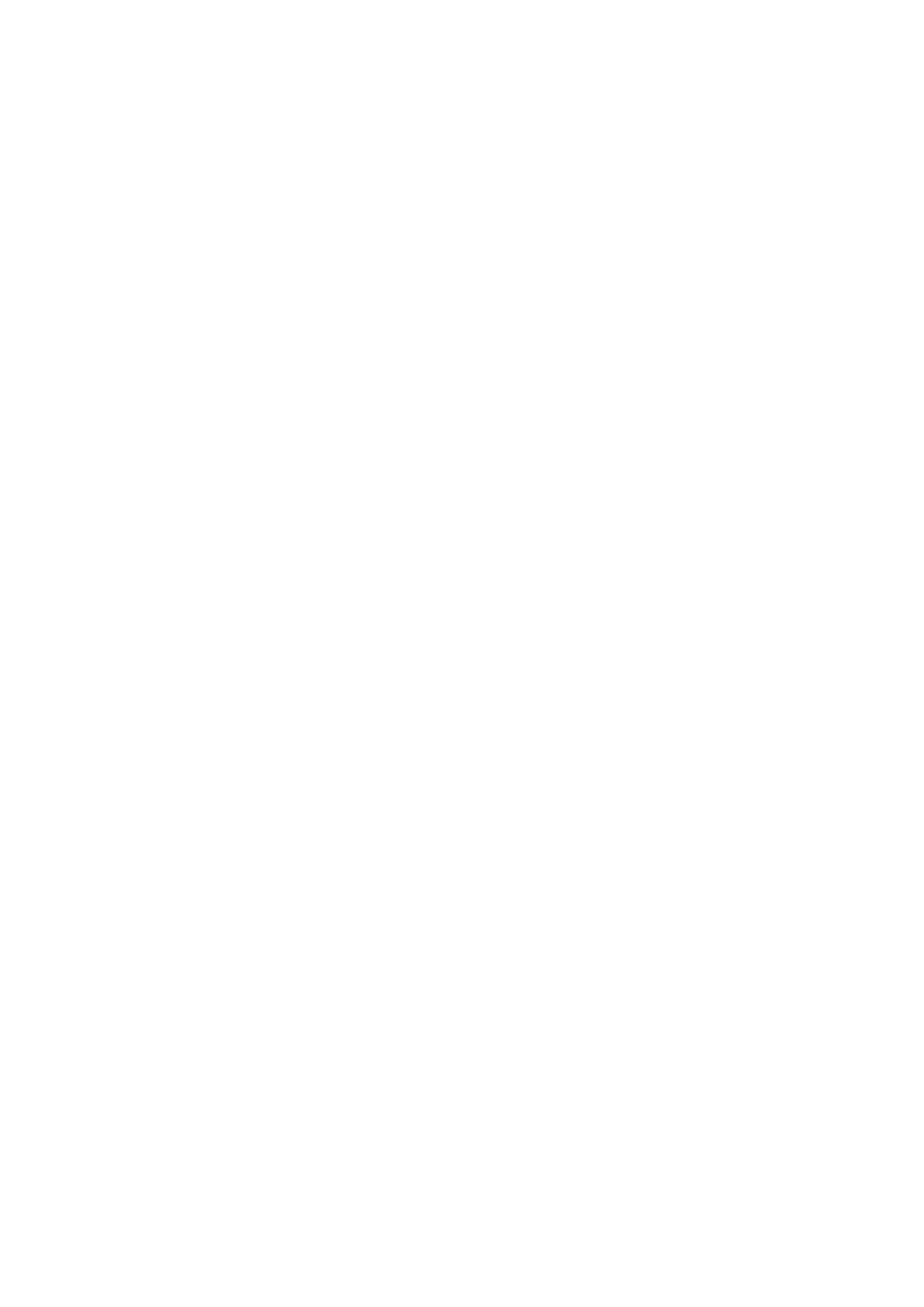| 2367 | 22043122101243 | <b>ABEL JAMATIA</b>     | 85       |
|------|----------------|-------------------------|----------|
| 2368 | 23022112102977 | PANCHAMI DAS            | 85       |
| 2369 | 21083112101023 | <b>MOUMITA TRIPURA</b>  | 85       |
| 2370 | 22062112101816 | <b>SUMAN DAS</b>        | 85       |
| 2371 | 25192112107557 | <b>PRANAB DAS</b>       | 85       |
| 2372 | 21083112101009 | <b>KABERI CHAKMA</b>    | 85       |
| 2373 | 27103112111162 | <b>JAKOPA DARLONG</b>   | 85       |
| 2374 | 21083112101008 | <b>RUPASI TRIPURA</b>   | 85       |
| 2375 | 28602112114796 | SAMRAT SARKAR           | 85       |
| 2376 | 28672212115482 | <b>SURAJIT DAS</b>      | 85       |
| 2377 | 25123122106597 | <b>SERA DEBBARMA</b>    | 85       |
| 2378 | 21293112100800 | MANISHA DEBBARMA        | 85       |
| 2379 | 28162112112917 | CHAMPA BALA DAS         | 85       |
| 2380 | 22053112101517 | NISHAN CHAKMA           | 85       |
| 2381 | 22062112101746 | SHILPI MAJUMDER         | 85       |
| 2382 | 26212112108637 | SUBHANKAR DAS           | 85       |
| 2383 | 21063112100257 | PRIYA JYOTI CHAKMA      | 85       |
| 2384 | 28662112115239 | <b>PUJA DAS</b>         | 85       |
| 2385 | 26033112109935 | <b>ANIL JAMATIA</b>     | 85       |
|      | 21083112100931 | CHIRANJITA CHAKMA       |          |
| 2386 | 28422112114104 |                         | 85<br>85 |
| 2387 |                | <b>SUSMITA DAS</b>      |          |
| 2388 | 28602112114758 | <b>CHAMPA DAS</b>       | 85       |
| 2389 | 28062112111533 | RAMLAL SARKAR           | 85       |
| 2390 | 21273112100664 | KHUKAN DEBBARMA         | 85       |
| 2391 | 21083212100979 | <b>MANISH TRIPURA</b>   | 85       |
| 2392 | 28662112115000 | <b>SANJOY DAS</b>       | 85       |
| 2393 | 28424112114145 | AMIT DEY                | 85       |
| 2394 | 28672112115475 | <b>BINOY DAS</b>        | 85       |
| 2395 | 25055112106214 | <b>JAYANTI BHOWMIK</b>  | 85       |
| 2396 | 22042112101131 | <b>KALYAN DAS</b>       | 85       |
| 2397 | 23193212104274 | ELIZABETH JAMATIA       | 85       |
| 2398 | 28662112115125 | DIP DAS                 | 85       |
| 2399 | 25192112107729 | <b>JHUMA BHOWMIK</b>    | 85       |
| 2400 | 21293112100796 | DIBANI DEBBARMA         | 85       |
| 2401 | 23142112104150 | <b>AJAY NAMA</b>        | 85       |
| 2402 | 26193112109523 | <b>NAYANTI TRIPURA</b>  | 85       |
| 2403 | 26212112108772 | <b>SUMAN DAS</b>        | 85       |
| 2404 | 22042112101265 | SHIULI SARKAR           | 85       |
| 2405 | 25212112108102 | <b>SHIULI MAJUMDER</b>  | 85       |
| 2406 | 25192112107667 | SHIMOUL SARKAR          | 85       |
| 2407 | 28662112115011 | <b>TANDRA CHOUDHURY</b> | 85       |
| 2408 | 22062112101898 | <b>TAMAL SUKLA DAS</b>  | 85       |
| 2409 | 23043112103542 | PRIYA DEBBARMA          | 85       |
| 2410 | 24032212104849 | <b>RAJU BARDHAN</b>     | 85       |
| 2411 | 25152112107044 | <b>SUJIT NAMA</b>       | 85       |
| 2412 | 25042112105920 | <b>SUBHAS SARKAR</b>    | 85       |
| 2413 | 21292112100839 | <b>NARAYAN DAS</b>      | 84       |
| 2414 | 28452112114370 | <b>RANJIT DAS</b>       | 84       |
| 2415 | 25192112107561 | <b>BEAUTY DAS</b>       | 84       |
| 2416 | 21082112100927 | DIPAK BHAKTA            | 84       |
| 2417 | 26192112109456 | KAJAL MAJUMDER          | 84       |
| 2418 | 28093112112093 | <b>DILIP RUPINI</b>     | 84       |
| 2419 | 28602112114716 | <b>RUMA ROY</b>         | 84       |
| 2420 | 24122112105732 | <b>KARABI DAS</b>       | 84       |
| 2421 | 27032112110535 | <b>GOPA DAS</b>         | 84       |
| 2422 | 25192112107693 | <b>KHOKAN DAS</b>       | 84       |
| 2423 | 24032212104905 | <b>DHIRESH DAS</b>      | 84       |
| 2424 | 26173112109146 | <b>MILTAN TRIPURA</b>   | 84       |
| 2425 | 26212112108437 | MIHIR DAS               | 84       |
| 2426 | 26182112109367 | DURJADHAN NAMA          | 84       |
|      |                |                         |          |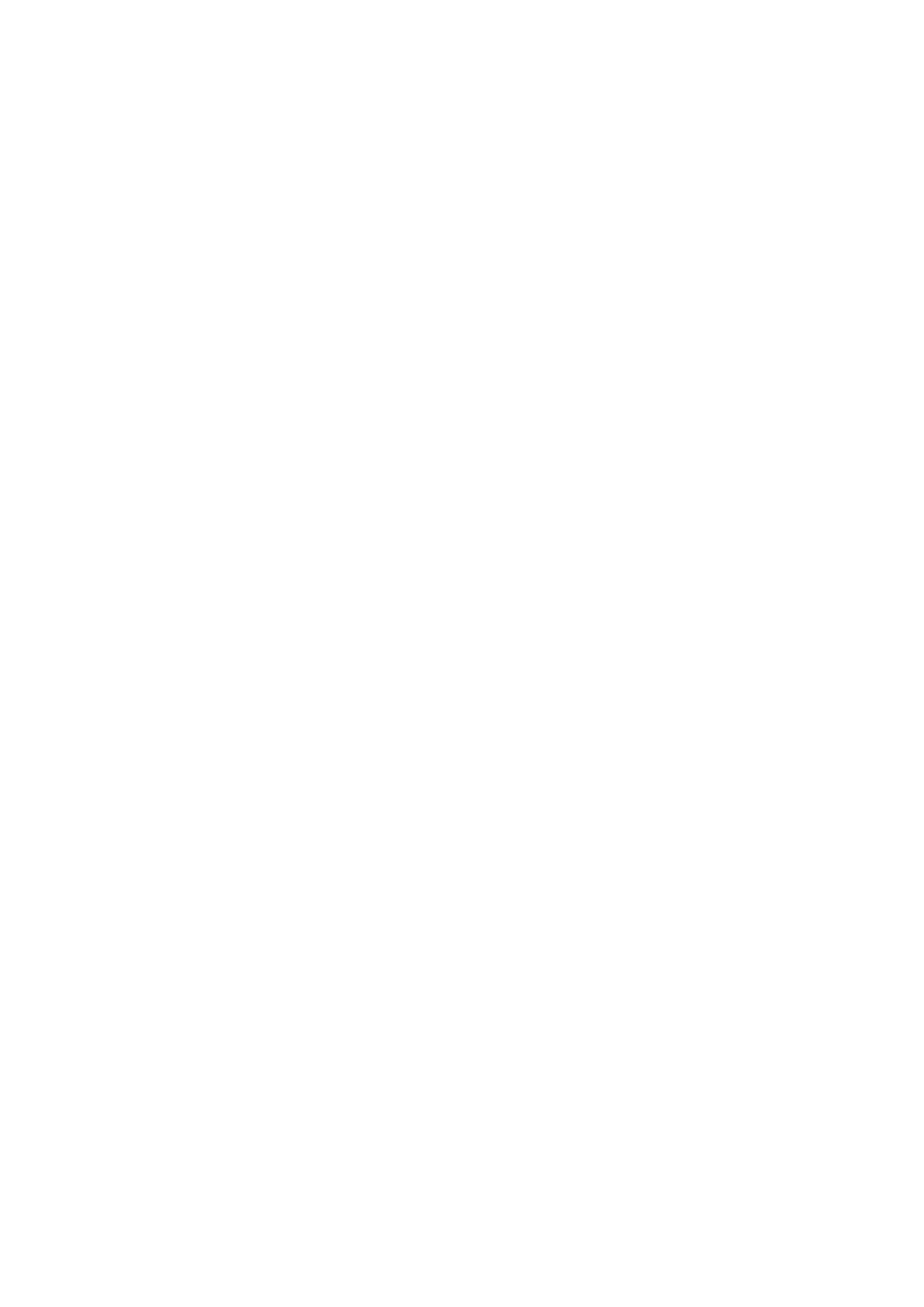| 2428 | 28102112112163 | <b>SUJIT DAS</b>         | 84 |
|------|----------------|--------------------------|----|
| 2429 | 25152112106847 | PRASHENJIT DAS           | 84 |
| 2430 | 28063112111547 | SIYARI DEBBARMA          | 84 |
| 2431 | 28663112115078 | AJAY MARAK               | 84 |
| 2432 | 28153122112535 | RAMESH DEBBARMA          | 84 |
| 2433 | 23193122104268 | NORBERT JAMATIA          | 84 |
| 2434 | 23029122103050 | PADMINI DEBBARMA         | 84 |
| 2435 | 22153112102819 | SHRIDAM DEBBARMA         | 84 |
| 2436 | 26202112108271 | <b>BABUL SARKAR</b>      | 84 |
| 2437 | 23192112104234 | <b>AKHIL BISWAS</b>      | 84 |
| 2438 | 23193122104279 | KALYAN MANIK DEBBARMA    | 84 |
| 2439 | 21063112100241 | NAITHAK JAMATIA          | 84 |
| 2440 | 21083112101113 | ANAB KUMAR CHAKMA        | 84 |
| 2441 | 21292112100773 | SOMA NAMASUDRA           | 84 |
| 2442 | 23023112103118 | CHHAYA DEBBARMA          | 84 |
|      |                |                          |    |
| 2443 | 26032112110199 | PRASENJIT MAHAJAN        | 84 |
| 2444 | 25053122106263 | <b>GOPAL DEBBARMA</b>    | 84 |
| 2445 | 23033122103266 | RIMURUSAN DEBBARMA       | 84 |
| 2446 | 22053122101605 | <b>SANJIT REANG</b>      | 84 |
| 2447 | 26173112109015 | <b>APENDRA TRIPURA</b>   | 84 |
| 2448 | 26015112109653 | PRASENJIT DAS            | 84 |
| 2449 | 26202112108296 | MIHIR BISWAS             | 84 |
| 2450 | 28672112115496 | PALLABI DAS              | 84 |
| 2451 | 28064112111471 | PRITAM DEBNATH           | 84 |
| 2452 | 25202112107872 | <b>BABUL SARKAR</b>      | 84 |
| 2453 | 28422112114172 | <b>TINKU DAS</b>         | 84 |
| 2454 | 28162112112889 | PRASENJIT DAS            | 84 |
| 2455 | 25192112107649 | SANKAR SARKAR            | 84 |
| 2456 | 26212212108555 | <b>BISWAJIT SARKAR</b>   | 84 |
| 2457 | 26012112109927 | <b>GOPAL DAS</b>         | 84 |
| 2458 | 21172112100363 | SANJIT MALAKAR           | 84 |
| 2459 | 26232112108974 | <b>RIPAN PATARI</b>      | 84 |
| 2460 | 25192112107432 | <b>BIKRAM DAS</b>        | 84 |
| 2461 | 26173112109159 | <b>CHANDAN TRIPURA</b>   | 84 |
| 2462 | 27102112111011 | <b>SURAJIT DAS</b>       | 84 |
| 2463 | 25192212107478 | <b>GOLAK BASHI DAS</b>   | 84 |
| 2464 | 26212112108773 | SAIKAT DAS               | 84 |
| 2465 | 22042112101292 | <b>PRASENJIT SARKAR</b>  | 84 |
| 2466 | 25052112106168 | <b>JAYANTI DAS</b>       | 84 |
| 2467 | 23233112104378 | <b>BIRENDRA RUPINI</b>   | 84 |
| 2468 | 28662112114947 | SARALA SARKAR            | 84 |
| 2469 | 24032112104805 | <b>TAMAL DAS</b>         | 84 |
| 2470 | 22102112102534 | <b>JOYDEB SARKAR</b>     | 84 |
| 2471 | 22153112102849 | <b>BILU DEVI JAMATIA</b> | 84 |
| 2472 | 24082112105424 | <b>SUSANTA DAS</b>       | 84 |
| 2473 | 25192212107399 | <b>DEBARATI DAS</b>      | 84 |
| 2474 | 25152112106945 | <b>DIPAK DAS</b>         | 84 |
| 2475 | 28282112113353 | <b>RAJESH DAS</b>        | 84 |
| 2476 | 25192212107546 | <b>TANUSREE DAS</b>      | 84 |
| 2477 | 21013112100042 | KIMI BANSI               | 84 |
| 2478 | 25192212107468 | RINKU DAS                | 84 |
| 2479 | 24042112105177 | <b>CHAMELI SARKAR</b>    | 84 |
| 2480 | 28332112113644 | <b>MUNNA DAS</b>         | 84 |
| 2481 | 28162112113041 | <b>JHUTAN DAS</b>        | 84 |
| 2482 | 21292112100702 | <b>DIPANKAR DAS</b>      | 84 |
| 2483 | 24022112104718 | JAHAR MAHISHYA DAS       | 84 |
| 2484 | 27032112110489 | NILIMESH DAS             | 84 |
| 2485 | 26182212109295 | <b>ASHIS NAMA</b>        | 84 |
| 2486 | 21292112100739 | RAHUL MALAKAR            | 84 |
|      | 25192212107490 |                          | 84 |
| 2487 |                | <b>BISWAJIT BHOWMIK</b>  |    |
| 2488 | 21292212100850 | ANJAN NAMASUDRA          | 84 |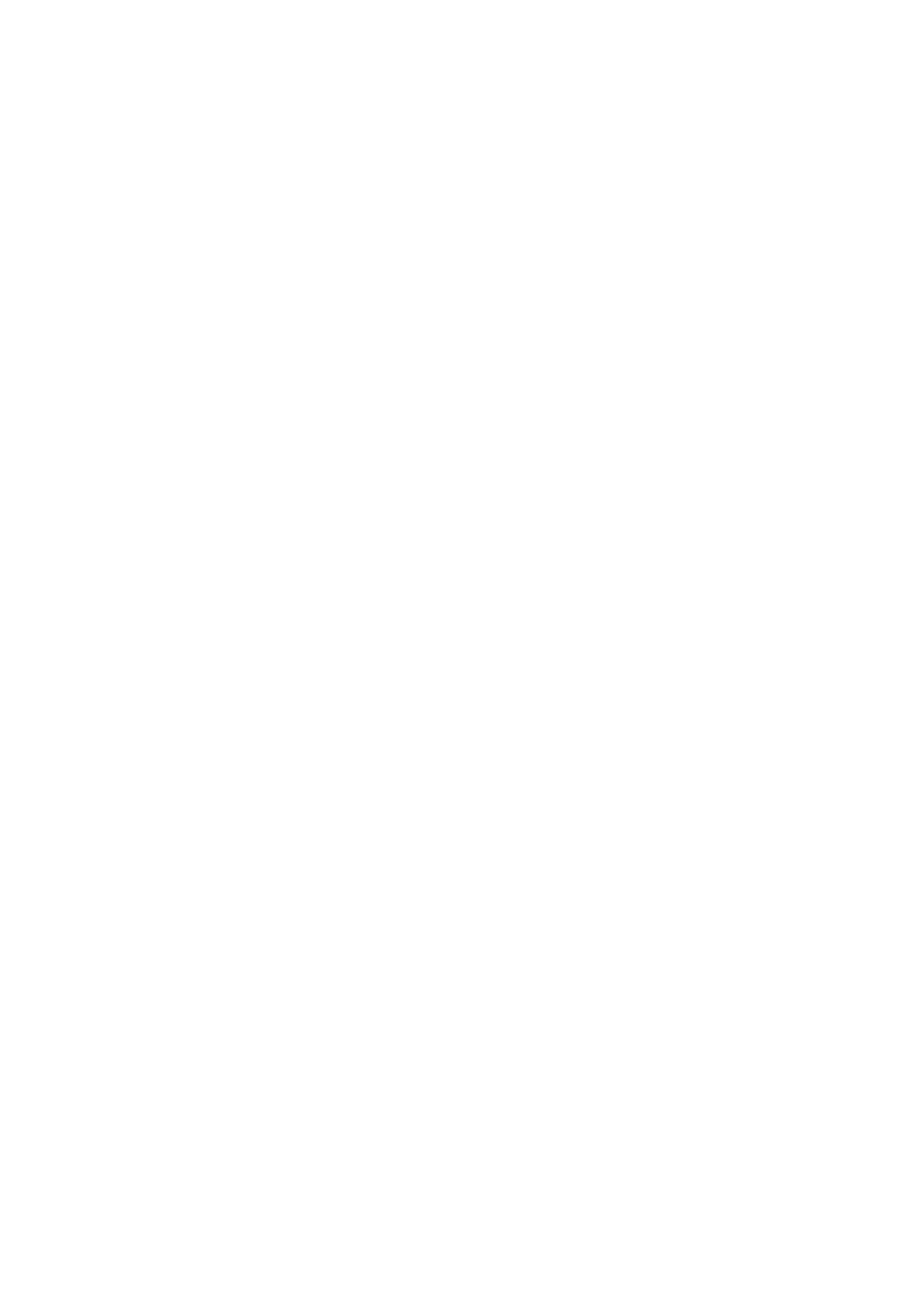| 2489 | 24124112105787 | LIPIKA SINHA                 | 84 |
|------|----------------|------------------------------|----|
| 2490 | 26212212108677 | <b>CHANDAN NANDI</b>         | 84 |
| 2491 | 21083122100938 | <b>AXSAI TRIPURA</b>         | 84 |
| 2492 | 25052112106028 | <b>RAJESH DAS</b>            | 84 |
| 2493 | 26172112109143 | <b>SANJOY DAS</b>            | 84 |
| 2494 | 26192212109620 | <b>RAKESH DAS</b>            | 84 |
| 2495 | 25202112107810 | PARTHA DAS                   | 84 |
| 2496 | 22043122101414 | MANIKA JAMATIA               | 84 |
| 2497 | 28093122112019 | RWNGMARI DEBBARMA            | 84 |
| 2498 | 21172212100372 | <b>LITAN DAS</b>             | 83 |
| 2499 | 28332112113554 | RANI LOTUS ROY MIRDHA        | 83 |
| 2500 | 26212112108500 | UTTAM CHOWDHURY              | 83 |
| 2501 | 28152112112575 | <b>MANA RABI DAS</b>         | 83 |
| 2502 | 25163112107233 | <b>RANJIT KUMAR MURASING</b> | 83 |
| 2503 | 27112112111331 | <b>BIPLAB DAS</b>            | 83 |
| 2504 | 28062112111548 | <b>UMA DAS</b>               | 83 |
| 2505 | 25123122106764 | KRISHNA DEBBARMA             | 83 |
|      |                | <b>NILMANI BISWAS</b>        |    |
| 2506 | 23142112104012 |                              | 83 |
| 2507 | 28334112113532 | JAYANTA KUMAR BHOWMIK        | 83 |
| 2508 | 25202112107830 | RAM PRASAD MALLIK            | 83 |
| 2509 | 26212112108784 | <b>BISWAJIT DAS</b>          | 83 |
| 2510 | 25152112106922 | <b>BIMALA DAS</b>            | 83 |
| 2511 | 28062112111668 | <b>RAJU BISWAS</b>           | 83 |
| 2512 | 26012112109921 | <b>ARPAN DAS</b>             | 83 |
| 2513 | 28602112114664 | <b>IVY DAS</b>               | 83 |
| 2514 | 26012112109836 | <b>MADHURI SARKAR</b>        | 83 |
| 2515 | 28162112112838 | <b>RAKESH DAS</b>            | 83 |
| 2516 | 25163122107253 | PRADIP KUMAR MURASING        | 83 |
| 2517 | 28422112114286 | SANJIB SARKAR                | 83 |
| 2518 | 22073112102196 | DRAMA DEBBARMA               | 83 |
| 2519 | 25123122106676 | MANGALAXMI DEBBARMA          | 83 |
| 2520 | 23043122103567 | SHYAMASHREE DEBBARMA         | 83 |
| 2521 | 22063122101925 | <b>BENJAMIN JAMATIA</b>      | 83 |
| 2522 | 26012112109811 | <b>SAMPA DAS</b>             | 83 |
| 2523 | 28423122114161 | SOMA DEBBARMA                | 83 |
| 2524 | 26193112109440 | <b>BIKESH TRIPURA</b>        | 83 |
| 2525 | 21063112100134 | KISHOR HALAM                 | 83 |
| 2526 | 24022112104648 | POOJA RANI DAS               | 83 |
| 2527 | 28452112114332 | <b>SUBIR DAS</b>             | 83 |
| 2528 | 23142112104153 | <b>CHIRANJIT BISWAS</b>      | 83 |
| 2529 | 28602112114759 | <b>KRIPESH SARKAR</b>        | 83 |
| 2530 | 26202112108395 | AJOY DAS                     | 83 |
| 2531 | 28152212112726 | PURNIMA SARKAR               | 83 |
| 2532 | 25062112106478 | <b>LITAN DAS</b>             | 83 |
| 2533 | 28092112112032 | <b>JHUTAN SARKAR</b>         | 83 |
| 2534 | 27102212111156 | CHIRANJIT DAS                | 83 |
| 2535 | 28153222112532 | SALOMI DEBBARMA              | 83 |
| 2536 | 24022212104541 | <b>SUDIP KANTI DAS</b>       | 83 |
| 2537 | 26232112109008 | <b>RANJIT DAS</b>            | 83 |
| 2538 | 21082112100961 | PARTHA DAS                   | 83 |
| 2539 | 21083112100948 | KUSUM KANTI CHAKMA           | 83 |
| 2540 | 28062112111551 | <b>JUMA MANDAL</b>           | 83 |
| 2541 | 26062112110351 | AJIT DAS                     | 83 |
|      | 25053122105980 | DAVID DEBBARMA               | 83 |
| 2542 |                |                              |    |
| 2543 | 28063112111515 | PRIYA DEBBARMA               | 83 |
| 2544 | 23022112103120 | <b>LIPAN SARKAR</b>          | 83 |
| 2545 | 25123122106659 | SUBENDU DEBBARMA             | 83 |
| 2546 | 22043122101200 | SADHANA DEBBARMA             | 83 |
| 2547 | 28103122112374 | SUNAM DEBBARMA               | 83 |
| 2548 | 25052112106044 | RIMU DAS                     | 83 |
| 2549 | 22062212101776 | PRASENJIT DAS                | 83 |